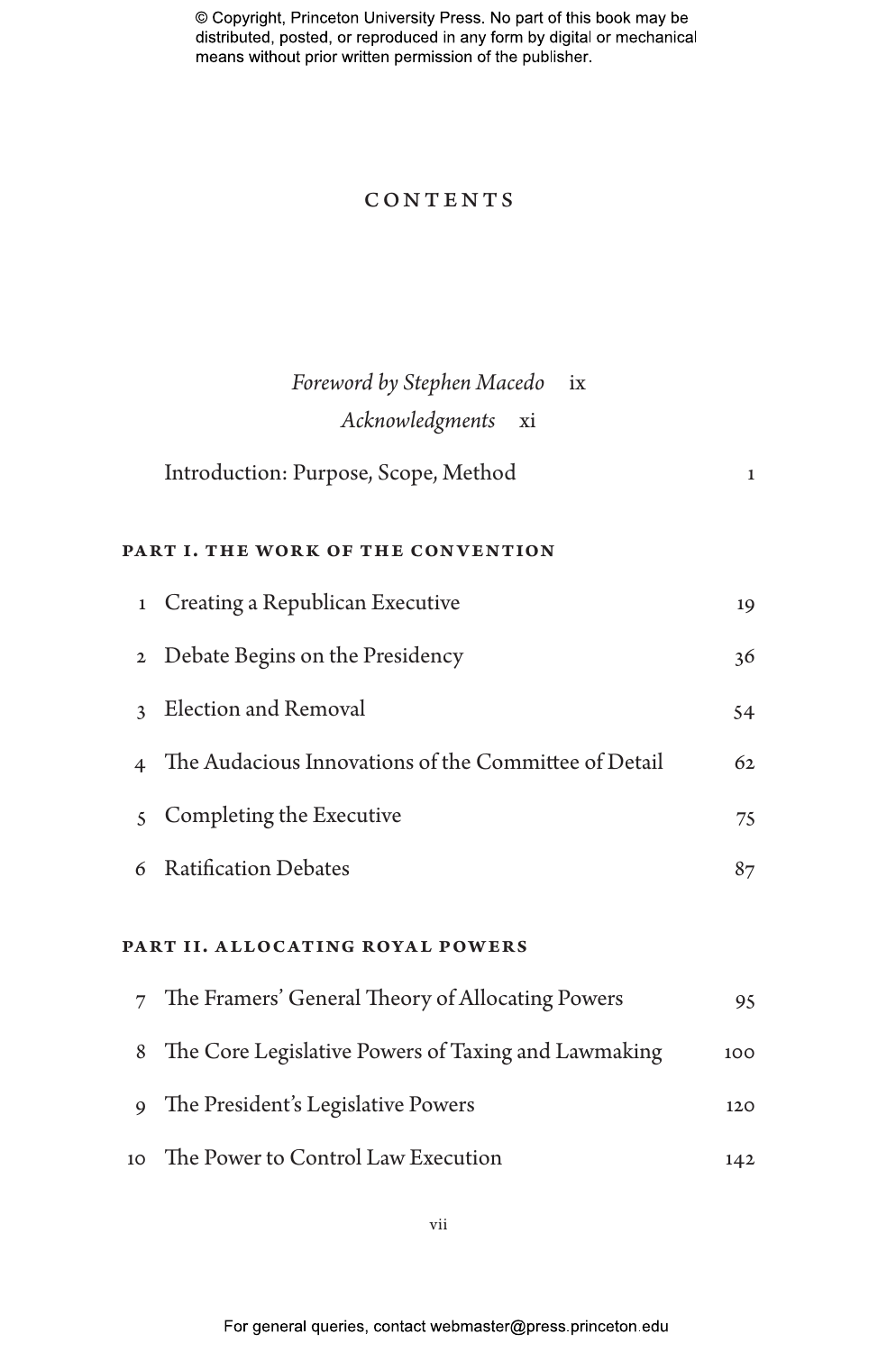viii CONTENTS

| $11\,$ | Foreign Affairs and War                                                   | 175 |
|--------|---------------------------------------------------------------------------|-----|
| 12     | <b>Other Prerogative Powers</b>                                           | 213 |
|        | PART III. THE LOGICAL STRUCTURE OF ARTICLE II                             |     |
|        | 13 The Executive Power Vesting Clause                                     | 235 |
|        | 14 The Logic of the Organization of Article II                            | 263 |
|        | 15 The Three Varieties of Presidential Power                              | 277 |
|        | PART IV. ILLUSTRATIVE EXAMPLES                                            |     |
|        | 16 Two Classic Cases                                                      | 287 |
| 17     | Three Presidents, Three Conflicts                                         | 296 |
| 18     | The Administrative State                                                  | 320 |
|        | Conclusion                                                                | 351 |
|        | <b>Short-Form Citations</b><br>353<br><b>Notes</b><br>355<br>Index<br>403 |     |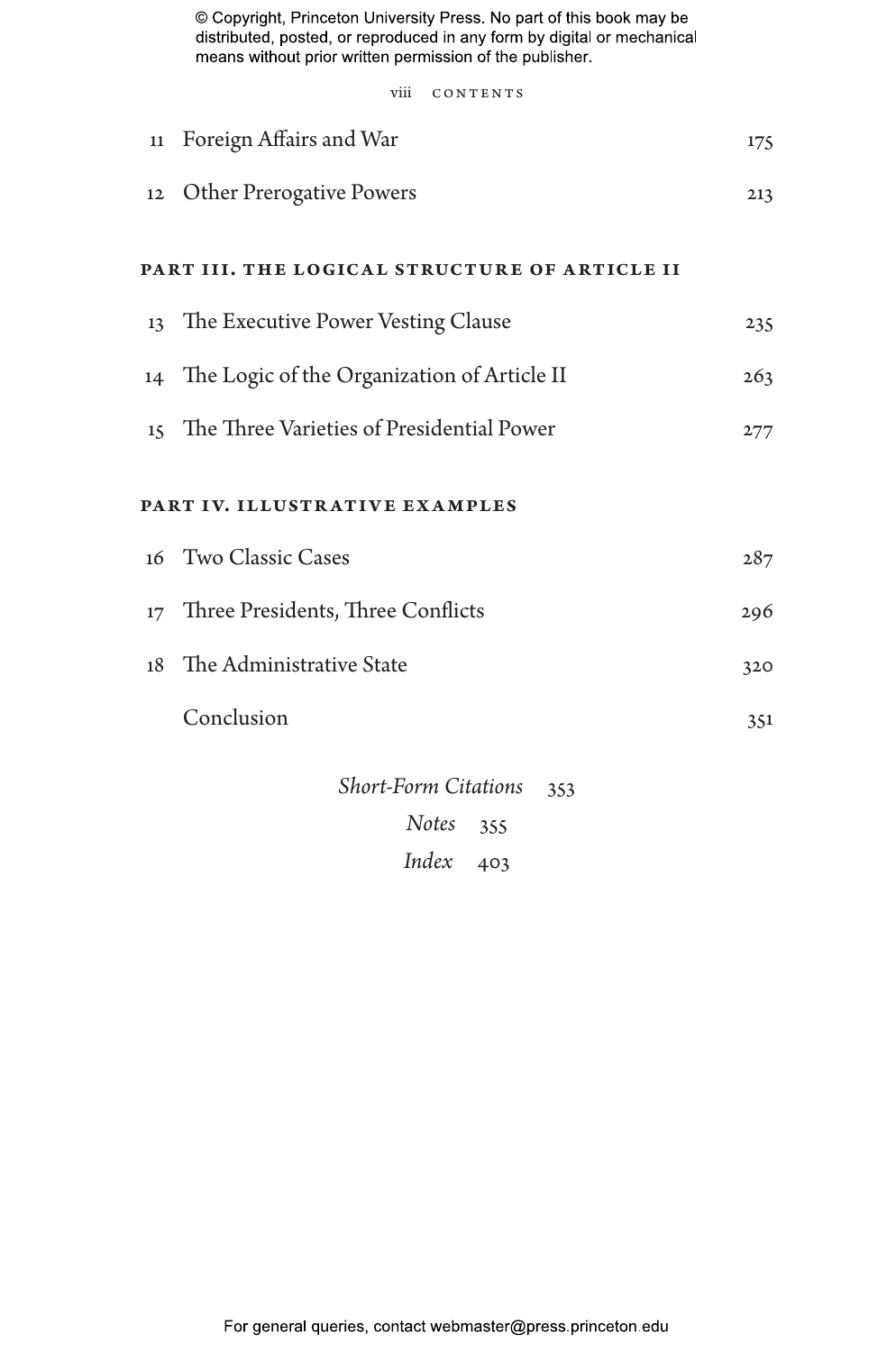## Introduction

# Purpose, Scope, Method

THE MOST DRAMATIC moment at the Constitutional Convention came on the third day of debate. The Virginia delegation had presented a proposal written mostly by James Madison, introduced by Governor Edmund Randolph, and endorsed by General George Washington. This was the first draft of what would become the Constitution of the United States of America, and was the focal point of debate for the first month of the Convention in Philadelphia. Despite its illustrious provenance, the first two days of debate over the Virginia Plan had been unexpectedly contentious and inconclusive. Now, at the start of business on June 1, 1787, the delegates reached Resolution 7, Virginia's proposal for a chief executive. It would entrust all the "executive" powers of the nation to a "National Executive," which, according to a motion by James Wilson, would "consist of a single person." Charles Pinckney, a young delegate from South Carolina, gasped. This would "render the Executive a Monarchy!" he sputtered. It would give this "single person" the powers of "peace and war," which had doomed so many republics to military despotism. But that was not all. The proposal seemed to cloak the National Executive with many of the prerogative powers of the English king—powers the executive could exercise by virtue of the office, without need for legislative authorization and beyond legislative control. After fighting a revolution against King George, were we to create an executive with the effective powers of a king?<sup>1</sup>

Pinckney's remark was followed by a "considerable pause"—the only time all summer that no one was willing to speak. The issue of executive

1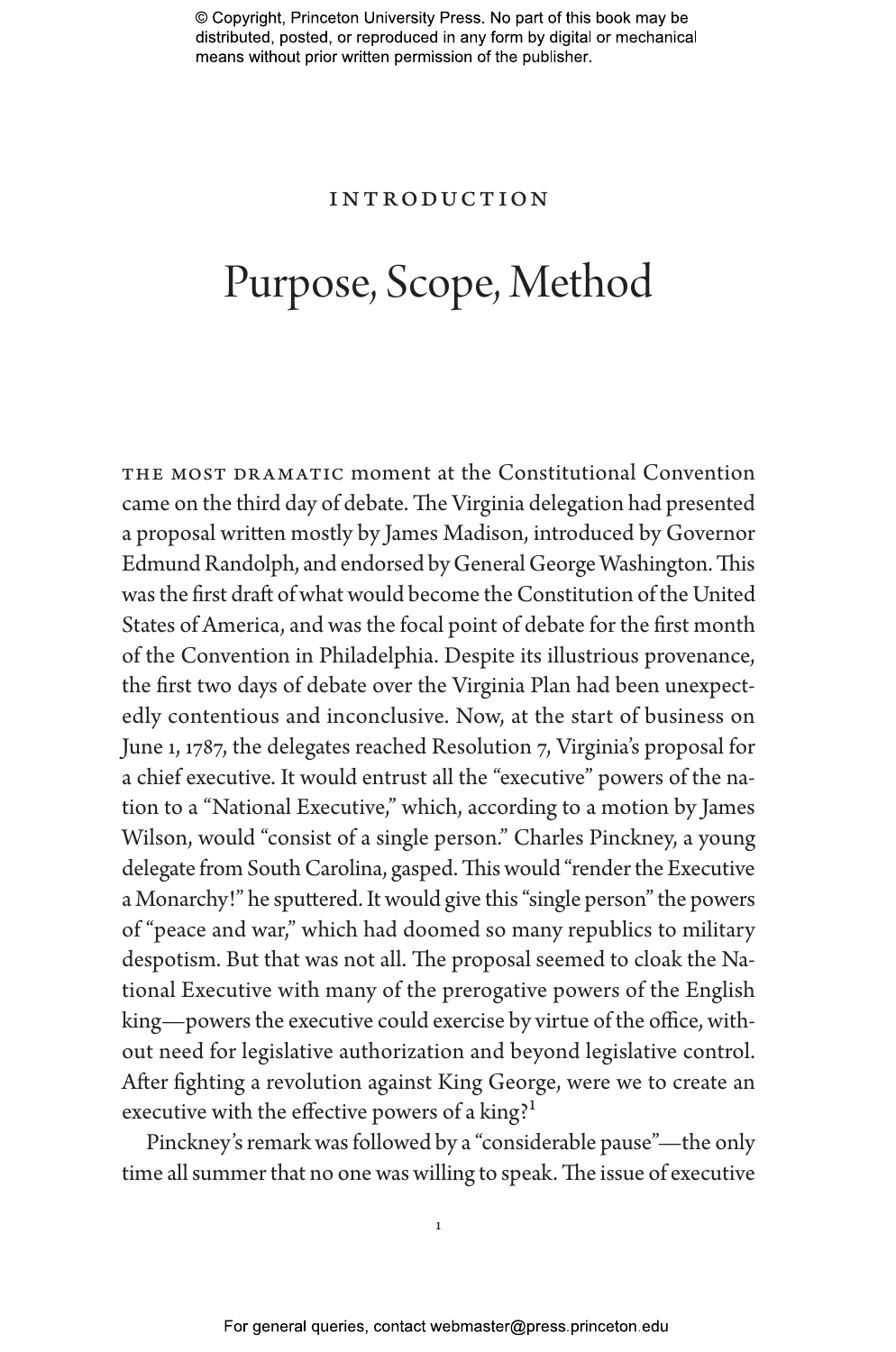## 2 INTRODUCTION

power was too important, the problem too difficult, the solution anything but obvious. And George Washington, whom everyone knew would be elected the first chief executive, was sitting right there, presiding over the Constitutional Convention. How could the delegates candidly discuss the dangers of tyranny when their every word on the topic might be taken as commentary on the most trusted man in America? Ben Franklin had to coax the delegates to speak.

That first debate set the agenda for the rest of the summer's deliberations over the presidency. How could the delegates achieve the independence, vigor, secrecy, and dispatch necessary for an effective executive without rendering him an elected monarch?

# An Ever-More-Powerful Presidency?

Two hundred and thirty-plus years later, we face essentially the same question, but now from the standpoint of practice rather than of anticipation.<sup>2</sup> Our three most recent presidents have asserted an extraordinary power to act both domestically and globally without congressional approval and even in the teeth of congressional opposition. Lawyers in the George W. Bush Administration openly espoused strongly proexecutive views, and pushed expansive interpretations of presidential authority under the Commander-in-Chief Clause and in the national security and foreign policy arenas.<sup>3</sup> Most notable were opinions of the Office of Legal Counsel (OLC) asserting presidential authority to employ extreme interrogation techniques even in the face of contrary congressional legislation, expansive interpretations of the power to intercept foreign and domestic communications, and imaginative interpretations of statutory language in the maw of the 2008 economic crisis.4

Bush's successor, Barack Obama, campaigned for office claiming he would scale back executive unilateralism. "The biggest problems that we're facing right now have to do with George Bush trying to bring more and more power into the Executive Branch and not go through Congress at all, and that's what I intend to reverse when I become president of the United States of America."5 Once elected, however, Obama was even more unilateralist than Bush.<sup>6</sup> Especially after the House of Representatives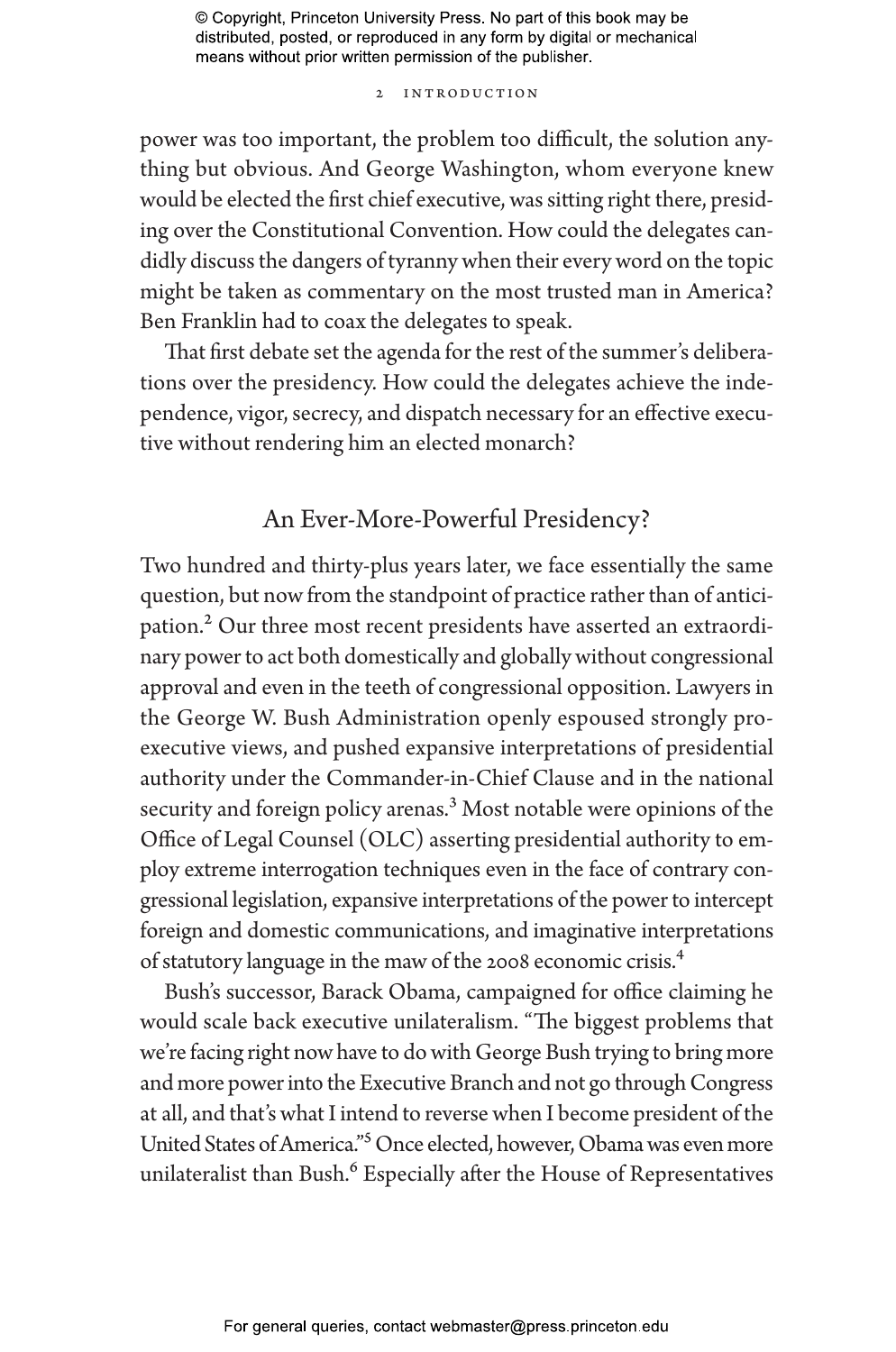Purpose, Scope, Method 3

and then the Senate came under the control of the opposite political party, President Obama increasingly used executive orders, regulations, and regulatory guidance—sometimes contrary to statutory policy—to circumvent the need for congressional action. He announced that he would "do everything in my power right now to act on behalf of the American people, with or without Congress. We can't wait for Congress to do its job. So where they won't act, I will."7 Notable examples included an undeclared air war in Libya, orders granting lawful status to millions of undocumented workers, multiple delays in statutory health care insurance deadlines, a new regulatory regime for electric power production, subsidies for health insurance companies without congressional appropriation, and a "dear colleague letter" unilaterally imposing new rules for regulating the sex lives of college students.<sup>8</sup>

When my work on this book got underway in 2016, it seemed obvious that Obama would be succeeded by Hillary Clinton. I have no doubt that, had Clinton been elected, the tectonic movement toward ever-more-powerful executives would have continued unabated. Congress, which likely would have remained in Republican hands, would have been increasingly sidelined, leading to ever-more-entrenched gridlock and legislative inactivity, leading in turn to ever-more-brazen executive unilateralism. Clinton would have had the support of the bureaucracy, armed with all the tools of judicial deference developed during times of Republican leadership. After eight years of Democratic judicial appointments, bolstered by an immediate appointment of her own to the Supreme Court, Clinton could have expected little constraint from the Third Branch. And Clinton's use of executive power would likely have been cheered on by allies in academia and the press. The notion that the President should not be a king (or queen) would, I suspect, have been regarded as quaint, and likely derided as Republican bad sportsmanship.

Then, unexpectedly, Donald Trump was elected President. This has given debates over executive power new urgency, and taken them in different directions.

At a rhetorical level, Trump makes the most unvarnished claims of personalized power of any president (maybe since Wilson or Jackson),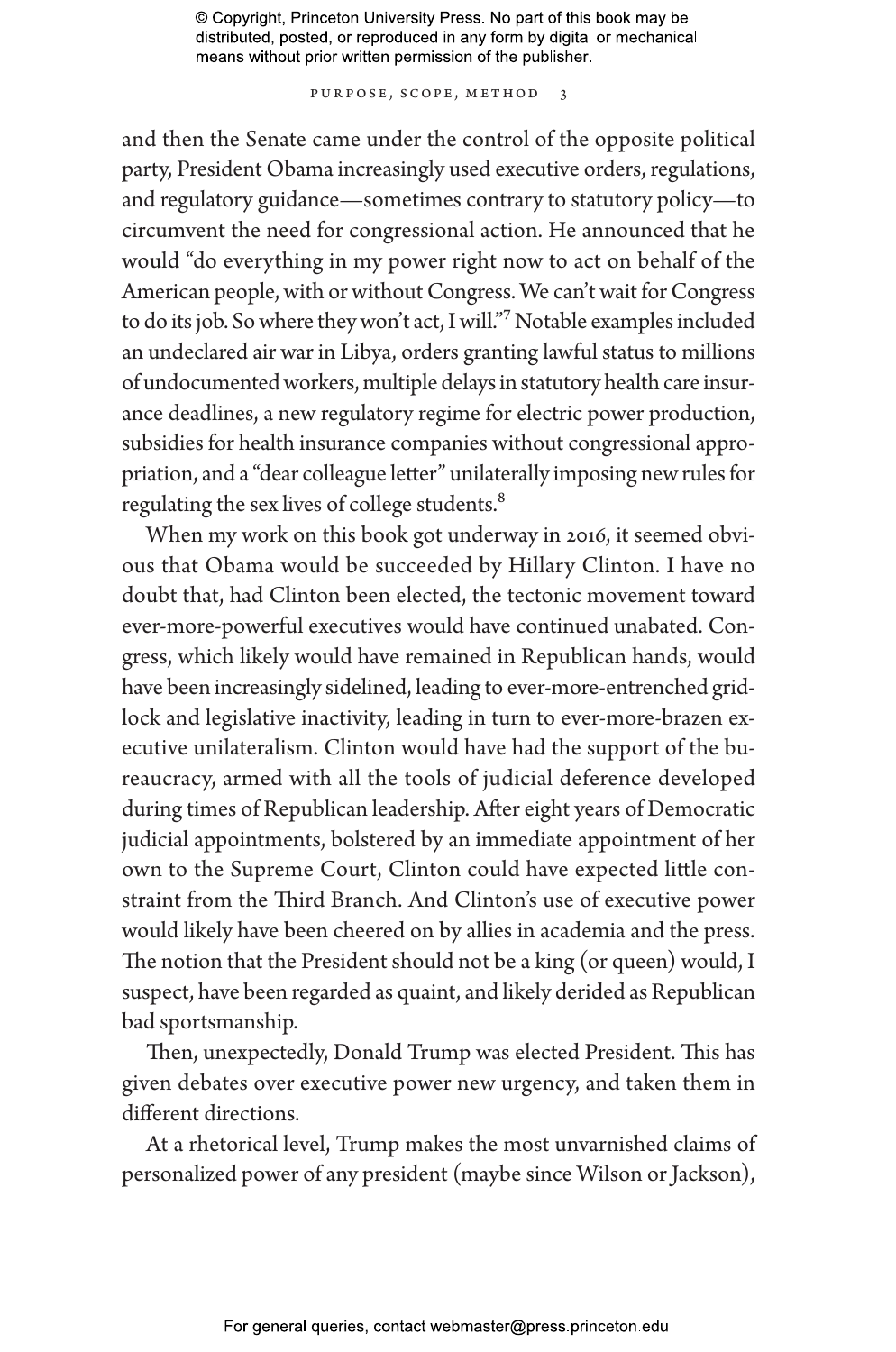## 4 INTRODUCTION

and is the most defiant of Congress, of internal checks within the executive branch, and of established norms of civility and reciprocity. For the most extreme example, when sparring with governors over when to end the lockdown during the coronavirus crisis, President Trump declared, "When somebody is the President of the United States, the authority is total." In that sense, he joins and maybe even accelerates the recent trend toward unchecked presidentialism. His actions, however—as opposed to his words—have mostly raised questions of statutory interpretation, or of the use of undoubted authority in service of problematic motives, rather than expanding inherent constitutional power. In the coronavirus instance, for example, he never attempted to override gubernatorial orders and instead, a few days later, told the governors to "[c]all your own shots."9

An even bigger contrast to his immediate predecessors is that President Trump has faced ferocious push-back from other institutions of government, possibly leaving the presidency weaker that it was under Bush and Obama, rather than stronger. Once the opposition political party took control of the House of Representatives two years into the Trump Administration, his political opponents began an unprecedented series of investigations not just into the conduct of statutorily-created agencies, where congressional oversight power is well-established, but into the inner workings of the White House and Trump's personal financial affairs, generating legal conflicts over the reach of one-house investigative power and the corresponding scope of executive privilege. Such conflicts have arisen before. The Republican House under Barack Obama conducted investigations into the disastrous events at Benghazi, the flawed Fast and Furious program at the Department of Justice, and the IRS handling of conservative tax exempt organizations; and the Democratic House under George W. Bush subpoenaed the White House Counsel and Chief of Staff to testify about the President's firing of U.S. Attorneys, to mention a few examples. But never has the Congress employed its investigative powers in so many arenas, with such single-minded intensity, and with so little attempt on both sides to find areas of cooperation or compromise.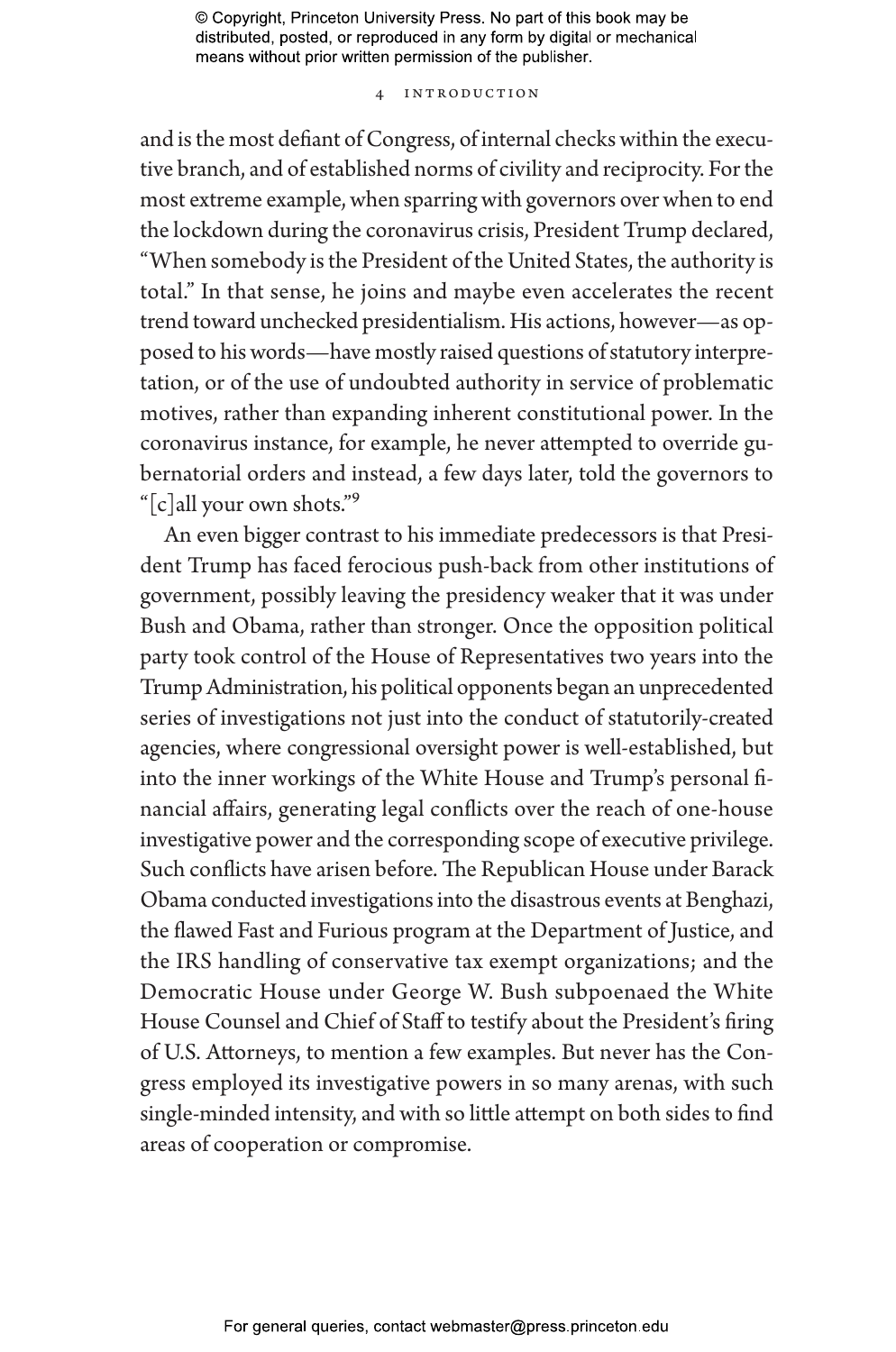PURPOSE, SCOPE, METHOD 5

Only a few days after Trump became President, the Deputy Attorney General appointed an independent prosecutor to investigate suspected collusion between the Trump campaign and Russia. Although the investigation ultimately found no substantial evidence of such collusion, it had the predictable effect of distracting and weakening the administration, and it led to the indictment and conviction of ten of the president's associates for various crimes unrelated to collusion. That surely weakened this presidency, if not THE presidency.

Perhaps more significantly, large numbers of officials and employees in the executive branch embarked on a self-styled program of "resistance"—using their positions to delay and thwart policy choices of the president. These efforts brought to the fore structural constitutional questions about how "unitary" the unitary executive actually is. Or, to put it more directly: Does the President have control over executive branch policy?

Moreover, virtually every major policy initiative of the administration was quickly challenged in court by combinations of Democratic state attorneys general, advocacy groups, and affected individuals. District courts (usually with judges appointed by the other political party) issued an extraordinary number of nationwide injunctions freezing implementation of administration policy in its tracks. Many, though not all, of these were later stayed or reversed by the Supreme Court, but typically they remained in place for many months, depriving the executive branch of the "energy" and "dispatch" that the founders thought were its hallmark characteristics. Critics of President Trump tended to regard each of these judicial interventions as a vindication of the rule of law, and supporters of the President tended to regard them all as judicial usurpations. In fact, some were justified and some were not, and it is important to distinguish them on their merits.

Finally, and most conspicuously, as this book goes to press, Trump is the third president in American history to be impeached by the House of Representatives. The proceedings raised questions both substantive and procedural. What is a "high crime or misdemeanor"? How should impeachment proceedings be conducted?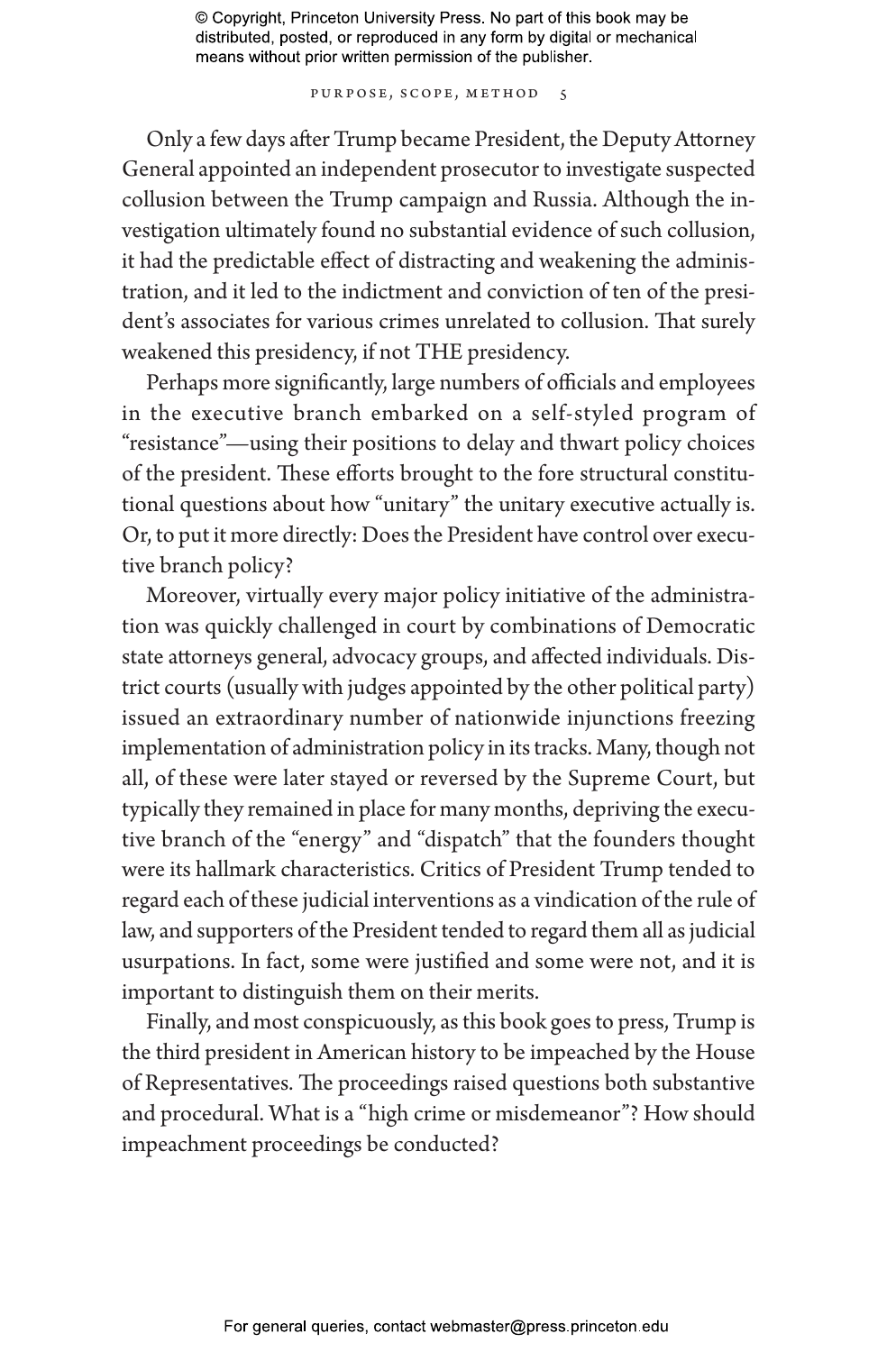## 6 INTRODUCTION

In these unsettling times, Americans naturally turn to the foundation stone of the republic—the Constitution of the United States. Surely it will provide guidance about the proper scope and limits of the powers of the presidency, most people think. But the received wisdom among lawyers and scholars downplays the authority of that foundational document. Many of these experts insist that the Constitution be read not as erecting enduring guardrails and limits, but rather as an "invitation to struggle"—a vessel in which to pour the contested and evolving norms of a changing society. This flexible conception of the Constitution has produced a law of separation of powers that is notoriously confused, uncertain, and unpredictable. Justice Brandeis may have been correct that "[t]he doctrine of the separation of powers was adopted by the Convention of  $1787...$  to preclude the exercise of arbitrary power,"<sup>10</sup> but if that doctrine blows with the winds of political context, it does not do the job.

There are many different ways to think about presidential power: historical, institutional, pragmatic, legal. In this book I will engage in only one such approach—a close examination of the constitutional text bearing on presidential power together with its historical context—in an attempt to discern its meaning and internal logic. That is not to disparage other ways of approaching the subject. But I do reject one way, namely the partisan. In a democratic republic, there will be presidents we like and presidents we do not; there will be Republicans and Democrats; populists and elitists. The powers of the presidency do not fluctuate according to our partisan preferences. If it was permissible for President Obama to remake immigration policy on his unilateral say-so, it is permissible for President Trump to do the same. George W. Bush's national security surveillance programs did not cease with Bush; with cosmetic changes they became the national security surveillance programs of Obama. As voters we can indulge our political preferences but judges and scholars of the Constitution must focus on the institution of the presidency, not the person who holds the office.

The phenomenon of Donald Trump makes thinking seriously about the institution of the presidency more difficult than ever before. There has never been so polarizing a figure at the apex of our politics. Both to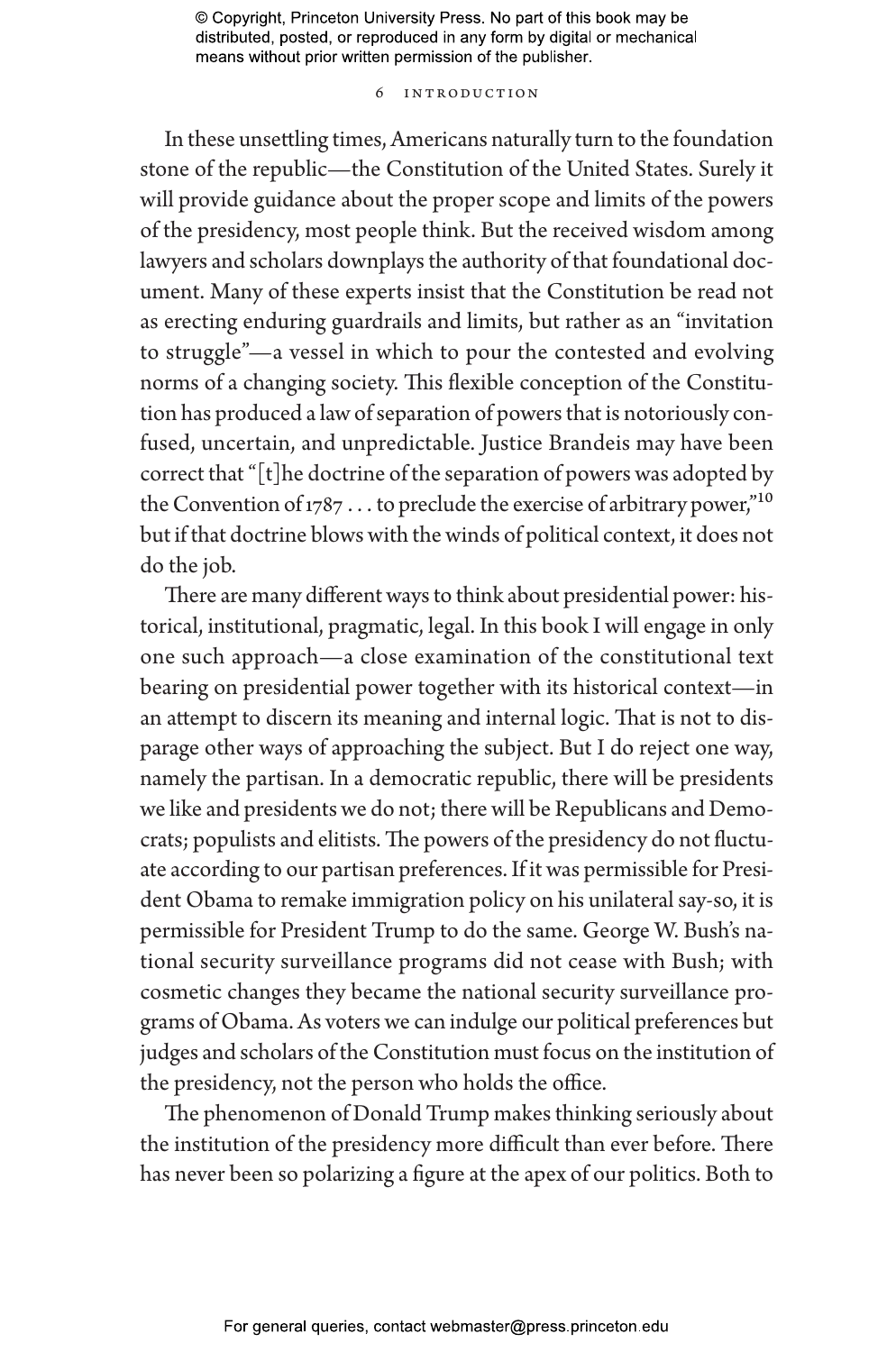PURPOSE, SCOPE, METHOD 7

Trump's detractors and to his admirers, all issues are referenda on the man himself. For example, the question "What powers does the president have over criminal law enforcement?" is translated by both sides into the very different question: "What powers should Donald Trump have?" One side says "none" and the other side says "all" and neither side gets its answers from the Constitution. But the Constitution was intended for all times and all kinds of president: the Washingtons, Roosevelts, and Reagans, but also the Tylers, Hardings, and Nixons—not to mention the Clintons, Bushes, and Obamas, and even the Trumps. One hopes it empowers Donald Trump to use the famed energy, dispatch, and secrecy of the presidential office to seek the public good; one hopes it checks Donald Trump and prevents or ameliorates the everpresent danger of demagoguery and arbitrary government. This study began in 2016 with the expectation of continued divided government under a Democratic President, but was completed after the 2016 election, which ushered in an entirely different kind of executive. The lessons seem equally pertinent to both scenarios. America needs a consistent understanding of presidential power no matter which party controls the presidency.

This book attempts to reconstruct the framers' design for the presidency based on the text they wrote, their experience of royal authority in colonial times, and the interpretative battles in the early years of the republic. The founders' conception may or may not be the executive we want for the twenty-first century. It certainly is not what we have, or what the Supreme Court has fashioned for us, or what modern presidents claim. But who in the nation today thinks our current dispositions of power are ideal? The framers wanted an effective president who would not be a king. Let's see how a republican executive was meant to function.

# The Text of Article II

At least some of the uncertainty about the scope of presidential power stems from the Constitution itself. Article II of the United States Constitution, the Article that defines the powers of the executive branch, is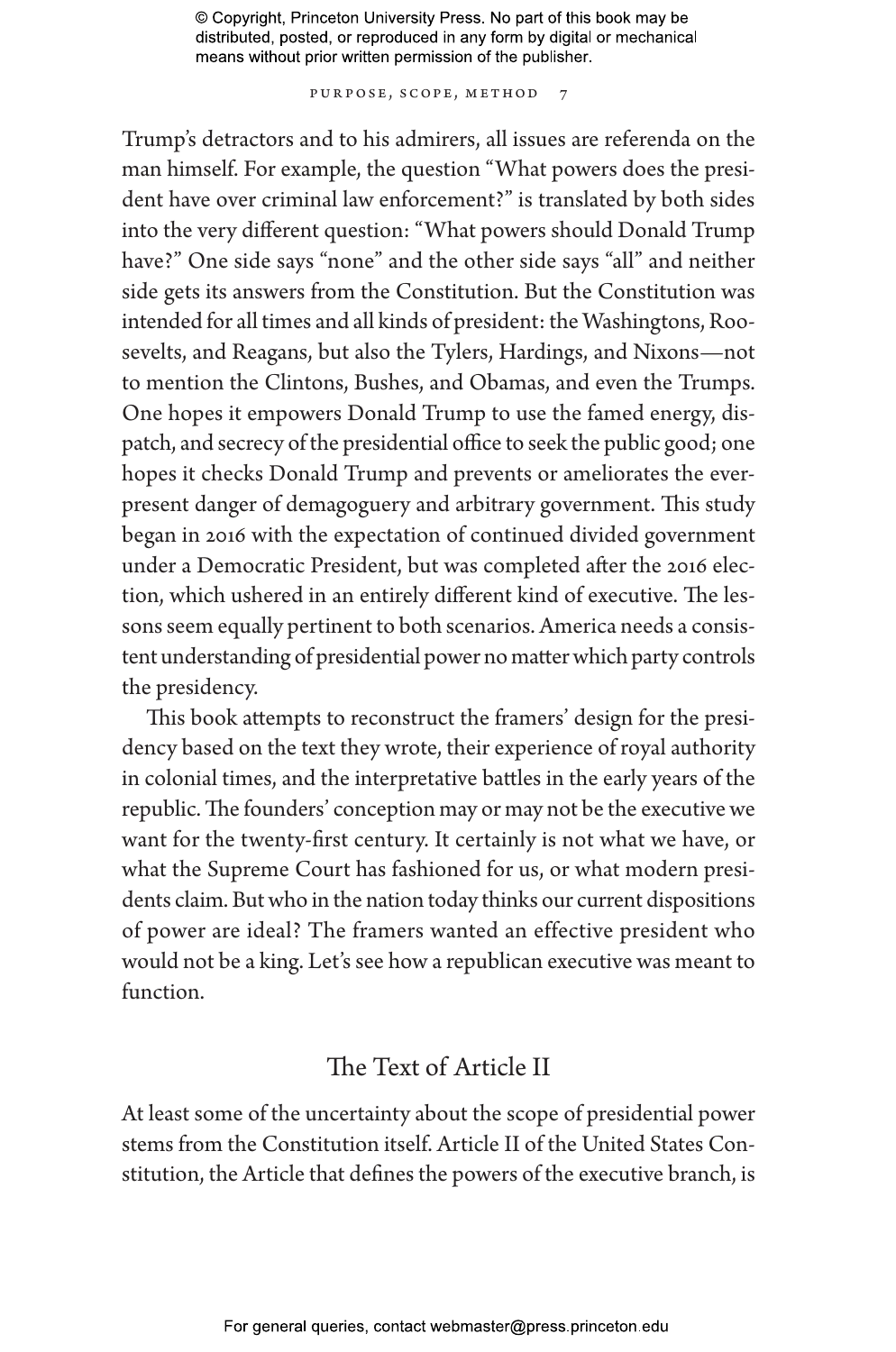#### 8 INTRODUCTION

the Constitution's least transparent. Compare Article II to Articles I and III, which define the legislative and judicial branches. Articles I and III are informative, logically organized, and seemingly comprehensive. Article II is not. At first blush, it appears haphazard, disorganized, and frustratingly incomplete. A leading legal historian writes that "there is a hole in the text of the U.S. Constitution. The Constitution provides for a legislature, a Supreme Court, and two executive officers. Administration is missing."11 If one expects a detailed blueprint of a modern administrative state, there is indeed a hole. But, this book will contend, if we understand the reasons and experiences underlying the structure of Article II, it has a great deal more to say than the scholars have given it credit for.

Article II is divided into four sections. Section 1, by far the longest, addresses the selection and perquisites of the President. Section 4 is about impeachment. The powers of the President are mostly set forth in Sections 2 and 3. Here we are confronted with two oddities.

Article II, Section 1 begins with the statement that "The executive Power shall be vested in a President of the United States of America." Unlike the first sentence of Article I, which vests in Congress only the legislative powers "herein granted," the language appears open-ended. All power of an executive nature arising from the operations of the national government seems to belong to the President. The late Justice Antonin Scalia wrote that "this does not mean some of the executive power, but all of the executive power."12 As we shall see, Scalia was not quite right. But why would the framers confine the legislative branch to powers "herein granted," while imposing no such limitation on the executive? That calls out for explanation.

The second oddity is that Sections 2 and 3 list certain specific powers of the President, just as Article I, Section 8 lists the powers of Congress. But unlike the congressional powers listed in Article I, the presidential powers listed in Article II are almost certainly incomplete. Sections 2 and 3 include some seemingly trivial and unimportant powers, such as the power to demand opinions in writing from the principal officers, but fail to address some powers of immense importance, such as the power to direct foreign policy. Article II states that the President shares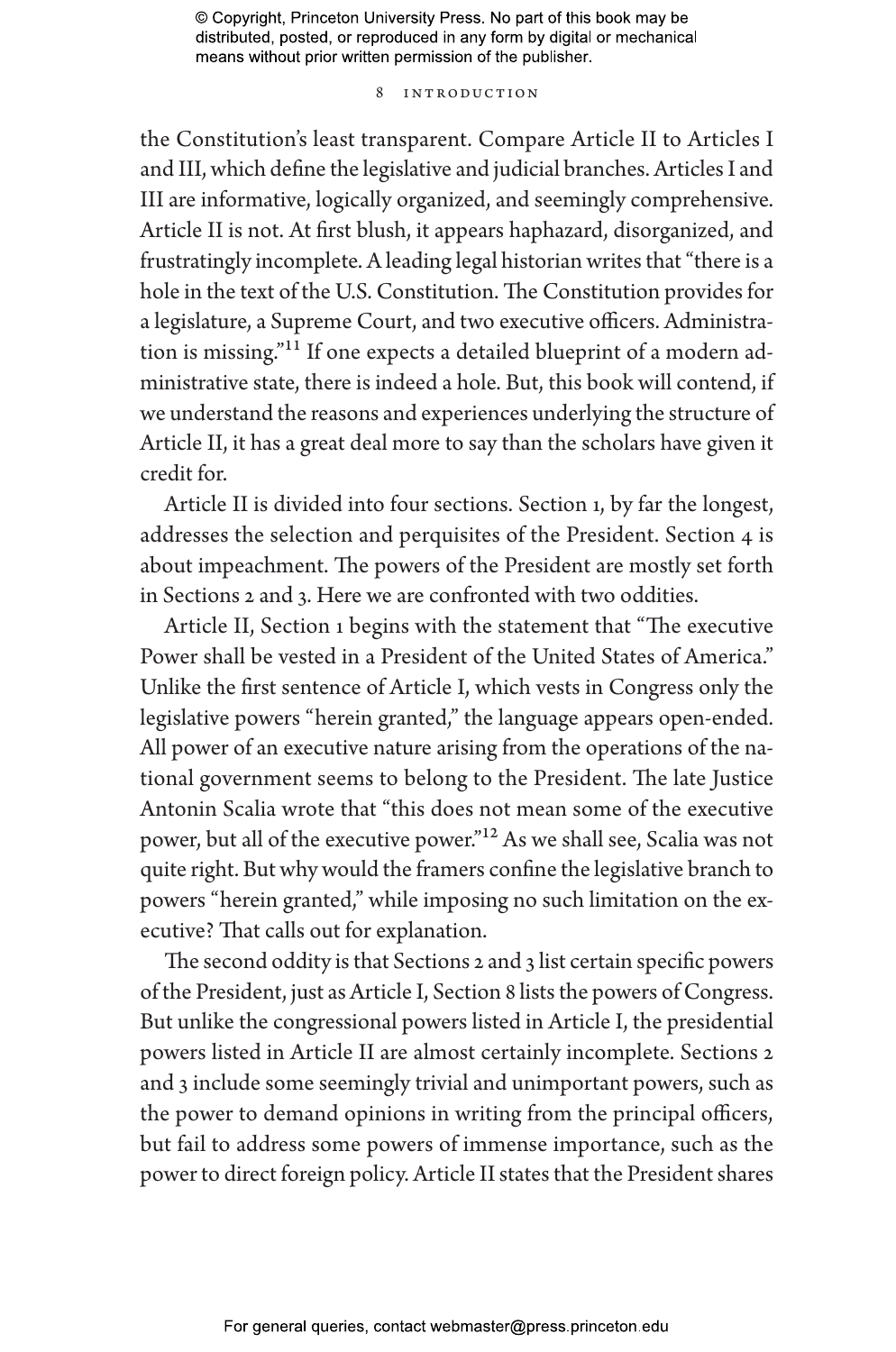PURPOSE, SCOPE, METHOD 9

power with the Senate to choose ambassadors and make treaties, and that the President has the unilateral power to receive ambassadors from other countries. But that is all it says on the foreign affairs powers. What about all the other foreign affairs powers such as entering international agreements, supporting or opposing foreign insurrections, forming or breaking alliances, voting in bodies like the United Nations, recognizing foreign regimes, locating embassies, or abrogating treaties? Article II is silent. The gap in domestic matters is less glaring but also concerning. The President has express authority to demand the opinions of his officers, but no express authority to give them guidance or commands. That must be an "executive" power, but it is not enumerated.

This book will argue that the two oddities are related: The openended first sentence, the "Executive Vesting Clause," is the locus of the powers seemingly missing from Sections 2 and 3. But that leads us back to the problem with which the delegates began on June 1. What are the limits on that open-ended grant? Without limits, the Constitution would do what Charles Pinckney feared and the delegates sought to avoid: create an elective monarchy. Obviously, we have a lot more digging to do in order to understand how the Constitution creates a president who would not be king.

# Coverage and Organization

Long as it is, this book does not cover all constitutional provisions pertaining to the presidency. Almost two-thirds of the words of Article II are found in Section 1, setting forth the qualifications, compensation, oath of office, and selection procedure for the President and Vice President. These were among the most debated features of the entire Constitution at the Philadelphia Convention—second only to the debate over representation of large and small states in the House and Senate. Alas, despite the framers' attention, the mode of selection they devised was so flawed it has been the subject of five different constitutional amendments,<sup>13</sup> and the electoral college remains one of the most criticized features of the Constitution. Here, we will not discuss the procedures for selection, except insofar as they cast indirect light on the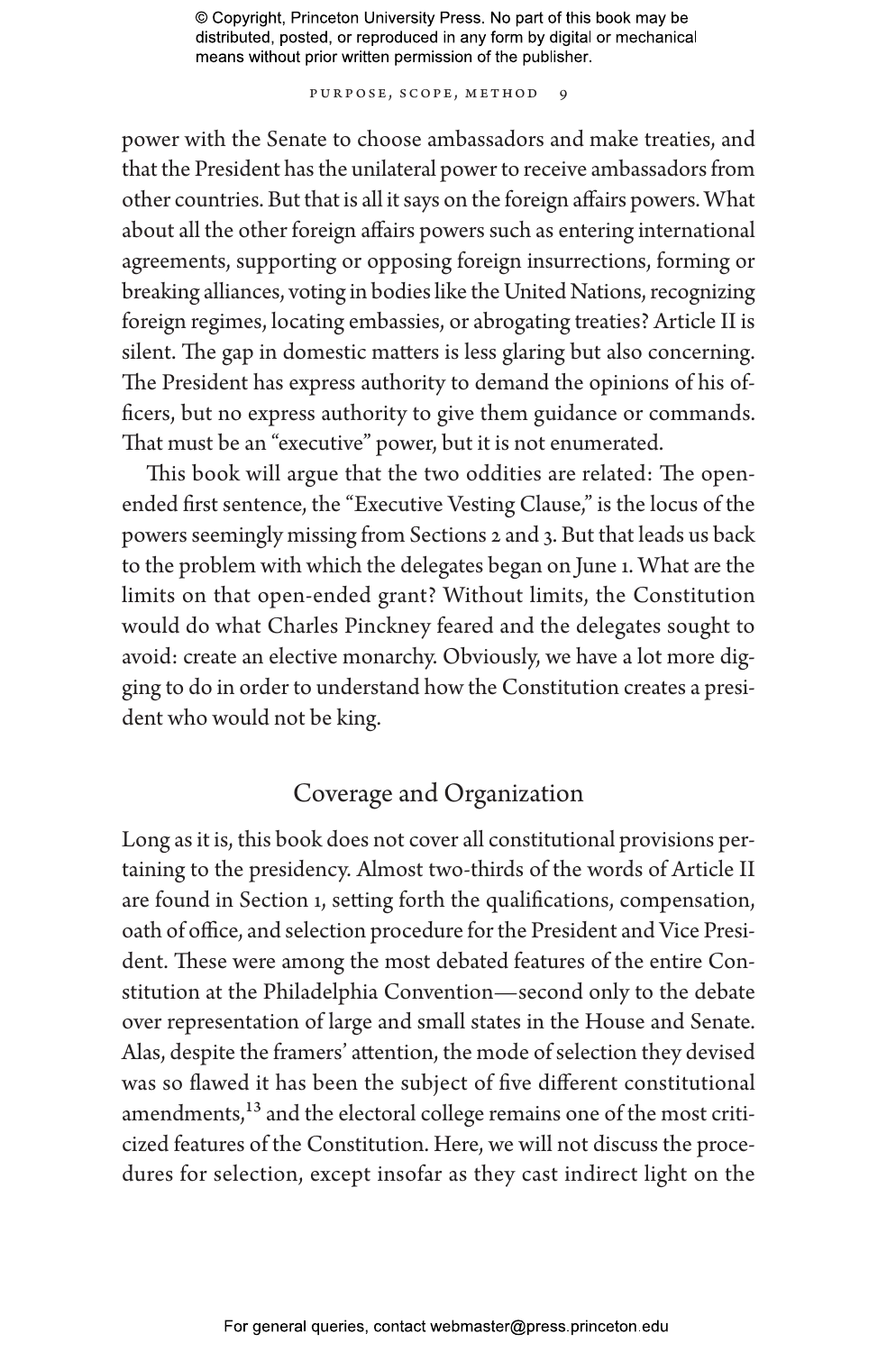## 10 INTRODUCTION

powers of the presidency. Rather, this book will focus on presidential powers as set forth in the first sentence of Article II, Section 1, the socalled Executive Vesting Clause, and Sections 2 and 3. These sections were scarcely debated at the Convention and were primarily the handiwork of three committees: the Committee of Detail, the Committee on Postponed Matters, and the Committee of Style and Arrangement. These sections are by far the most important for modern separation-ofpowers controversies pitting the President against the Congress, and they deserve close attention.

Two big challenges face anyone trying to understand the founders' conception of the presidency. First and most difficult, the provisions of the Constitution bearing on executive power (other than the veto) were hammered out in committees whose deliberations were not recorded, and were not seriously debated on the floor of the Convention. We are therefore forced to deduce the framers' thinking primarily from what they *did* rather than what they *said*. Second, the debates over the executive branch during the ratification struggle tended to be highly generalized, with few specifics. We therefore have little direct evidence of the public understanding of these provisions of the document.

The book will approach the subject in four stages, each with a different focus and drawing on a different set of sources and materials. Part I presents the first comprehensive account of the entire drafting history relevant to presidential powers.<sup>14</sup> Much can be inferred from textual changes made during the Convention, even when they are unaccompanied by an explanation or even a reported discussion. I operate on the assumption that *changes* are almost certainly deliberate and thus provide a reliable window into the original design. For example, the Take Care Clause started as a simple grant of authority to the President, and ended as a duty (not just a power) on the part of the President to superintend the execution of law by others, presumably subordinate executive officers holding positions created by Congress. This tells us a great deal about how the executive administration was supposed to run. It is especially important to be attentive to the ways in which a change in one part of the Constitution can affect the meaning of another—for example, how the change to Congress's war power from "to make war" to "to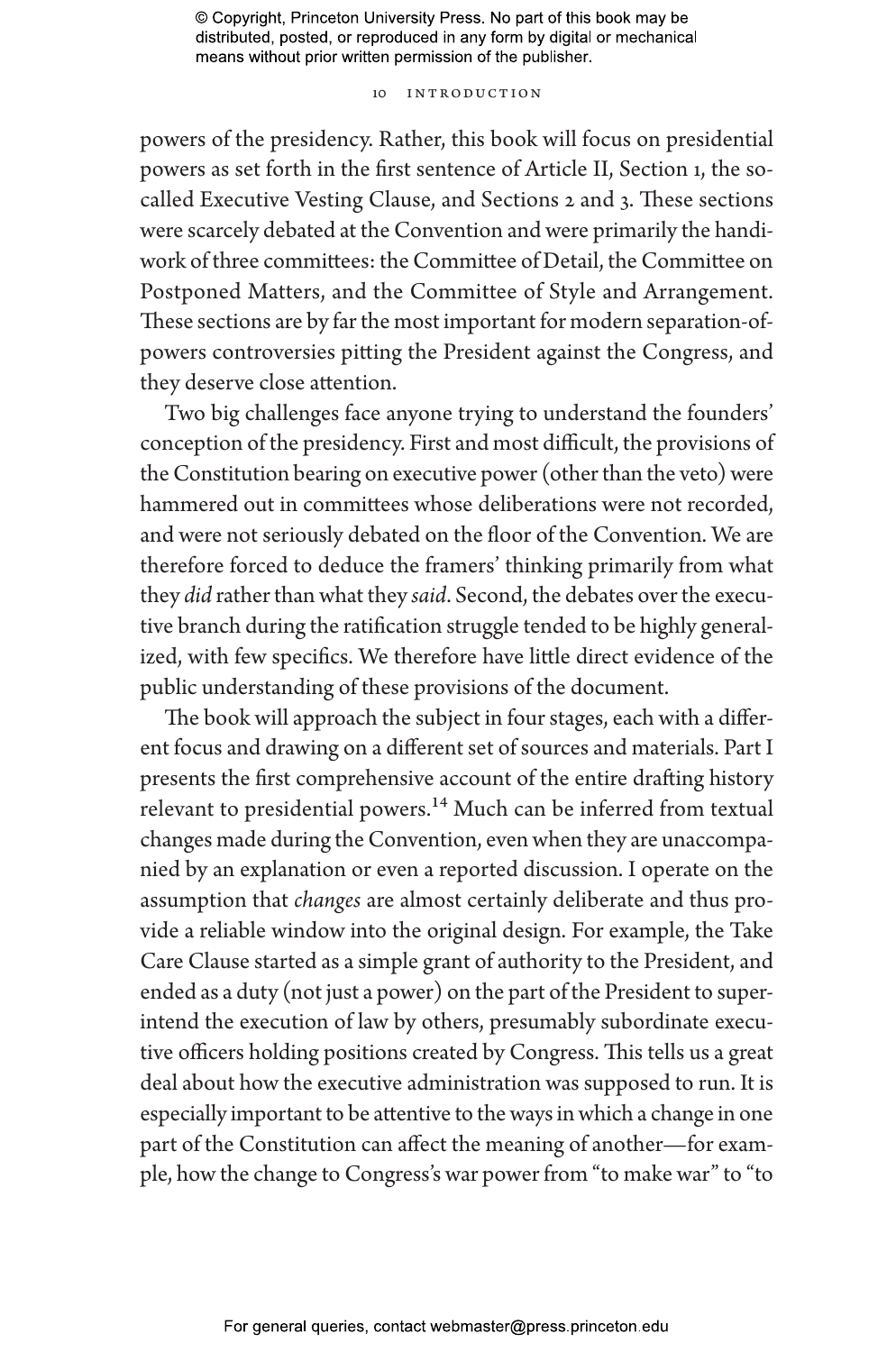PURPOSE, SCOPE, METHOD 11

declare war" affected the scope of the President's discretion to conduct military operations under Article II, or the way in which the Appointments Clause affects the Take Care Clause.

A principal conclusion is that the framers self-consciously analyzed each of the prerogative powers of the British monarch as listed in Blackstone's *Commentaries*, but did not vest all (or even most) of them in the American executive. Instead, some were vested in Congress, some were vested in the President, and some were denied to the national government altogether. At the beginning of the Convention proceedings, vesting the whole of the executive power in one President was dangerously king-like, and was overwhelmingly rejected. Once the royal powers were parceled out between the branches, with some denied altogether, it ceased to be so dangerous to allocate remaining residual executive powers to the President, subject to the enumerated powers of Congress, which would take precedence. That is why the delegates felt comfortable with the first sentence of Article II, which vests "the Executive Power" in the President.

Part II examines each of the formerly royal powers, which form so large a part of Articles I and II. It looks *backward* from the Constitutional Convention to antecedents in the British constitution, the Articles of Confederation, the early state constitutions, and to the episodes in prior history likely to have been on the minds of those drafting the constitutional language. We know that the framers placed great reliance on the lessons of experience—more, for the most part, than on theory. It therefore makes sense to assume that the constitutional design is a reflection of that experience. For example, it seems likely that the scope of the powers imparted by the Commander-in-Chief Clause reflects not only the powers exercised by the king under that title, but also (and probably more importantly) the movement during the Revolutionary War from congressional micromanagement in the early months to broad delegations of discretion to Commander in Chief Washington during later phases of the war. Every issue of executive power contemplated by the drafters of the Constitution had a history. The book's interpretive assumption is that that history, more than any other evidence, casts light on constitutional meaning.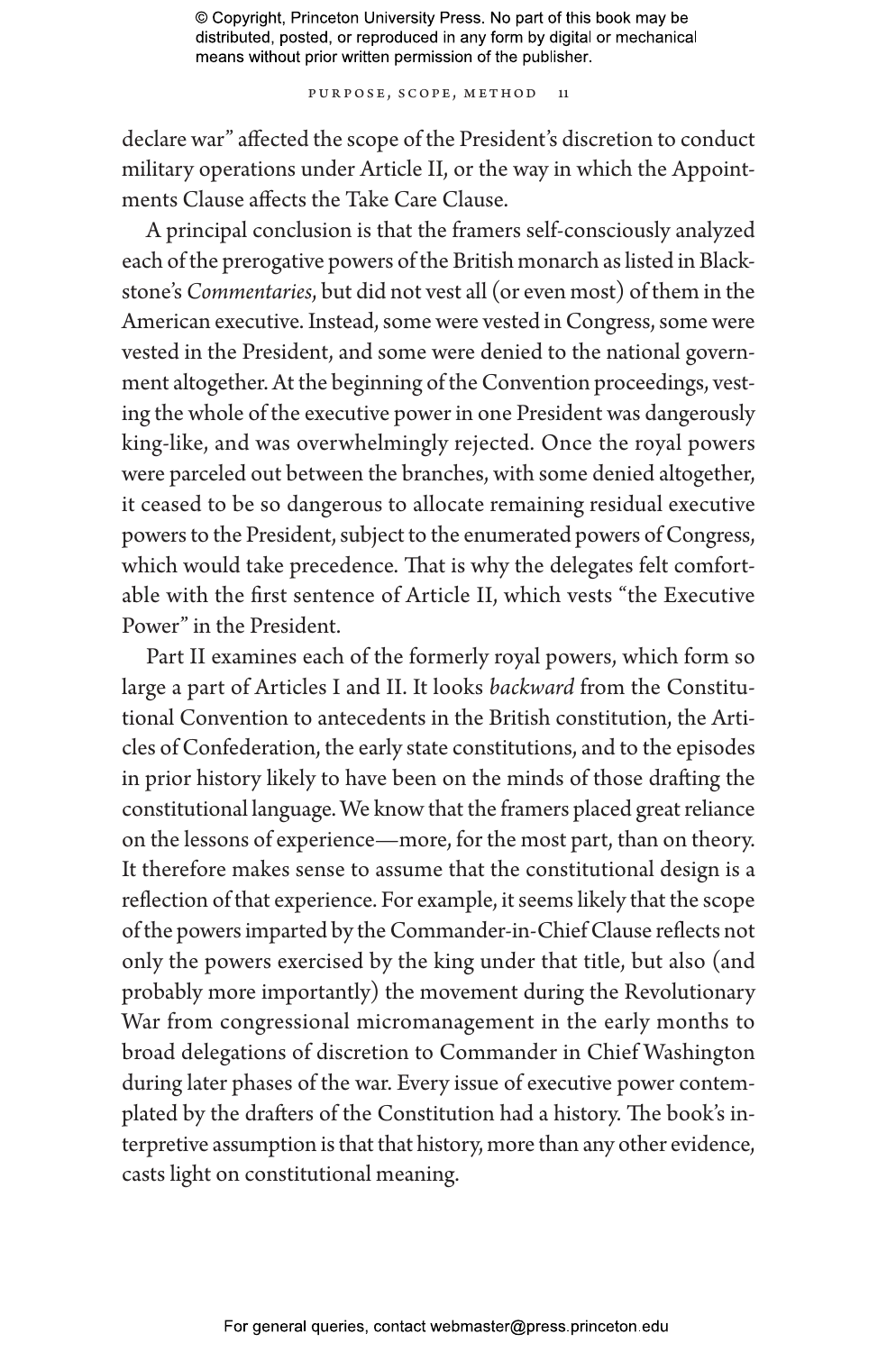## 12 INTRODUCTION

This Part also looks *forward*, to the earliest debates over constitutional meaning. Almost immediately after ratification, latent ambiguities and gaps appeared that the constitutional text could not uncontroversially resolve. These debates took place among President Washington and his advisors, in Congress, in public discussion, and sometimes in the courts. They are persuasive evidence about original meaning because the participants shared the same linguistic and experiential universe in which the Constitution was drafted and ratified—indeed, many were the same men who drafted and ratified it. The goal is to uncover the range of meanings reasonably ascribed to the text, as well as to identify points of consensus. If Washington, Madison, Jefferson, and Hamilton all agreed on a meaning, that meaning is the most probable; if they were in disagreement, then the text may simply be ambiguous, and must be construed according to other lights.

Readers accustomed to the casual way in which many modern leaders approach their duties to the Constitution might question the assumption that early debates and decisions were a conscientious form of constitutional interpretation, but we know that Washington and his colleagues carefully weighed the legal implications of their thoughts and deeds. "As the first of every thing in our situation will serve to establish a Precedent," Washington wrote to Madison, "it is devoutly wished on my part, that these precedents may be fixed on true principles."<sup>15</sup> Historian Jonathan Gienapp has gone so far as to describe the period between 1789 and 1798 as a "Second Creation" of the Constitution—no less important to constitutional meaning than the text, framing, and ratification itself.16

This book will not extend these inquiries beyond the early years of the republic because subsequent practice and precedent cannot contribute much, if anything, to our understanding of the founders' conception of the presidency. Subsequent practice and precedent may be significant, even dispositive, for constitutional interpretation in the courts today, however, that is not because it casts light on the original constitutional design.

Part III turns to the text and organization of Article II, offering a logical explanation for the organization of the powers of the presidency and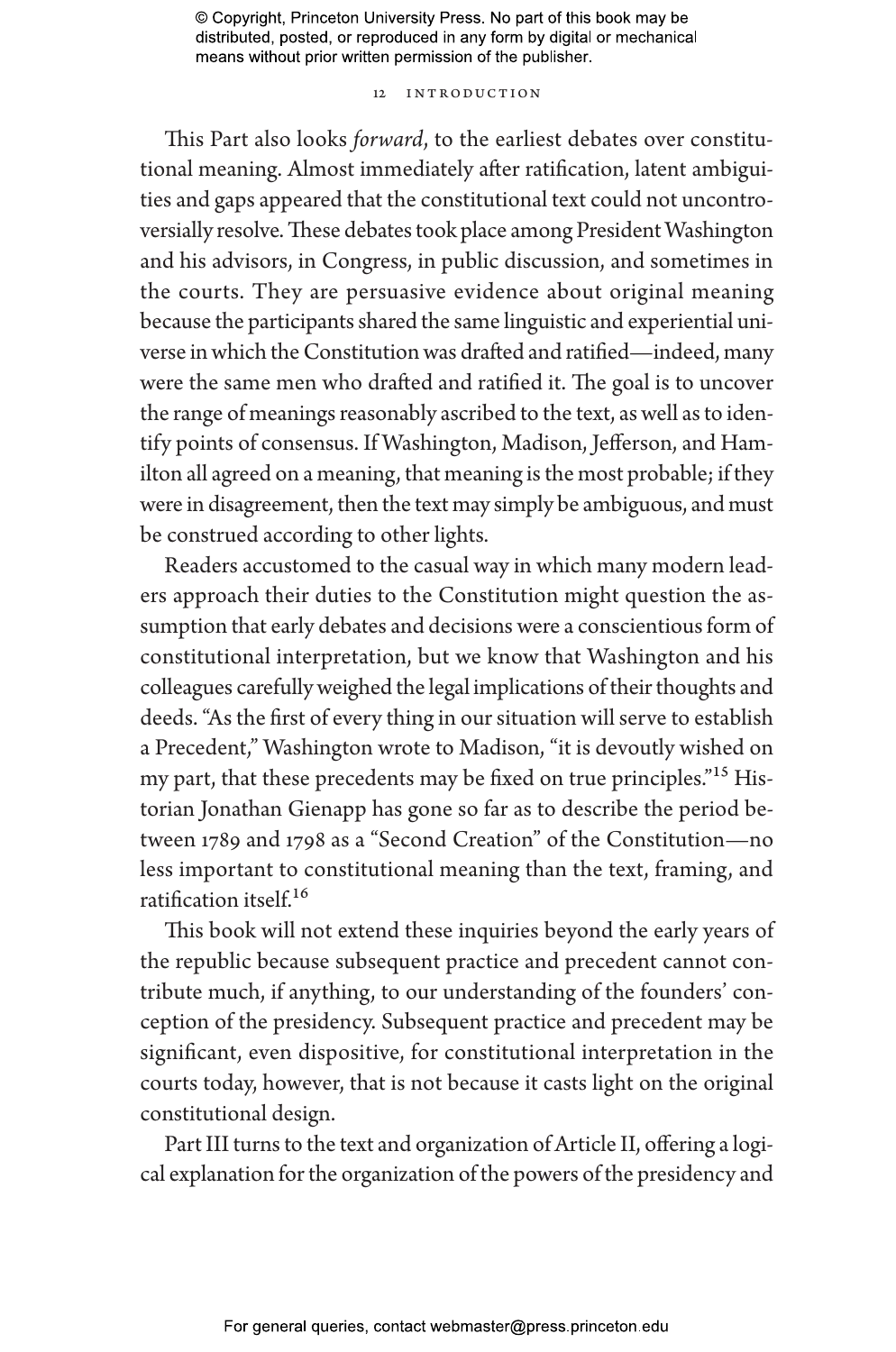PURPOSE, SCOPE, METHOD 13

showing how that logical structure provides a simpler and more satisfactory basis for approaching separation-of-powers conflicts between Congress and the President than the current approach, which is based on Justice Robert Jackson's celebrated three-part framework in the *Steel Seizure* case. The primary source here is the text and structure of the Constitution itself. Part IV then analyzes a range of contested separationof-powers questions, both foreign and domestic. The point is not to provide a final resolution of these conflicts, but to demonstrate the preceding analysis provides a more determinative starting point than most scholars have believed. My hope is to show that separation-of-powers conflicts can often be resolved, at least provisionally, on the objective basis of text and structure, without wading into subjective swamps of pragmatism, functionalism, and political expediency.

# Interpretive Method

In the past decade, there has been a lively debate between those who seek to understand the Constitution on the basis of what the framers and ratifiers were likely to have been attempting to achieve by their choice of language ("original intent"), and those who look to the meaning that a knowledgeable and reasonable interpreter would likely have given to the words at the time of adoption ("original public meaning"). This author believes the difference between these approaches has been exaggerated. Because legal and constitutional language is chosen for the purpose of affecting future events, a reasonable interpreter would read the words with that intention in mind. Moreover, to the extent we can determine what participants in the constitutional process actually understood the Constitution to accomplish, this is the best possible evidence of what a reasonable and well-informed person of the time would think it to mean.<sup>17</sup> This suggests that a practitioner of original public meaning will necessarily rely on much the same sources and methods as a practitioner of original intent. In any event, this book will present all available evidence both of linguistic meaning and of intent. I regard this approach as a species of intellectual history, in which we do our best to understand past events as the actors would have understood them at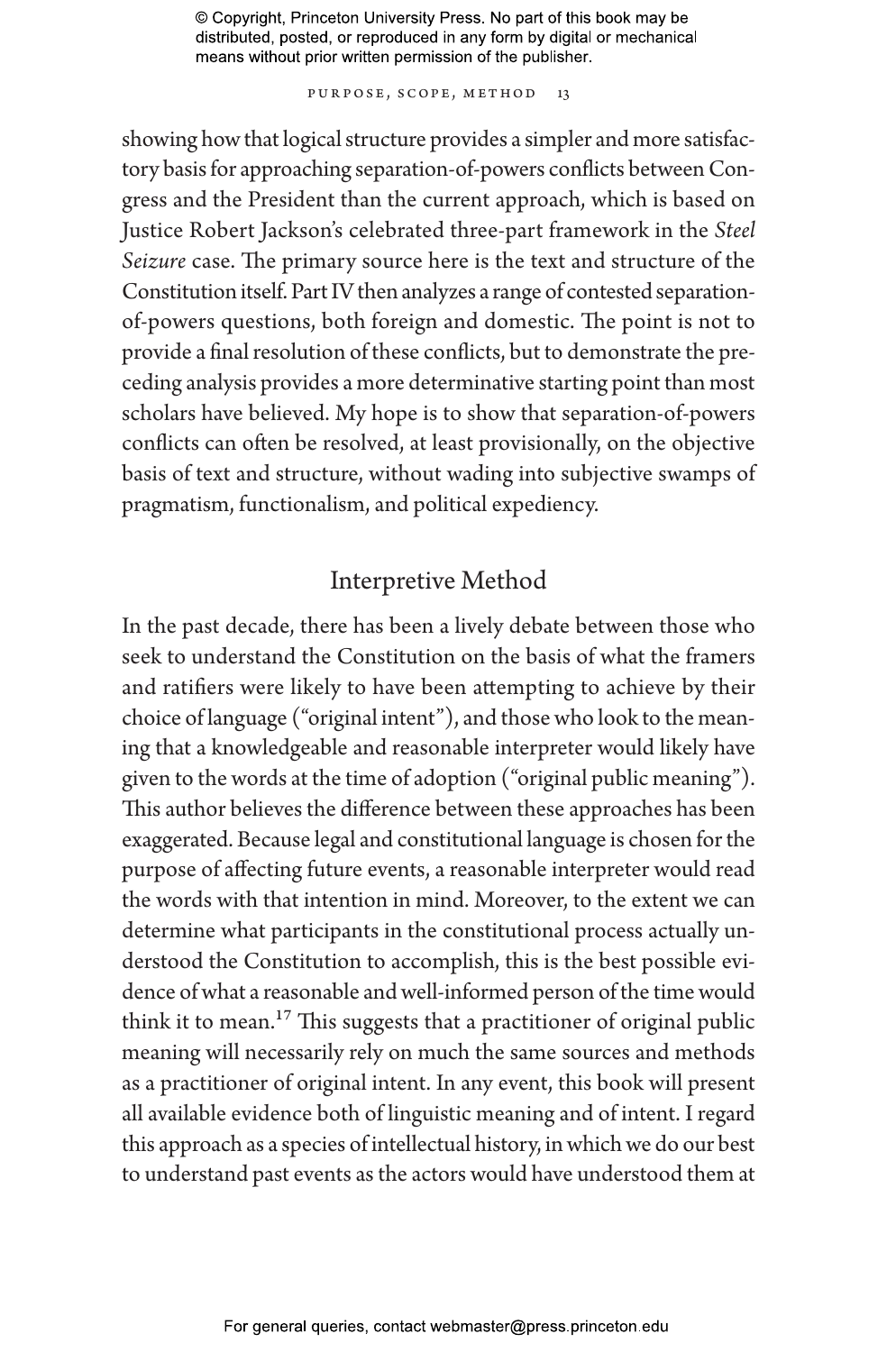14 INTRODUCTION

the time, unbiased as nearly as possible by our own preferences and subsequent experience.

A different set of readers may object to the interpretive method of this book because it is too tied to eighteenth-century thinking and not sufficiently attuned to the functional needs of our modern society. Original meaning is only one element in a modern constitutional argument. Precedent, long-standing practice, practical and pragmatic realities, and even (to many judges) normative judgments are part of any constitutional lawyer's toolkit. Even scholars critical of original meaning as the primary basis for interpretation, however, typically recognize the value of text and history, at least as a starting point. To quote just one thoughtful non-originalist:

A search for the original intent of the framers provides no panacea for the difficulties of legal analysis. Even so, constitutional history is always pertinent for what it reveals of the governmental failures the framers were trying to correct, and the general purposes of their scheme. Just as they learned from the experience and ideas of their forbears, we can learn from them.<sup>18</sup>

My general view is that constitutional interpretation begins with an historically-informed understanding of the text but does not stop there. It is often necessary to consider longstanding practice—the "historical gloss"—that 235 years of constitutional government have stamped on the text, both by the courts and by political bodies, and the fact that economic, social, and technological changes sometimes entail a certain "translation" in order to preserve the original meaning under transformed circumstances.<sup>19</sup> But it is important to keep these stages, or modes, of interpretation distinct. Before considering subsequent developments, the interpreter should first examine the text in the light of its historical context—and do this, as nearly as humanly possible, with the objective eye of a linguist or historian, unpolluted by modern politics or results-orientation. This book is not about the later steps, but only the first.

In our contentious and polarized times, the text and original understanding of the Constitution take on particular significance because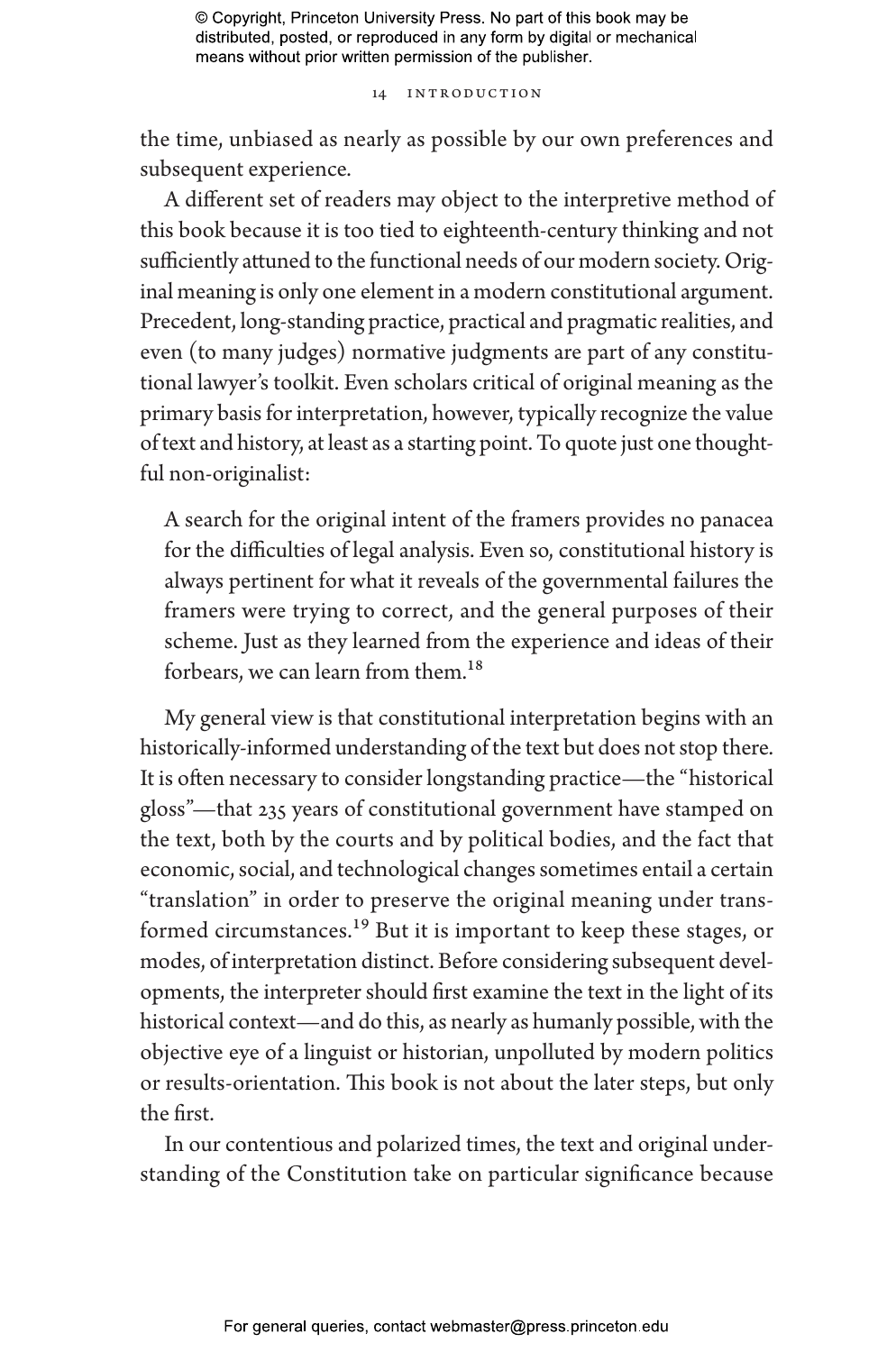Purpose, Scope, Method 15

there really is no other consensual starting point. There is a reason that the House Report on impeachment of President Trump was chock-full of quotes from the framers, and so were the responses of Team Trump. Americans in the twenty-first century do not agree about what the "functional needs" of our modern society are, or what "normative considerations" should apply. These appear to be masks for ideological or partisan interests—all the more so since they seem to shift from side to side when the presidency shifts from one party to the other. And given the current make-up of the federal judiciary, it is not enough to wave the magic wand of "functionalism" and assume that members of the judiciary will come to a consensus about what functionalism demands. Constitutional text and original meaning are the only hope we have for finding principles that could constrain modern assertions of presidential prerogative.

Especially for those who believe that the executive branch has become *too* imperial, and needs to be scaled back, the original meaning is an indispensable resource. Functionalism has the inevitable tendency to favor fast, efficient, and decisive action, which tends to mean executive action. The academy and much of the judiciary favored a functionalist approach for many decades because it provided more flexibility for presidents of which they generally approved. But flexibility is not a virtue if the times call for drawing lines and saying that executive power needs to be confined within its constitutional compass.

It is important to offer a caveat about sources: namely, that our knowledge of the drafting and ratification of the Constitution is based on incomplete and sometimes unreliable texts. Our principal source on the debates at the Constitutional Convention, Madison's Notes, published in Max Farrands's 1911 edition of *The Records of the Federal Convention*, are sometimes read by naïve readers as if they were a transcript. They were anything but. James Hutson has demonstrated that Madison's Notes cover about a tenth of what was said, and Mary Sarah Bilder has impressively shown that the Notes are in many instances idiosyncratic to Madison (as well as incomplete).<sup>20</sup> Many of the state ratification debates are lost, were destroyed, or were never recorded. Papers from the Committee of Detail, which are particularly important to the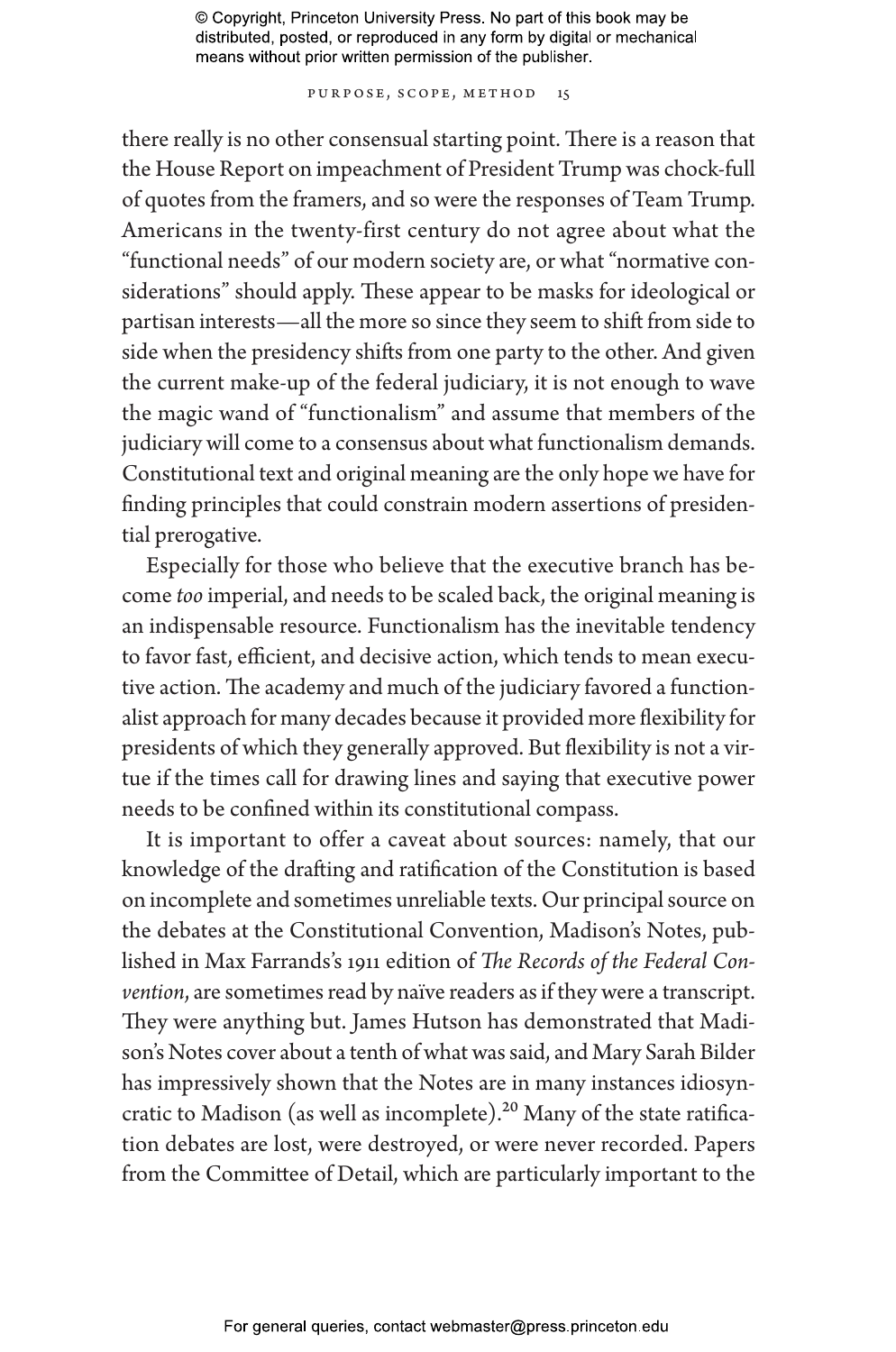#### 16 INTRODUCTION

analysis here, were found among the papers of James Wilson at the Historical Society of Philadelphia and the papers of George Mason held by his granddaughter. Who knows what is missing? As to letters and newspaper essays, we have only what happened to survive. This book nonetheless relies on these sources, particularly on Farrand, for the reason that there is nothing better. Because we focus here on drafting history more than on comments made in debate, and especially on the work of the three committees, Bilder's discoveries about Madisonian manipulation of his notes about the debates are less concerning than they might be on other issues. Our knowledge of the Committee of Detail's drafts is independent of Madison's notetaking.

The secondary literature bearing on these issues is vast. I have made no attempt to provide comprehensive citations. Apologies to scholars who have been unjustly neglected.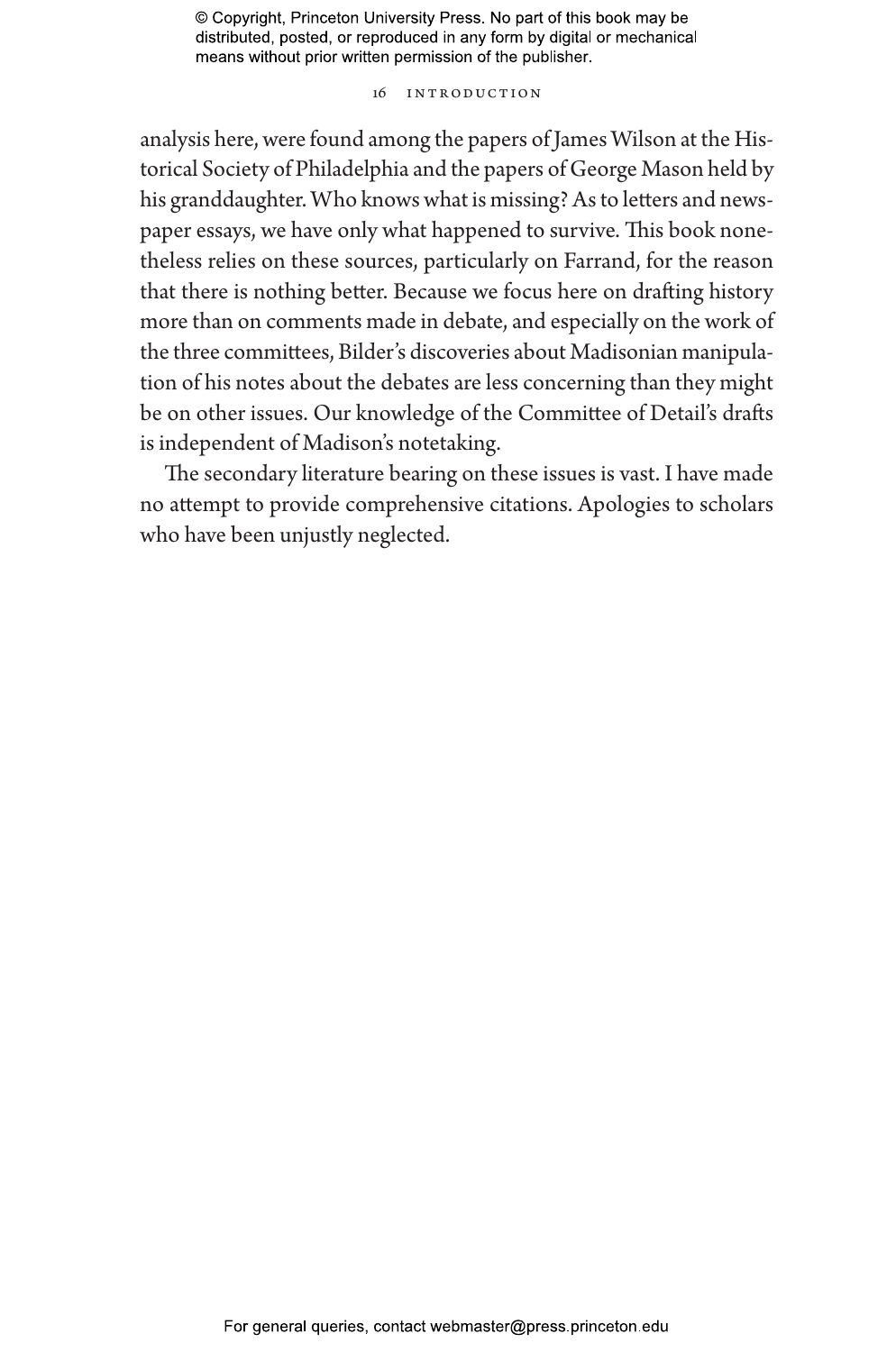## Index

accountability, 33–34, 157, 160, 343, 349 Act of Settlement (1701), 152, 158, 224 Adams, Abigail, 321 Adams, John: and ambassadors, 183; and Appointment Powers, 160, 345; and executive powers, 27, 43; and immigration, 225; and impeachment, 308; and law execution, 146–47; treaty negotiations by, 177; and war powers, 193, 195, 198–99 ad hoc naturalization, 222–23 administrative agencies, 334, 337–40. *See also* executive officers; heads of departments; independent agencies; regulatory agencies Administrative Procedure Act, 146 advice and consent: on ambassadors, 182–83; in Britain, 158; prior instances of, 158–59; Senate's role in, 66, 80, 82, 87, 156–60,  $178 - 79$ ,  $182 - 83$ ,  $265 - 66$ ,  $344$ ,  $346$ ; as simultaneous actions, 159 Affordable Care Act, 107, 289, 326 agencies. *See* administrative agencies; independent agencies; regulatory agencies Alien Enemies Act (1798), 225, 226, 333 Alien Friends Act (1798), 225–27, 333 aliens, 41, 220–28 Aliens Act (1793), 225, 227–28 Alito, Samuel, 292 Al-Qaeda AUMF, 199 ambassadors: Committee of Detail and, 186–87, 243; Committee on Postponed

Matters and, 243; Confederation Congress and, 176–77; instruction, dispatch, and recall of, 176–77, 180, 183–84; president and, 9, 24, 50, 69, 72, 176–88, 243–44; "receiving" of, 72, 181–82, 184–88, 243–44, 272–73, 292–94; Senate and, 9, 42, 69, 72, 176–84; "sending" of, 176–77, 179–84; significance of, in early days of the republic, 72, 177; terminology for, 260, 378n50 Ames, Fisher, 164–65, 249 Anne, Queen, 121, 122, 176, 305 Anti-Ballistic Missile Treaty, 283 Anti-Federalists, 87, 89–92, 205, 209, 250 Antiquities Act, 41 Appointment Powers: advice-and-consent linked to, 156–60, 344–46; Commissioning Power in relation to, 271–72; Committee of Detail and, 69–70, 155–56; debate about, 155–58; executive, 42, 50, 66, 69–70, 80, 85, 154–61, 266, 344–46; judges as object of, 50, 66; legislative, 42, 69–70, 155–57, 344–46; Senate as holder of, 42. *See also* creation of offices; Removal Power Appointments Clause, 11, 78, 180–81, 242 appropriations, budgetary, 105–6, 210 Aristotle, 32 Article I, U.S. Constitution: commanderin-chief powers in, 206; and delegated powers, 274–76; legislative powers in, 8, 74, 239, 276; naturalization in, 222; veto power in, 47

Article I courts, 149

403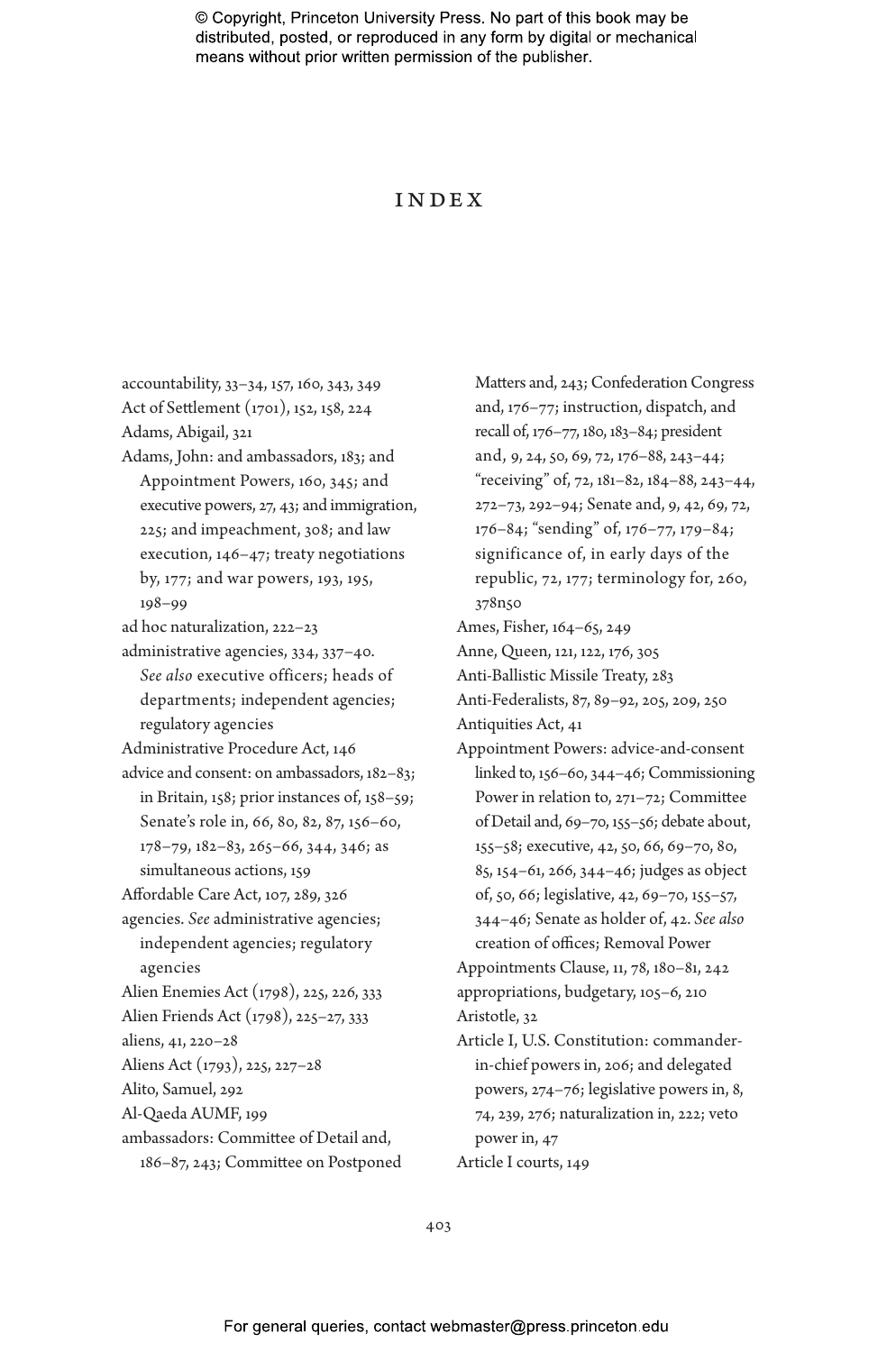404 index

Article II, U.S. Constitution: organizational logic of, 263–76, 279–81, 327; Pardon Power in relation to, 172–73; in ratification debates, 88; textual interpretation of, 7–9, 12–13. *See also following entries on individual sections*

Article II, Section 1, U.S. Constitution, 8–9

- Article II, Section 2, U.S. Constitution: and commander-in-chief, 204; committees responsible for, 10; enumeration of powers in, 8, 236; organizational logic of, 264–67; Section 3 compared to, 273; separation of powers in, 10
- Article II, Section 3, U.S. Constitution: committees responsible for, 10; duties of the President to Congress, 188; enumeration of powers in, 8, 236; organizational logic of, 267–74; and recommendations to Congress, 131–32; Section 2 compared to, 273; separation of powers in, 10
- Article II, Section 4, U.S. Constitution, 8 Article III, U.S. Constitution, 239–40
- Article IV, U.S. Constitution, 230–31, 274
- Articles of Confederation: Article IX, 24; drafting and ratification of, 357n2; executive branch nonexistent under, 19; and foreign affairs, 187; national government powerless under, 24, 143; national revenue under, 102; states responsible for law execution in, 24, 143; sundry powers under, 24; and war powers, 190, 208 Articles of Grievances, 372n57 Attorney General, 149–50

audits, of national finances, 104

Bagley, Nicholas, 42–44, 251 balanced constitution, 31, 35, 153. *See also* mixed regimes Baldwin, Abraham, 128 Bank of England, 102, 103 Bank of the United States, 103, 220, 323, 349 Bankruptcy Clause, 222, 223 banks, 219 Barbary War, 190, 193, 200

Barron, David, 27, 211, 298 *Bas v. Tingy*, 192, 198 Bedford, Gunning, 310 Bey of Tripoli, 190 Biden, Hunter, 305–6, 313 Biden, Joe, 305–6 Bilder, Mary Sarah, 15, 16, 79, 247, 364n15 Bill of Rights (Britain, 1689), 29, 31, 37, 116–17, 202, 215 Black, Hugo, 288–90 Blackstone, William: *Commentaries*, 11; on crown lands, 229; on domestic commerce, 219; on executive interpretation of the law, 148, 149; on executive powers, 33, 43, 175–76, 238, 252, 256, 340; on foreign affairs, 185; on foreign commerce, 214–15, 218; on habeas corpus, 213; on Immigration Power, 224–27; and King's Speech, 126; on law enforcement, 376n5; on law execution, 71, 117, 142; on mixed regime, 20, 32, 35, 153; on Pardon Power, 173; on power over the budget, 105; on prerogatives, 11, 26–27, 91, 95–96, 121; on proclamations, 109–13, 331; on removal of officers, 162; on royal patronage, 152; on war and peace powers, 38, 175–76, 188–89, 192, 201–2, 208 Board of Trade, 121, 217–18 Bosnia, 199 Braddock, Edward, 189 Bradford, William, 140 Brandeis, Louis, 6, 164, 259, 266, 290 Brearley, David, 79, 80 bribery, as grounds for impeachment, 56–61, 73, 79, 308–9 Britain: and aliens, 220; commerce powers in, 214–20; law execution in, 142–45; patronage network in, 152–53; structure of government, 31–35; whiggish politics/ history in, 20, 111–12, 124, 156, 176, 216. *See also* monarchy; royal powers broadcast licenses, 334 *Brown v. Board of Education*, 325 Brutus (pamphleteer), 321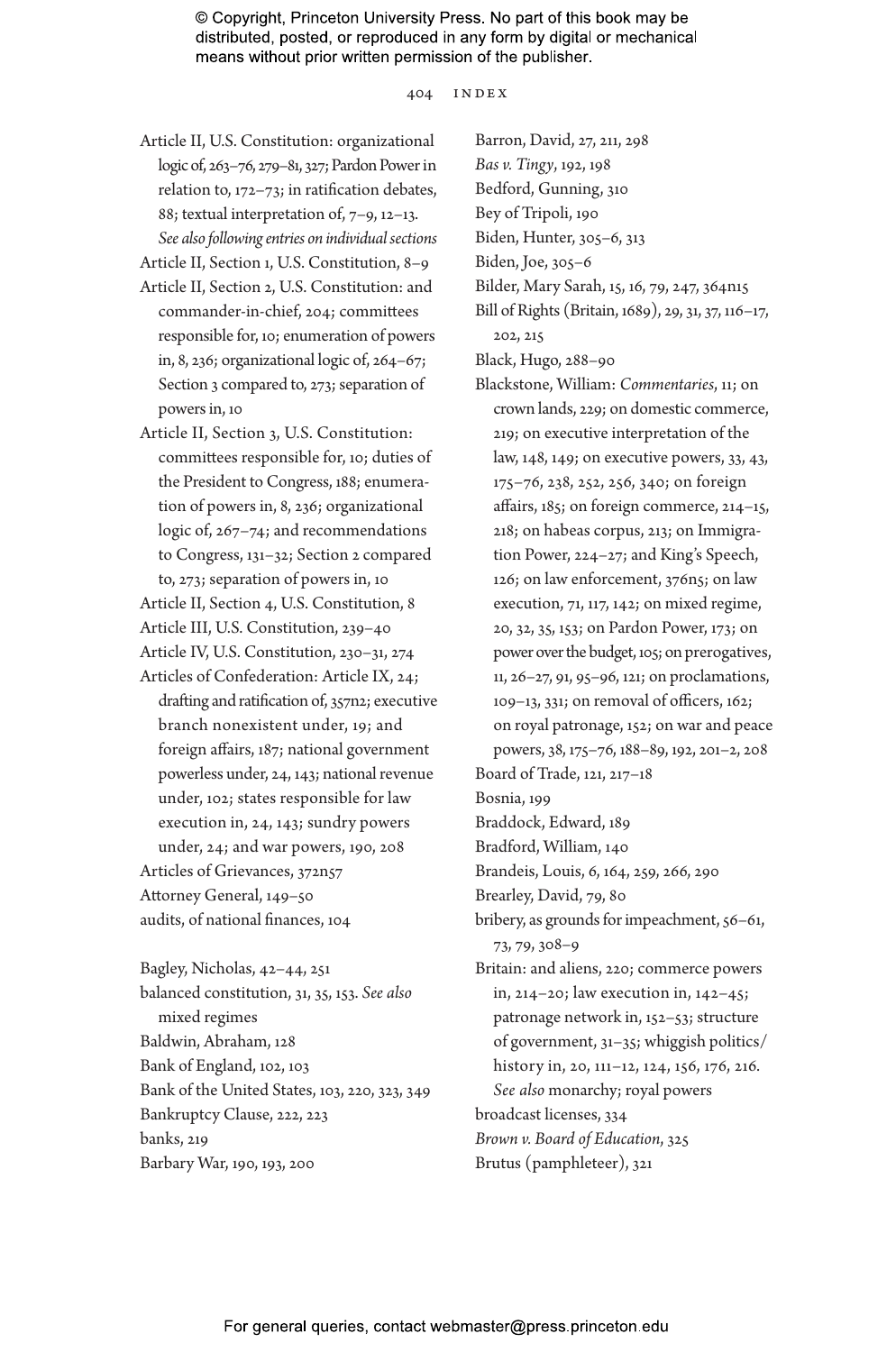#### index 405

budgets, 104–5 Bureau of the Budget, 106 Burton, Harold, 288, 290 Bush, George W., and administration: House investigations of, 4; and interrogation techniques, 296–300; and Jerusalem, 291; presidential power under, 2, 211, 255–56, 282–83, 296–300 Butler, Pierce, 47, 209 cabinet, 78, 83, 132, 138–40, 170, 185, 244, 265 Caesar, Julius, 49, 202, 264 Carter, Jimmy, and administration, 171, 186, 282 *Case of Proclamations*, 110–11, 214, 327, 331, 370n34 Casto, William, 261 Catholics, and the British Test Act, 115–16 Cato (pamphleteer, probably George Clinton), 89, 90–91 Cavalier Parliament, 120 Central Intelligence Agency (CIA), 299 Charles I, King, 29, 118, 120, 207 Charles II, King, 115–16, 120 Chase, Samuel, 311 checks and balances, 51, 306 *Chevron* deference, 150–51

Chitty, Joseph, 126, 152–53, 217 Church of England, 214 citizenship, 220, 223–24 Citizenship Clause, 220

civil list, 102, 105 Civil War, 171 Claim of Right, 372n57 Clark, Tom, 288, 290

318, 319, 324, 381n116 Clinton, Hillary, 3 Clymer, George, 218, 249 coining of money, 103

civil conflict, concerns about, 203, 204

Clinton, Bill, and administration, 305, 309,

Coke, Edward, 110, 148, 327, 328, 334, 371n35 colonial governors, 20, 112, 120–21

commander-in-chief: in Britain, 89, 201–2; in British vs. U.S. systems, 89, 203–7, 212; Bush administration torture policy and powers of, 296–300; Committee of Detail and, 72, 191, 203–4, 206–9; concerns about usurpation of power by, 202–6; Continental Congress and, 202; debate about, 202–3; prerogative nature of powers of, 211–12, 264; president as, 72, 89, 191, 202–11; in state constitutions, 202. *See also* war powers Commander-in-Chief Clause: in alternative constitutional plans, 49, 72, 203; Bush administration and, 2, 211, 296–300; and conduct of war, 195–96; historical background for, 11; Take Care Clause in relation to, 146

commerce: domestic, 219–20; foreign, 178, 187, 214–19

Commissioning Clause, 270–72

Committee of Detail: accomplishments of, 64; and ambassadors, 186–87, 243; and Appointment Powers, 69–70, 155–56; authorial responsibility for Sections 2 and 3, 10; and coining of money, 103; and commander-in-chief powers, 72, 191, 203–4, 206–9; and Commissioning Clause, 271; and congressional eligibility for office, 169–71; Constitutional Convention debate of draft from, 75–86, 247; documents considered by, 51; enumerations of power by, 73–74; and executive branch, 235; and executive powers, 39, 67–74, 95–96, 257; and Executive Vesting Clause, 67, 69, 84, 96, 246–47; final product of, 64; and foreign affairs, 71–72, 177; and foreign commerce, 218; and impeachment, 57, 59, 73, 308; innovations of, 66–69; and law execution, 70–71, 118, 144–45, 269; and legislative powers, 67–74, 274–76; membership of, 62–63, 64–66; and military discipline, 208; mission of, 62–63; and naturalization, 221–23; New York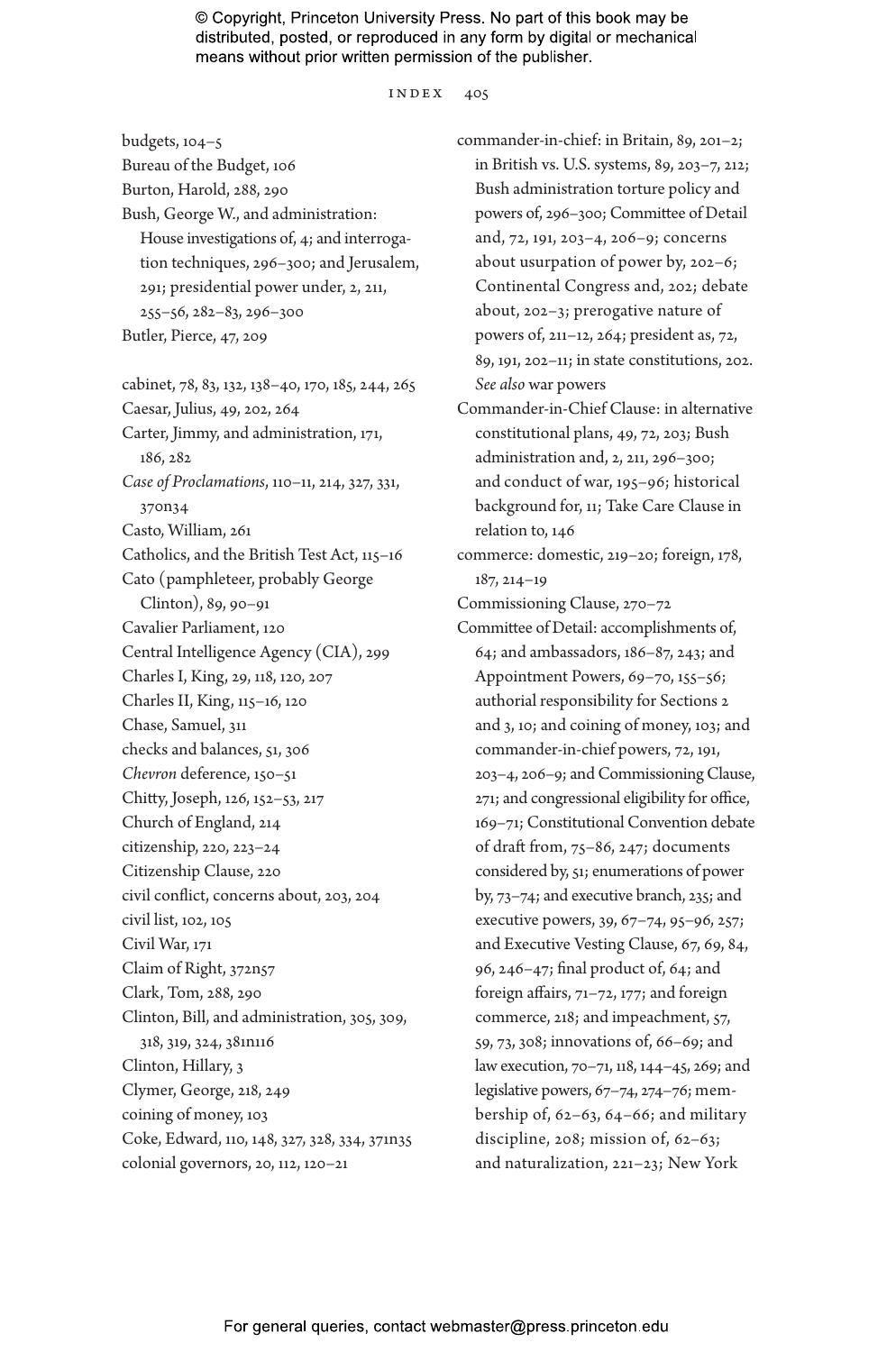406 index

Committee of Detail (*continued*)

governorship as model for, 21; and Pardon Power, 171–72; presidency shaped by, 62, 66–74; and Recognition Power, 185; and recommendations to Congress, 131; royal prerogatives as vested by, 68, 73, 74, 95–96, 274–76, 332; and separation of powers, 74, 275–76; source documents from, 15–16, 63–64; and State of the Union Clause, 21, 127, 129–30; and Treaty Power, 176, 177, 179; and war powers, 189, 191, 210

- Committee of Eleven. *See* Committee on Postponed Matters
- Committee of Style and Arrangement: accomplishments of, 10, 83–84; and executive powers, 239; and legislative powers, 274; membership of, 83; and naturalization, 222; organization of Article II determined by, 263
- Committee of the Whole, 25, 50, 66, 143 Committee on Postponed Matters
- (Committee of Eleven): and ambassadors, 243; authorial responsibility for Sections 2 and 3, 10; establishment of, 79; and executive branch, 79–83; and executive powers, 80–81; and foreign affairs, 178, 188; and impeachment, 59; and Opinions in Writing Clause, 81–82; and privy council, 79; and selection of the president, 79
- common law: and citizenship, 220; and executive power, 256; and foreign commerce, 214–15, 217; international law as part of, 113; and the military, 201, 207; prerogatives challenged under, 28, 98, 109–10, 327

Communications Act (1934), 334 Comptroller of the Treasury, 166–67 concurrence, of executive and legislative powers, 181, 260–61, 279, 299 Confederation Congress, 143, 176–77, 178, 187 Connecticut Compromise, 62, 80 Constitutional Convention: debates of Committee of Detail draft at, 75–86;

debates of Committee of Style and Argument draft at, 85–86; and federal– state relationship, 143; original debates at,  $1-2, 9, 15, 36-42, 44-63$ constitutional review, 320–26. *See also* judicial review consulate, in ancient Rome, 34, 343 contempt powers, 133–41 Convening and Adjourning Powers, 268 Convention of Estates, 372n57 coordinate review, 320, 323–25 copyrights, 154 corporate charters, 219–20 corruption: in British patronage system, 153, 157; as grounds for impeachment, 58–59, 61, 73, 79, 308–10; protection of appointments process from, 346; protection of legislative branch from, 169–70 Corwin, Edward, 164 Council of Revision, 34, 45–47, 79, 124 Council of State, 35, 77 Court of King's Bench, 216, 327, 331 Court of Star Chamber, 109 Cox, Archibald, 349 creation of offices, 97, 144, 146, 153–55, 180, 260, 345–46 Creek Indians, 181 criminal prosecutions, 146–47 Cromwell, Oliver, 49, 202, 264 Cromwell, Thomas, 109, 370n26 Crosskey, William Winslow, 68 crown lands, 228–29 Cuba, 186 Currie, David, 164 *Curtiss-Wright Case*, 334 customs collectors, 151, 347

*Dames & Moore v. Regan*, 278, 283–84 Davie, William, 82, 88, 379n64 Dayton, Jonathan, 195–96 debt, national, 103–4 Decision of 1789, 163–64, 166–67, 340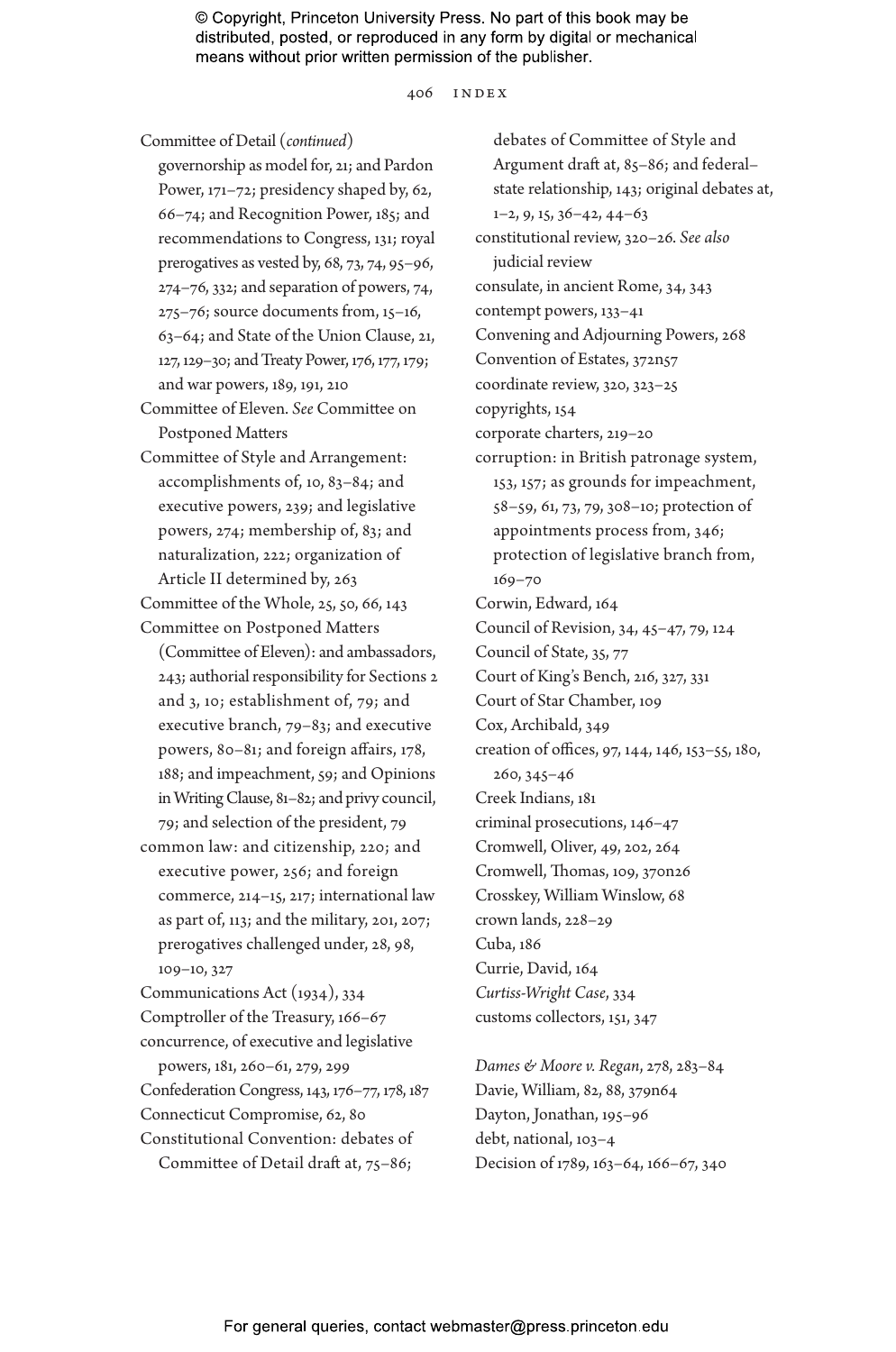index 407

Declaration of Independence, 22, 27, 121, 208, 217, 221, 238, 387n121 Declaration of Reasons (Britain, 1688), 116 Declaration of Rights (Britain, 1689), 31, 116–17, 215 "declare war," 10–11, 189–94, 210, 211, 299 Declare War Clause, 200 Defense of Marriage Act, 324, 326 delegation: Constitutional Convention debate about, 329–35; within executive branch, 150; forbidding of, 327–28; of legislative power to executive branch, 41, 128, 145, 227–28, 231, 274–76, 303, 326–35; of prerogative powers, 331; scope of, 331–32, 335 DeLolme, Jean-Louis, 38 Democratic-Republicans, 128, 132 denization, 220, 223–24 departmentalism, 320. *See also* coordinate review Dershowitz, Alan, 309 Dickinson, John, 19, 56–58, 81, 154–55 diplomats. *See* ambassadors Directorate, in Republican France, 34 Dispensing Power, 37, 115–19, 171, 302, 324 district attorneys, 147 District of Columbia, 220, 333 divine right of kings, 110, 370n33 Douglas, William, 289 *Dred Scott Case*, 324 Duane, William, 349 duties: Article II, Section 3 as collection of, 267–74; commissioning, 270–72; debt payment, 103–4; information/ recommendations for Congress, 69, 127–29, 267–68; law execution, 10, 69–71, 118, 144, 269; nondiscretionary, 270; reception of ambassadors, 182, 186, 188; Take Care Clause as, 10, 269–70, 302, 343

East India Company, 153, 215–16 *East India Company v. Sandys*, 215–16 ecclesiastical powers, 214

economic sanctions, 218 Eisenhower, Dwight, 325 elections. *See* presidency: selection procedure for electoral college, 9, 36, 54–56, 63, 79, 312 Elizabeth I, Queen, 225 Elliott, James, 129 Ellsworth, Oliver: and Appointment Powers, 70; as Committee of Detail member, 64; on creation of offices, 153; and executive branch, 66; and executive veto, 46; and naturalization, 224; subsequent career of, 66; and war powers, 191, 210 Embargo Power, 217–18 emergency powers, 29 enhanced interrogation, 2, 255–56, 296–300 envoys. *See* ambassadors *Essex Result* (tract), 252–53 Ewald, William, 64 excise taxes, 101 executive agreements, 241, 302 executive branch. *See* presidency executive officers, 136, 139, 144, 266, 340, 347, 349. *See also* administrative agencies; heads of departments executive orders, 113–14, 241, 371n48. *See also* proclamations executive powers: administrative vs., 337–40; Appointment Powers, 42, 50, 66, 69–70, 80, 86, 154–61, 344–46; budgetary, 105–7; categories of, 277–84; as commander-inchief, 72, 89, 191, 202–11; Committee of Detail and, 39, 67–74, 95–96, 235, 257; Committee on Postponed Matters and, 80–81; congressional silence/inaction not an enablement of, 282–84, 291, 304; Congress's vesting of, 145–46; Constitutional Convention's three enumerated, 48, 63, 67; constitutional gaps on, 8–9; constitutional vs. legislative allocation of, 40; constraints on, 39, 42, 48, 49–50, 74, 77–78, 246, 256–62, 264; councils as check on, 45–46; defeasibility of, 258–62,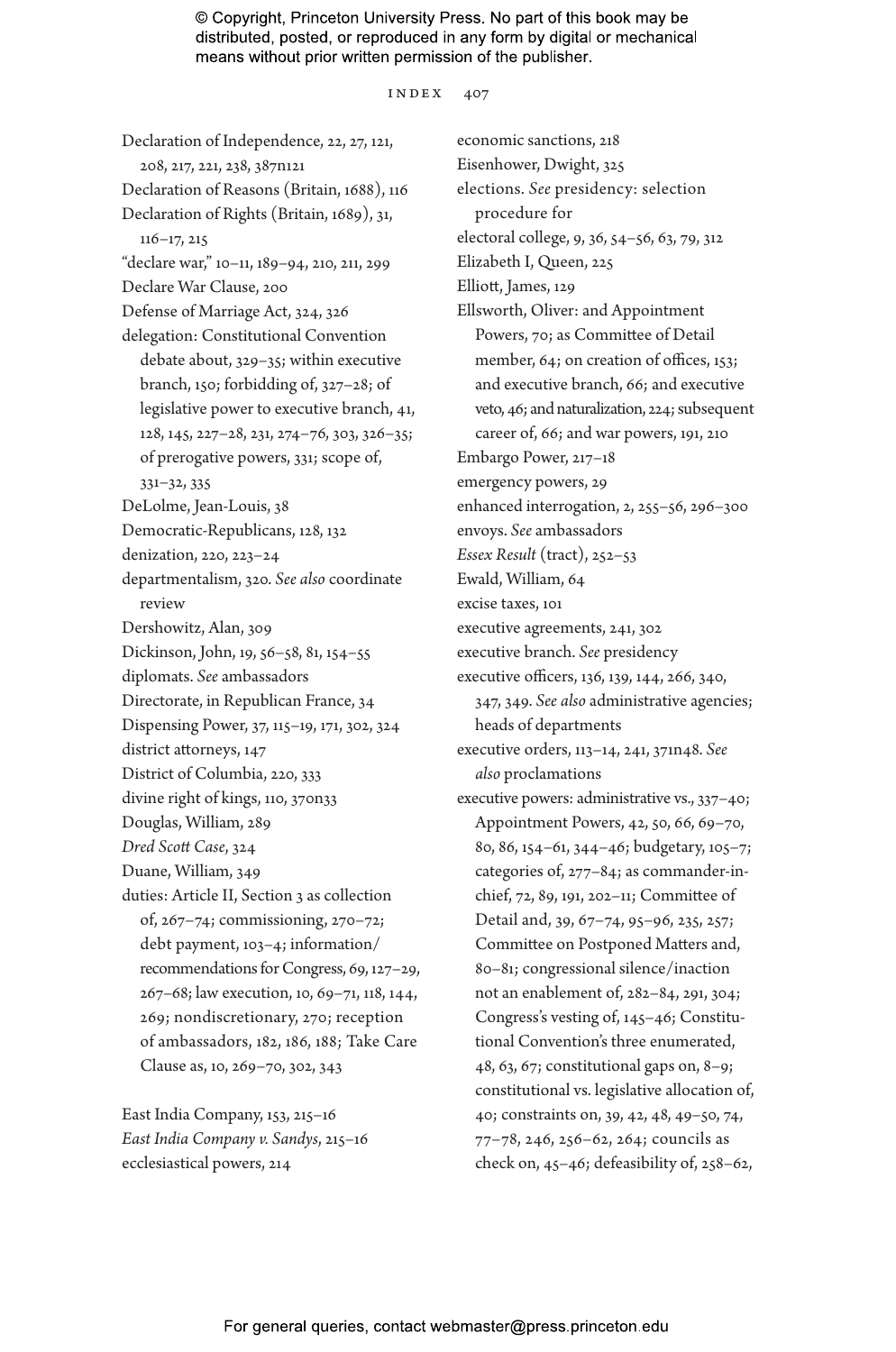408 index

executive powers (*continued*)

359n37; delegation of legislative powers to, 41, 128, 145, 227–28, 231, 274–76, 303, 326–35; drafting of constitutional passages on, 10–11; in emergencies, 29; enumeration of, 67–68, 73–74, 236–38, 242–45; exceptions and qualifications of, 235, 237, 248–49, 258–60; federative vs., 37–38; and foreign affairs, 8–9, 71–72, 178, 241, 291–95; framers' conception of,  $1-2$ ,  $6-7$ ,  $50$ ; historical approach to, 6; and immigration, 41, 227–28; imperviousness of, 67–68, 91, 243; over information and recommendations, 126–33; judiciary appointments, 156; Justice Jackson's approach to, 237–38, 255, 258, 278–84; legislative, 108, 113–14, 120–41; legislative powers compared to, 8, 39, 42, 68, 110–11; legislative powers in relation to, 22, 35, 44–48, 51, 123, 181, 258–59, 260–61, 279, 291–95, 299–300; meaning of, 42–44, 251–55; New Jersey Plan on, 49; Pardon Power, 171–74; partisan perspectives on, 6–7; in recent administrations, 2–5; Recognition Power, 180–82, 185–88; for removal of officers, 161–69; Removal Power, 161–69; Resolution 7's conception of, 23–26, 33, 39–40, 43–44, 253; royal powers compared to, 1, 11; royal prerogatives transferred to, 68; scope of, 11, 25–26, 29, 37, 40, 43, 49–50, 85, 91–92, 235–38, 255–62, 278–79, 341–50; strictly defined ("executive by nature"), 24, 37–40, 42–44, 74, 91, 97, 144, 238–39, 254, 257–58, 329–30; Treaty Power, 80–81, 178–79; Virginia Plan on, 43–44, 48, 245–46, 274; and war, 11, 49, 75, 189–211, 288–89, 298, 384n63. *See also* duties, not powers; prerogatives; presidency; royal powers; unitary executive

executive privilege, 134–35, 138–41, 315–16 executive tribunals, 258

Executive Vesting Clause, 235–62; and ambassadors, 181, 183; Committee of Detail and, 67, 69, 84, 96, 246–47; Committee of Style and Arrangement and, 84–85; competing meanings of, 235–38; documentary context of, 239–41; early reactions to, 245–51, 254–55; enumeration of powers in relation to, 236–38, 242–45; and executive orders, 114; and foreign affairs powers, 241; Hamilton and, 50; historical background for, 252–54; nonsubstantive interpretation of, 237–38, 242, 246, 290; Recognition Power linked to, 188; redundancy as issue for, 242–45; Removal Power linked to, 164–66, 336; scope of powers implied by, 9, 11, 25, 85, 92, 255–62; single-person presidency specified in, 85, 235, 246–47, 343; statement of, 8, 238; substantive interpretation of, 235–37, 241, 245–55, 258–59, 262; Take Care Clause in relation to, 144; and unitary executive, 341; and war powers, 191–92; *Zivotofsky Case* and, 291–95

executive veto, 122–26; absolute, 46, 49, 121–23, 125–26; in Britain, 45, 57, 121–23, 126; congressional weapons against, 107; constitutional formulation of, 44–48; constitutionality vs. policy as rationale for, 125; debate about, 46–47, 124–25; judiciary's proposed role in, 45–47, 79; legislative character of, 47, 263; legislative powers held in check by, 35; override provision for, 46–47, 79, 85–86, 123, 266; presidential uses of, 126; suspensive, 47; terminology concerning, 123; textual location of, 47, 263; unconstitutionality as grounds for, 323; in Virginia plan, 25 exports, taxation of, 62

faction, 60, 317–18

Farrand, Max, *The Records of the Federal Convention*, 15–16 Federal Communications Commission, 334, 336 Federal Farmer (pamphleteer), 89

federalism, 64, 74, 101, 172, 275–76, 321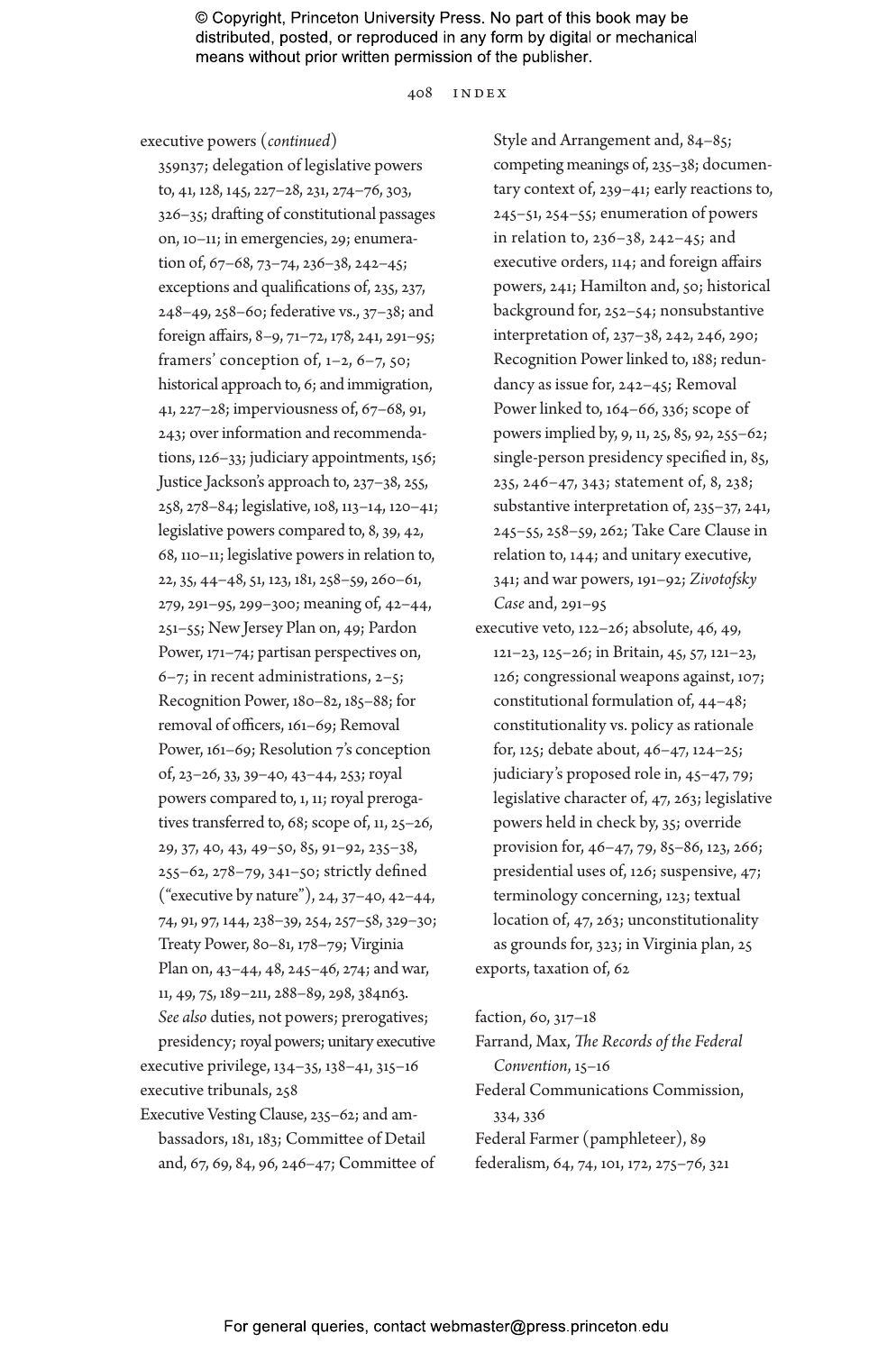index 409

- *The Federalist*, 56, 204, 326; *No. 15*, 143; *No. 25*, 190; *No. 37*, 256; *No. 45*, 74; *No. 46*, 264; *No. 47*, 145; *No. 49*, 321; *No. 65*, 60, 310, 318; *No. 69*, 89, 91, 178, 186, 187, 203–4, 209, 250, 293; *No. 70*, 143, 343; *No. 72*, 340, 343–44; *No. 73*, 125, 126, 347; *No. 74*, 209, 244; *No. 75*, 97, 339; *No. 76*, 87, 349; *No. 77*, 128, 131, 380n92
- Federalists: and contempt powers, 135; Ellsworth and, 66; and executive powers, 91–92, 250; and impeachment, 311; and information/recommendations for Congress, 128, 129, 133; and interpretation of the Constitution, 322; and Treaty Power, 181; and war powers, 195–97

Federal Trade Commission (FTC), 336–37 federative powers, 37–38, 50, 72, 252 *Field v. Clark*, 334

First Bank of the United States, 220

First Congress: and ambassadors, 182; and Attorney General, 150; and branches of government, 82; and delegation, 333; and executive administration, 336, 338; and executive branch, 20; and executive powers, 249–50; and law enforcement, 146–47; and removal of officers, 163; and Treasury Department, 132

Ford, Gerald, 171

- foreign affairs: and ambassadors, 176–85; in Britain, 175–76; Committee of Detail and, 71–72, 177; Committee on Postponed Matters and, 178, 188; communication rights concerning, 184–85; debate about, 177; executive powers concerning, 8–9, 71–72, 178, 241, 291–95; legislative powers concerning, 9, 72, 177–78, 184–85; prerogatives as useful for, 27–28; recognition of foreign governments, 185–88, 272–73, 291–95; Senate and, 187–88. *See also* ambassadors; treaties; Treaty Power; war powers
- Foreign Relations Authorization Act, 291 forest laws, 229

Fortescue, John, 109 Fourteenth Amendment, 220 Fox, Charles James, 162, 216–17 framers: constitutional debates involving, 12; experience–not theory–as guide for, 11, 19, 98; and judicial review, 46; presidency as conceived by, 10; presidential powers as conceived by,  $1-2$ ,  $6-7$ ,  $50$ ; royalist sentiments of, 357n6 France: ambassadors to, 177, 183; immigration to Britain from, 225; Quasi-War against, 190, 192, 194–98, 200; recognition of government of, 185

Franklin, Benjamin: and Appointment Powers, 155, 379n64; and conduct of Constitutional Convention, 2; and eligibility for elected office, 224; and executive branch, 306; and executive powers, 46, 58; and executive veto, 124; and privy council, 81; treaty negotiations by, 177 French Revolution, 185, 194

functionalism, 15, 294

Gage, Thomas, 387n121

- Gallatin, Albert, 105, 137, 196, 197
- Garland, Merrick, 156, 378n58
- Genêt, Edmond, 184, 243
- George I, King, 32
- George II, King, 32, 202
- George III, King, 20, 32–33, 37, 103, 121, 153, 162, 189, 216, 218, 228, 237
- Gerry, Elbridge: and Committee of Detail, 62–63; and congressional eligibility for office, 170; and executive branch, 34, 77, 343; and executive officers, 244; and executive veto, 45–47, 86; and impeachment, 58, 60; and naturalization, 224; opposition of, to Constitution, 83; and the Senate, 80; and standing armies, 103; and treaties, 179; and war powers, 191–93, 299 *Gibbons v. Ogden*, 84, 295 Gienapp, Jonathan, 12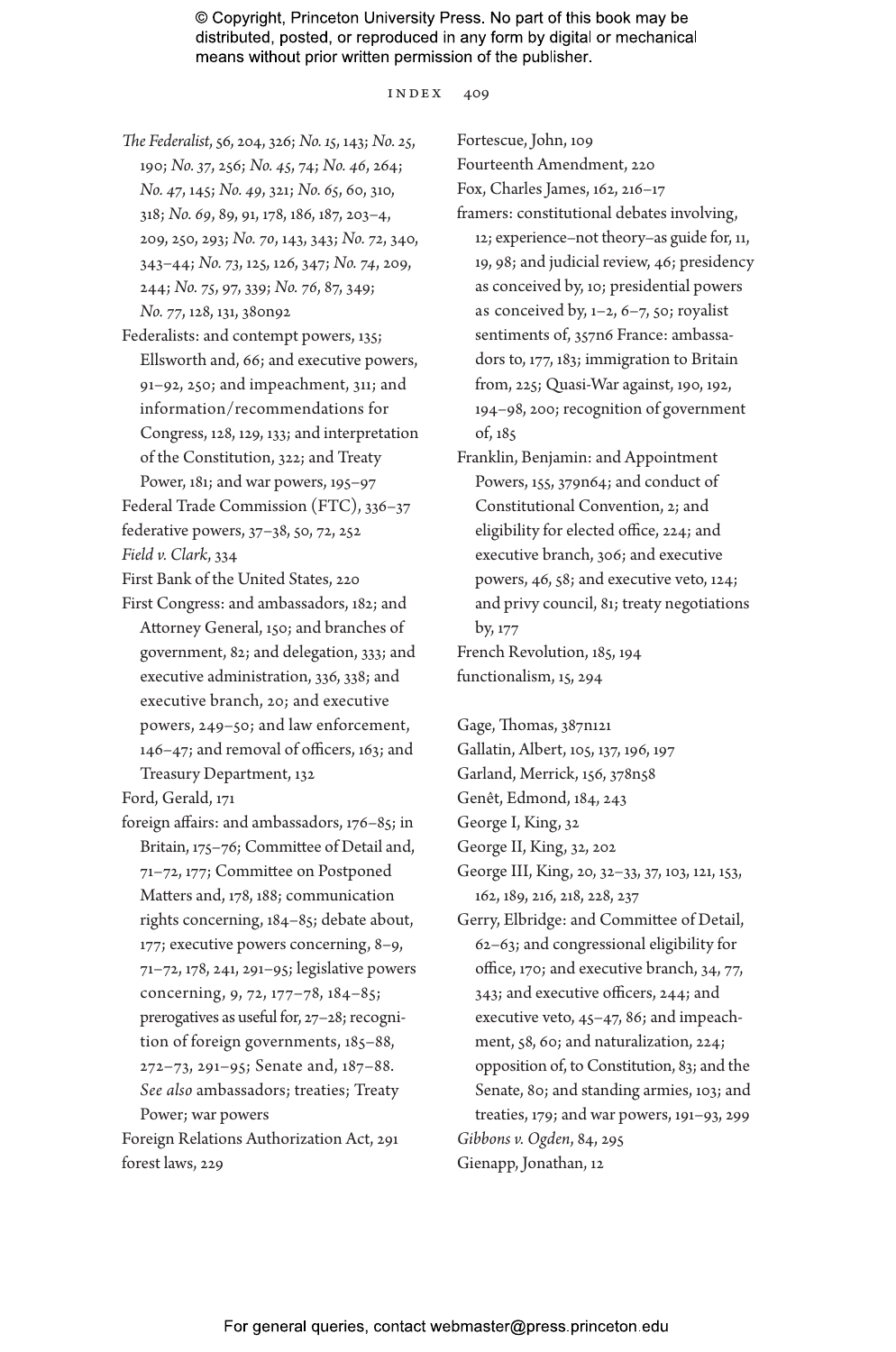#### 410 index

Glorious Revolution, 29, 102–3, 116, 120, 156, 207, 215–16 Goldsmith, Jack, 262, 297, 303 *Goldwater v. Carter*, 282 Gorham, Nathaniel, 64, 66, 70 Government Accountability Office, 306, 313 governors: colonial, 20, 112, 120–21; roles of earliest, 20–21, 22, 27, 124 Guantanamo detention center, 258, 297

habeas corpus, suspension of, 29, 213–14 Habeas Corpus Acts, 31, 213 Haitian Revolution, 333 Hale, Matthew, 148, 229, 340 Hamilton, Alexander: and ambassadors, 293–94; and Appointment Powers, 50, 66, 344–45; and commander-in-chief, 209; and compulsion of testimony, 138–40; and economics, 103, 104; and executive branch, 35, 143, 190, 343; and executive powers, 49–50, 74, 89–92, 236–37, 240, 248–50, 253–55, 258–62, 293; and executive veto, 86, 123, 125–26; on faction, 60, 317–18; and foreign affairs, 178, 186, 187; and impeachment, 310–11; and judicial review, 321, 322; and law execution, 143, 152; and legislative powers, 97; as member of Committee of Style and Arrangement, 83; and naturalization, 224; on Opinions in Writing Clause, 244; *Pacificus* essays, 50, 236–37, 248–49, 255, 260–61, 272; and Recognition Power, 185; on removal of officers, 163; and removal of officers, 380n92; and Secretary of the Treasury, 128, 132–33, 151, 376n64; on selection procedure, 56; and the Senate, 87; and State of the Union Clause, 128, 374n35; as Treasury Secretary, 52–53, 338, 347; and war powers, 190, 193, 194–95. *See also* Hamilton Plan

Hamilton Plan: commander-in-chief powers in, 72, 203, 209; and executive branch, 339; executive branch in, 49–50; war powers in, 49–50, 190

Harvard College, 219 heads of departments: appointments made by, 272; authority of, 71; constraints on, 129; proposed information-andrecommendations powers for, 131. *See also* administrative agencies; executive officers Henfield, Gideon, 113 Henry, Patrick, 88, 89–90, 205 Henry VIII, King, 103, 109, 228, 327 high crimes and misdemeanors, 56–57, 60–61, 305, 309, 311, 312, 317 Holmes, Oliver Wendell, 242, 244 House of Commons, 31–34, 216–17 House Rules Committee, 121 Hume, David, 32, 35, 109, 122–23 *Humphrey's Executor v. United States*, 168, 337 Hutson, James, 15

immigration, 41, 221, 224–27, 390n68 Immigration and Nationality Act, 115, 228 Immigration Power, 224–27 impeachment: in Britain, 57, 60, 314; of Clinton, 305, 309, 318; Committee of Detail and, 57, 59, 73, 308; Committee on Postponed Matters and, 79; and compulsion of testimony, 137–38, 314; Constitutional Convention vote on, 58–59; constitutional formulation of, 47; debate about, 56–61, 306–12; framers' words used as evidence in Trump's, 15; grounds for, 56–61, 79, 306–12; issues concerning, 5; of Nixon, 315, 317; Pardon Power not applicable to, 173; political costs of, 318–19; political motivations for, 310–13; in state constitutions, 307–8, 316–17; trial for, 59–60; of Trump, 5, 15, 137, 304–6, 309, 312–16, 318–19; two-thirds vote requirement for, 316–19 impost, 101

Impoundment Control Act (1974), 106 incapacity, as grounds for removing president from office, 310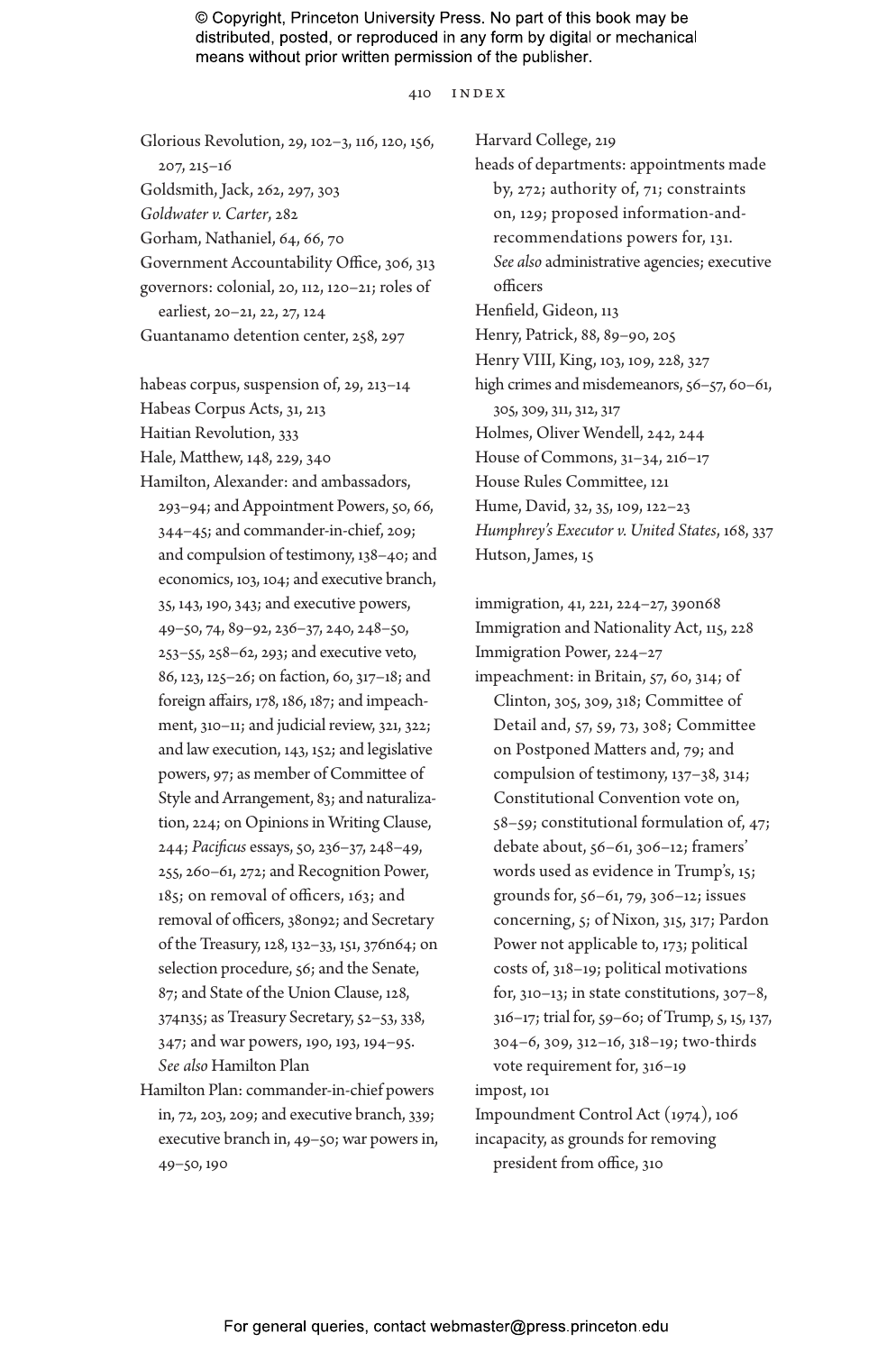#### index 411

independent agencies, 335–41. *See also* regulatory agencies Independent Counsel, 342 India Bill, 216–17 Indian tribes, 333 Information Clause. *See* State of the Union Clause *INS v. Chadha*, 223 intelligible principles, 228, 231, 328, 331–35 Internal Revenue Service (IRS), 4, 314 international law: Bush administration interrogation policy and, 297; and immigration, 391n68; and recognition of countries, 182, 186–87; war-related, 113, 193, 196–98, 212 interpretive method: controversies over originalist interpretations, 13, 356n17; difficulties presented by sources, 15–16; historical/close-reading, 6, 13-15; importance of changes to constitutional drafts in, 10; importance of earliest constitutional debates in, 12; importance of framers' experiences in, 11; overview of, 13–16; rejection of partisanship in, 6, 15; varieties of, 6, 14 interrogation. *See* enhanced interrogation Intolerable Acts, 20 Iran Freedom and Counter-proliferation Act (2012), 303 Iranian nuclear deal, 300–304 Iran Sanctions Act (1996), 303 Iran Threat Reduction and Syria Human Rights Act (2012), 303 Iredell, James, 82, 88–89, 254, 360n48, 387n125 IRS. *See* Internal Revenue Service ISIS, 199

Jackson, Andrew, 3, 118, 319, 323, 325, 348–49 Jackson, Robert, 13, 237–38, 255, 257–58, 278, 288–92, 300, 326–27 James I, King, 110, 148, 327, 370n33 James II, King, 29, 115–16, 118, 269

Jay, John: and ambassadors, 182; and Appointment Powers, 160; and executive powers, 248, 255; and treaties, 159, 177, 184; and war powers, 193 Jay-Gardoqui Treaty, 81, 178 Jay Treaty, 136–37 Jefferson, Thomas: and ambassadors, 177, 182–83, 243, 248; and Appointment Powers, 160; and Barbary War, 190, 193, 200; and contempt powers, 135; and control of expenditures, 106; and delegation, 334; and embargoes, 217; and executive powers, 74, 92, 236, 248, 254–55, 257, 259–62, 313, 329–30, 332, 340; and foreign affairs, 184; and law execution, 146–47, 151–52, 321–26; *Manual of Parliamentary Practice*, 135, 375n52; and recommendations to Congress, 133; and State of the Union Clause, 130; treaty with France negotiated by, 159; and war powers, 193 Jeffersonian Republicans, 129, 135, 137, 196, 226, 260, 311, 322–24 Jerusalem, 145–46, 291–95 Johnson, William Samuel, 83 Journal of Constitutional Convention, 78, 154, 191, 247 judicial review, 25, 46, 320–25 judiciary: appointments to, 156; indepen-

dence of, 148, 156; interpretation of the law by, 148–49, 151; powers of, 239–40; presidency in relation to, 151–52, 156; role proposed for, in executive veto power, 45–47, 79, 124. *See also* judicial review

Kennedy, Anthony, 291

Kent, James, 135

Kentucky Resolution, 322

Kesavan, Vasan, 374n32

King, Rufus: and executive branch, 44, 254; and impeachment, 58–59; and judicial role in veto, 46; as member of Committee of Style and Arrangement, 83; notes of, 39; and war powers, 191, 210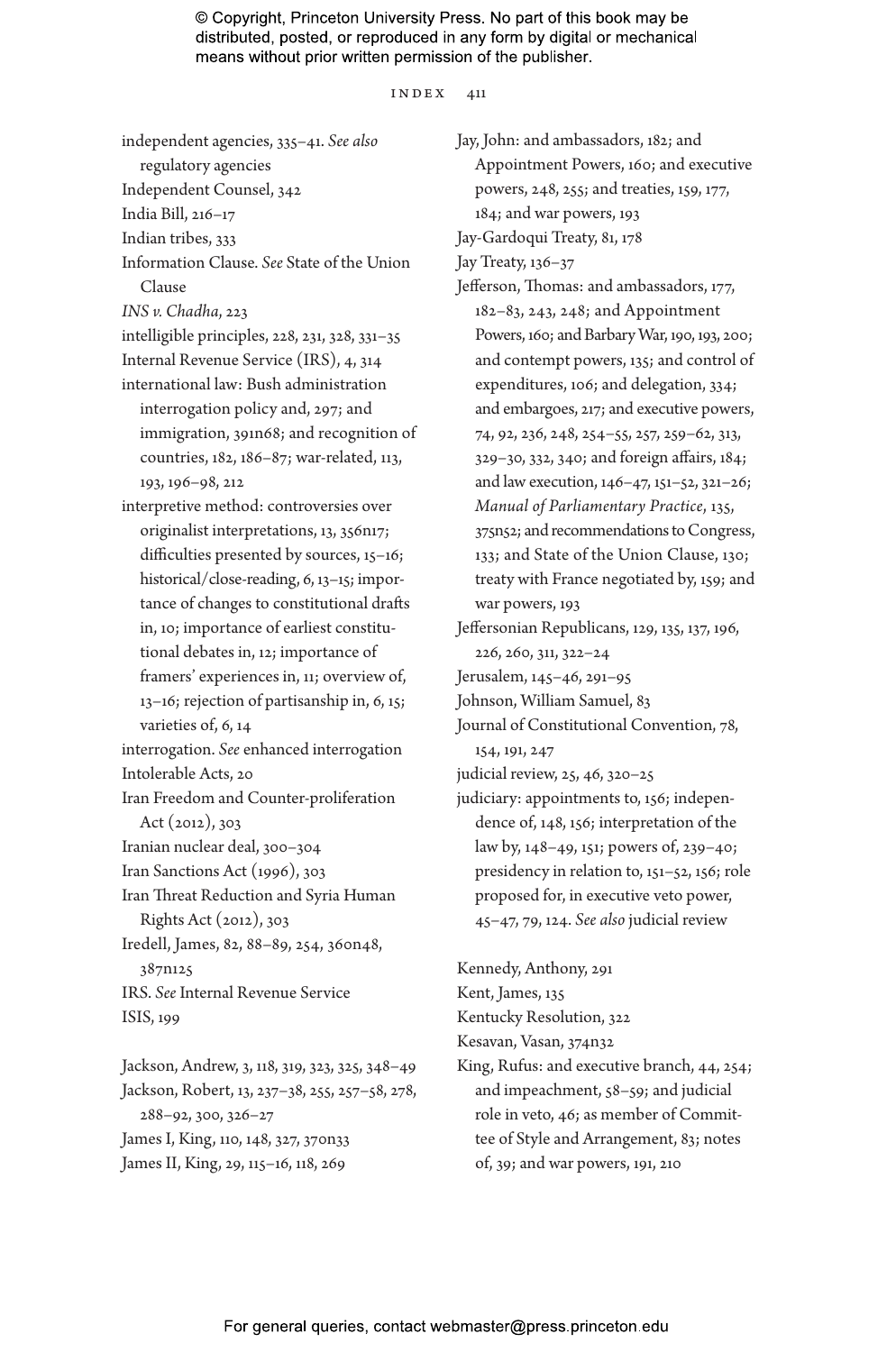#### 412 index

King's Speech, 126, 130 Knox, Henry, 138, 140 Korean War, 237, 287

lands discovered or conquered, 229–30 law enforcement, 146–47, 313–14, 324, 376n5 law execution: in Britain, 142–45; Committee of Detail and, 70–71, 118, 144–45, 269; Constitutional Convention and, 10, 117–18; as duty, not power, 10, 69–71, 118, 144, 269; execution of power vs., 41, 43; executive administration necessary for, 270, 337; executive interpretation in relation to, 148–52, 304, 320–26; executive powers inclusive of, but not limited to, 24, 42, 48, 50, 70, 144–52, 251–55, 339–40; implications of passive voice construction for, 71, 145; presidential intervention in, 146–48, 313–14; states' role in, 24, 143; Supreme Court on, 118–19; suspending or dispensing of laws, 115–19; Take Care Clause and, 10, 71, 118–19, 269–70, 324

- lawmaking powers, 107–19; British struggle over, 108–12, 327; delegation of, 327–28; presidency and, 108, 113–14; scope of, 108
- law of nations. *See* international law
- Lederman, Marty, 27, 211, 298
- Lee, Richard Bland, 182
- legislative powers: Appointment Powers, 50, 66, 344–46; in Article I, 8, 74, 239, 276; Committee of Detail and, 67–74, 274–76; Committee of Style and Arrangement and, 274; compulsion of testimony, 133–41, 314; constraints on, 67; creation of offices, 97, 144, 146, 153–55, 180, 260, 345–46; delegation of, to executive branch, 41, 128, 145, 227–28, 231, 274–76, 303, 326–35; enumeration of, 67–68, 73–74, 84–85; executive exercise of, 108, 120–41; executive powers compared to, 8, 42, 68, 110–11; executive powers in relation to, 22, 35, 44–48, 51, 123, 181, 258–59, 260–61, 279, 291–95, 299–300; and foreign affairs, 9, 72, 177–78, 184–85; and foreign commerce,

178, 187; framers' conception of, 113; and immigration, 390n68; lawmaking powers and, 107–19; and military discipline, 207–8; Naturalization Power, 222–23, 227–28; Necessary and Proper Clause on, 85; Recognition Power, 186; and Removal Power, 168; royal prerogatives transferred to, 68, 73, 74, 95–96, 206, 246, 257, 259, 274–76, 332; scope of, 112–13; strictly defined, 327–28; and war, 10–11, 39, 49, 72, 75–77, 189–201, 206–9, 288–89, 298–99. *See also* duties, not powers Legislative Vesting Clause, 328 legislative veto, 223 legislature. *See* U.S. Congress/legislature Lessig, Lawrence, 336–40 letters of marque and reprisal, 191 Libya, 199–201 Lincoln, Abraham, 29, 113, 171, 323, 324 *Little v. Barreme*, 199 Livingston, Edward, 193 Locke, John: and delegation of legislative powers, 328, 334, 335; on executive powers, 43, 83; and federative powers, 28, 37–38, 72, 252; on foreign affairs, 37–38; on prerogatives, 27–28, 98, 252; on threats to freedom, 304 Lofgren, Charles, 193 Louis XVI, King, 194

Madison, James: and ambassadors, 182–83, 294; and Appointment Powers, 156, 160; on branches of government, 256; and compulsion of testimony, 134, 136–37; and coordinate review, 325; and corporate charters, 219–20; on creation of offices, 153–54; and delegation, 329–35, 333; and executive branch, 21–22, 27, 34, 35, 39–41, 45–46, 52, 75, 81, 99, 360n48; and executive interpretation of the law, 149; and executive powers, 24, 40, 68, 71, 74, 92, 97, 236, 238–39, 248–49, 255, 257, 261, 329–31, 337; and executive veto, 44–45, 47, 79, 86, 123–24; and foreign affairs, 177; on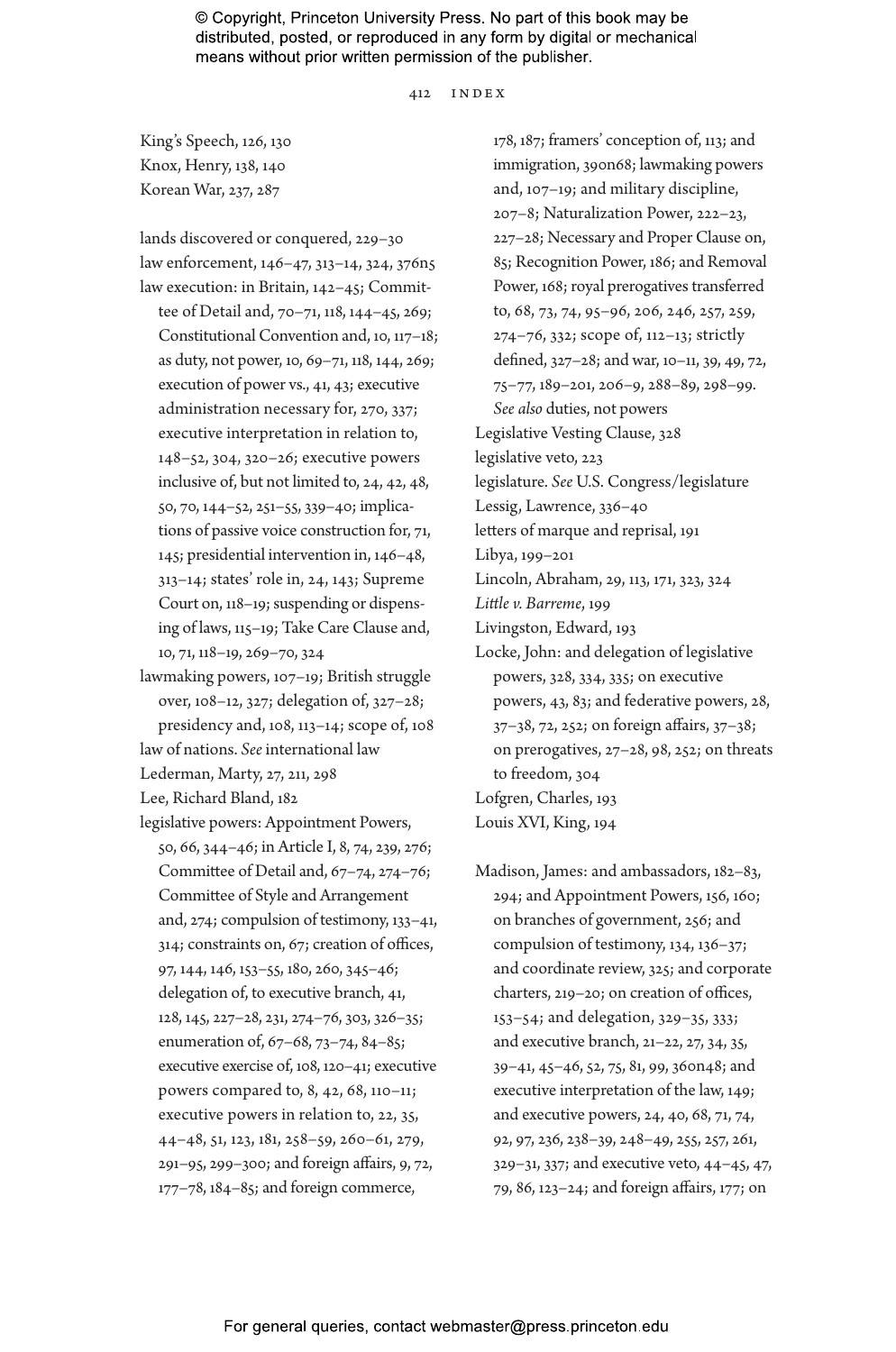index 413

governors' roles, 20; vs. Hamilton, 128; *Helvidius* essays, 185, 236, 248, 260–61, 272; and impeachment, 56, 58–60, 308, 310, 312; and judicial review, 322–23; and judicial role in veto, 45–47, 124; and law execution, 145, 321; and legislative powers, 123; and Madison's Notes, 15, 16; as member of Committee of Eleven, 79; as member of Committee of Style and Arrangement, 83; and naturalization, 223, 224; and peace treaties, 80; and public lands, 230; and Recognition Power, 185; on removal of officers, 163–67, 261–62; Report of 1800, 333; and the Senate, 76, 80–81; on standing armies and militias, 204, 264; on state–federal relationship, 74; and Take Care Clause, 270; and treaties, 179, 382n16; and Treaty Power, 77; Virginia Plan written by, 1, 23; and war powers, 189, 191–93, 201, 210, 299

Madison's Notes, 15, 16, 38, 39, 60, 66, 128, 154, 158, 172, 191, 210, 219, 247, 364n15

- Magna Carta, 27, 29, 99–101, 214, 224, 257, 368n2
- maladministration, 60–61, 138, 309
- Mansfield, Lord, 117
- *Marbury v. Madison*, 151, 270, 321
- Marshall, John, 147, 220, 327–28, 332, 334

Martin, Luther, 171

- Mason, George: and Appointment Powers, 156–58; and Bill of Rights, 21; and compulsion of testimony, 134; and congressional eligibility for office, 170; and executive branch, 34, 77, 81, 86, 343, 360n48; and executive officers, 244; and executive veto, 86; and impeachment, 56–58, 307, 308, 310, 312; and judicial role in veto, 46; *Objections to the Constitution of Government*, 86; and Pardon Power, 172; on selection procedure, 55; source documents from, 16
- Massachusetts: advice-and-consent model in, 265; commander-in-chief powers in, 203, 206; executive veto in, 124;

governorship of, 21; ratification of Constitution by, 88 McClurg, James, 203 *McCulloch v. Maryland*, 220 McHenry, James, 194–95 Mercer, John Francis, 128–29, 170 military coups, 90 military discipline, rules for, 207–8 militias, 203–4, 264, 386n96 ministerial government, 31–35, 52–53, 57, 145, 170, 265 missing prerogatives, 184, 371n45 mixed regimes, 20, 31–35, 123, 153 monarchy: absolute, 29; American antipathy toward, 20; American support of, 357n6; continental vs. British conceptions of, 109, 370n26; divine right theory of, 110, 370n33; lands of, 228–30; Parliament summoned by, 126; presidency compared to, v, 25–26, 36, 57, 89–92, 130, 276. *See also* royal powers money. *See* coining of money monopolies, 154, 219 Monroe, James, 177, 183, 347–48, 383n30 Montesquieu, Charles-Louis de Secondat, Baron de La Brède et de, 20, 32, 38, 43, 153, 225, 252 Morris, Gouverneur: as ambassador, 177; and Appointment Powers, 155–58, 160–61; and coining of money, 103; and commanderin-chief, 202–3, 209; on creation of offices,

153; and executive branch, 19, 22, 35, 51–53, 77–78, 81; and executive officers, 244; and executive powers, 239; and executive veto, 45, 86, 125; and foreign commerce, 218; and impeachment, 57–60, 307, 310, 312, 316–18, 364n12; influence of, 51–52; and judicial review, 322; and law execution, 71; as member of Committee of Eleven, 79; as member of Committee of Style and Arrangement, 83, 263; and ministerial system, 33; and naturalization, 224; and Opinions in Writing Clause, 78, 81–82; and Pardon Power, 172; and public lands,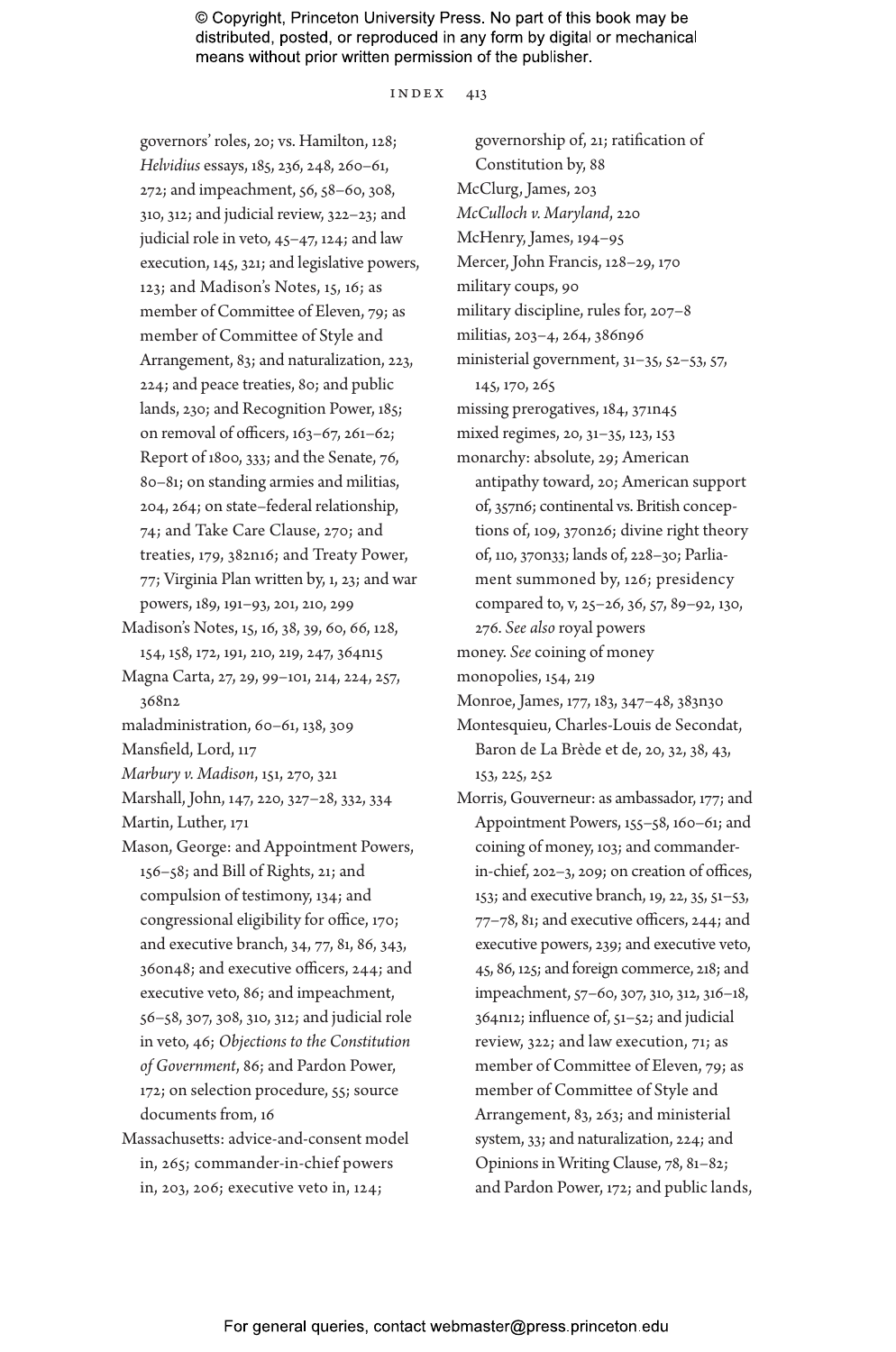414 index

Morris, Gouverneur (*continued*) 230; and recommendations to Congress, 131; on removal of officers, 162; on republican government, 19, 51; on selection procedure, 54–56; and State of the Union Clause, 127–29; systemic perspective of, 51; and treaties, 76, 81; and war powers, 210 *Morrison v. Olson*, 168 Mortenson, Julian Davis, 42–44, 251 Mueller, Robert, 305 Murray, William Vans, 137 Mutiny Acts, 31, 102–3, 120, 202, 207, 330 *Myers v. United States*, 259, 290 Napoleon Bonaparte, 202 National Defense Authorization Act  $(2012), 303$ National Labor Relations Board, 336 national monuments, 41, 145, 231 naturalization, 220–24, 227–28, 390n52 Naturalization Act (U.S., 1790), 390n52 Naturalization Clause, 222–23, 295 natural rights theory, 332 Navigation Acts, 72, 217–19 Necessary and Proper Clause: and creation of offices, 153–54, 163; and defeasibility of presidential prerogatives, 359n37; enumeration of powers balanced by, 240–41; and executive administration, 244–45, 341–42, 346; as innovation of Committee of Detail, 67; open-ended nature of, 178; and public lands, 231; and relationship of legislative to executive powers, 210, 244–45 negative power. *See* executive veto Nelson, Eric, 91, 357n6 Neutrality Proclamation (1793), 113, 236, 260 New Hampshire: commander-in-chief powers in, 203, 206; ratification of Constitution by, 88 New Jersey Plan: commander-in-chief powers in, 72, 203, 209; executive branch in, 19, 49; naturalization in, 221, 223; rejection of, 47, 48; taxation in, 101–2; war powers in, 190–91

New Originalists, 356n17 New York: governorship of, 21, 88, 124; impeachment in, 307; and information/ recommendations for Congress, 21, 127; ratification of Constitution by, 87–88 New York Ratifying Convention, 372n57 Nixon, Richard, 105, 106, 171, 315, 317, 325, 349 nondelegation doctrine, 327–35 Non-Intercourse Act, 194, 199 North, Lord, 32, 217 North Carolina: ratification of Constitution by, 88–89 Northwest Territory, 230, 333

Obama, Barack, and administration: and constitutional review, 324, 326; contesting of appointments of, 344; and control of expenditures, 107, 289; and executive orders, 114, 145; House investigations of, 4; and immigration laws, 115, 119; and Iranian nuclear deal, 300–304; and Jerusalem, 291; presidential power under, 2–3, 282, 283, 297, 300–304, 314; and war powers, 200–201

Office of Legal Counsel (OLC), Department of Justice, 199–201, 297–98

Office of Management and Budget, 305–6, 341

OLC. *See* Office of Legal Counsel (OLC), Department of Justice

Old Whig (pamphleteer), 89

omnibus spending bills, 107

Opinions in Writing Clause: application of, 82–83; claimed redundancy of, 244; Committee on Postponed Matters and, 81–82; and compulsion of testimony, 138; defined, 81; and executive administration, 78, 79, 244–45, 265, 340; as prerogative power, 264; ratification debates on, 82; as substitute for advisory council, 81–82 oversight power, congressional, 138

Page, John, v, 129, 137 pamphlet wars, 89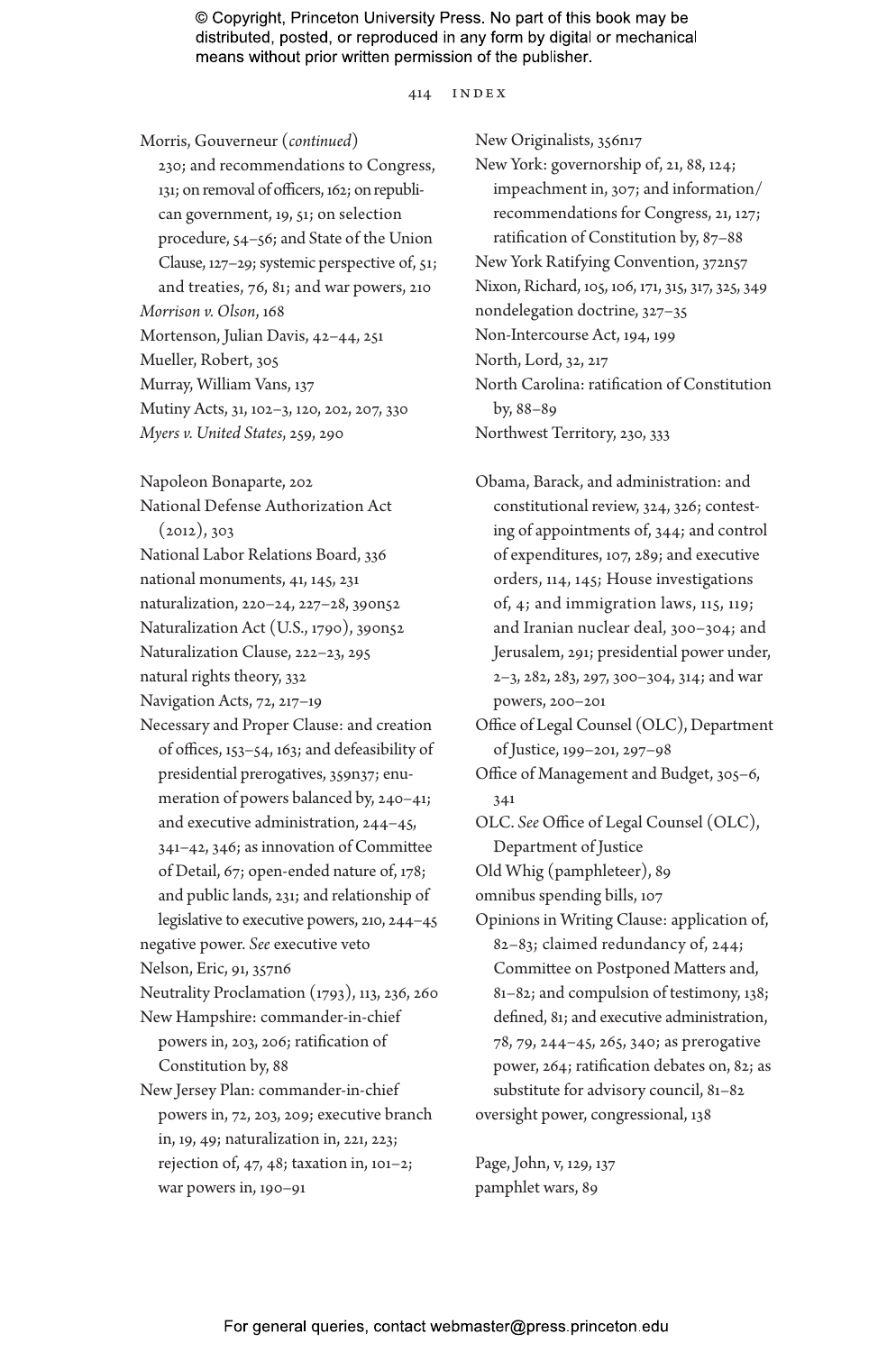index 415

Pardon Power, 171–74, 242, 264, 321, 326, 381n116

Parliament: American antipathy toward, 357n6; commerce powers of, 216–20; compulsion of testimony as power of, 133–34; and judiciary appointments, 156; and ministerial system, 31–35; Naturalization Power of, 220, 222; power of the purse held by, 25, 100–102, 202; royal summoning/dismissal of, 126, 268; and rules for military discipline, 207; struggle with monarch over powers, 20, 29

partisanship: and executive powers, 6–7; in impeachment proceedings, 60; in interpretation, 6, 15

passports, 291–95

patents, 154

Paterson, William, 198

patronage, 152–53

peace powers: debate about, 80–81; Senate as holder of, 39. *See also* Treaty Power; war powers

Pelosi, Nancy, 314

Pennsylvania: and information/recommendations for Congress, 127; ratification of Constitution by, 88

*Pentagon Papers Case*, 290

- People's Republic of China, 186
- Petition of Right (1628), 29, 31, 37, 207, 214
- Philadelphia Convention. *See* Constitutional Convention

Pickering, John, 311

Pierce, William, 360n48

Pinckney, Charles: and compulsion of testimony, 134; and congressional eligibility for office, 169–70; on creation of offices, 153; and executive branch, 50, 65, 77–78, 86, 175; and executive officers, 244; and executive powers, 1, 9, 25–26, 28, 36–37, 39–42, 44, 246, 329–31; and executive veto, 86; and foreign affairs, 177; and impeachment, 57–59; and naturalization,

224; on selection procedure, 55; and war powers, 188–90. *See also* Pinckney Plan Pinckney, Charles Coatesworth, 25, 40, 62–63, 74, 177, 329, 331 Pinckney Plan: commander-in-chief powers in, 72, 203; executive branch in, 50, 253; impact of, 50–51, 69; later version of, 363n48; on removal of officers, 162; whereabouts of, 50–51, 362n47 Pitt, William, the Younger, 162 polarization, political, 3, 14, 318, 319, 344–45, 351 policy: presidential role in, 52–53, 130–33; recommendations to Congress as vehicle for, 131–33; State of the Union address as vehicle for, 130–31 Polk, James, 125 Polybius, 32 ports, 218 power of the purse: conduct of war constrained by, 25, 200, 202, 210; congressional powers composing, 102–7; Constitutional Convention and, 102–3; Parliament as holder of, 25, 100–102, 202 powers, allocation of, 95–99. *See also* emergency powers; executive powers; federative powers; legislative powers; prerogatives; royal powers; separation of powers Prakash, Sai, 167, 382n28 prerogatives, 26–31; Convention's and Committee of Detail's allocation of, 39, 68, 73, 95–96, 98, 108, 206, 213, 226, 235, 246, 257, 259, 274–76, 332; debate about, 36–37; defense of, 27–28; delegation of, 331; examples of, 27; existing or repudiated, at time of U.S. Constitution, 30, 39; imperviousness of, 26–27, 31, 359n37; legislative vs. executive, 37–38; meanings of, 26–29, 43, 98; missing, 184, 371n45; as non-core powers, 98; objections to, 27, 29, 39; presidential, 27, 31, 35, 37, 90–91, 264–67, 280; royal, 26–33, 35, 37, 44, 68, 91, 99, 206, 213–31; scope of, 29; sundry, framers' responses to, 213–31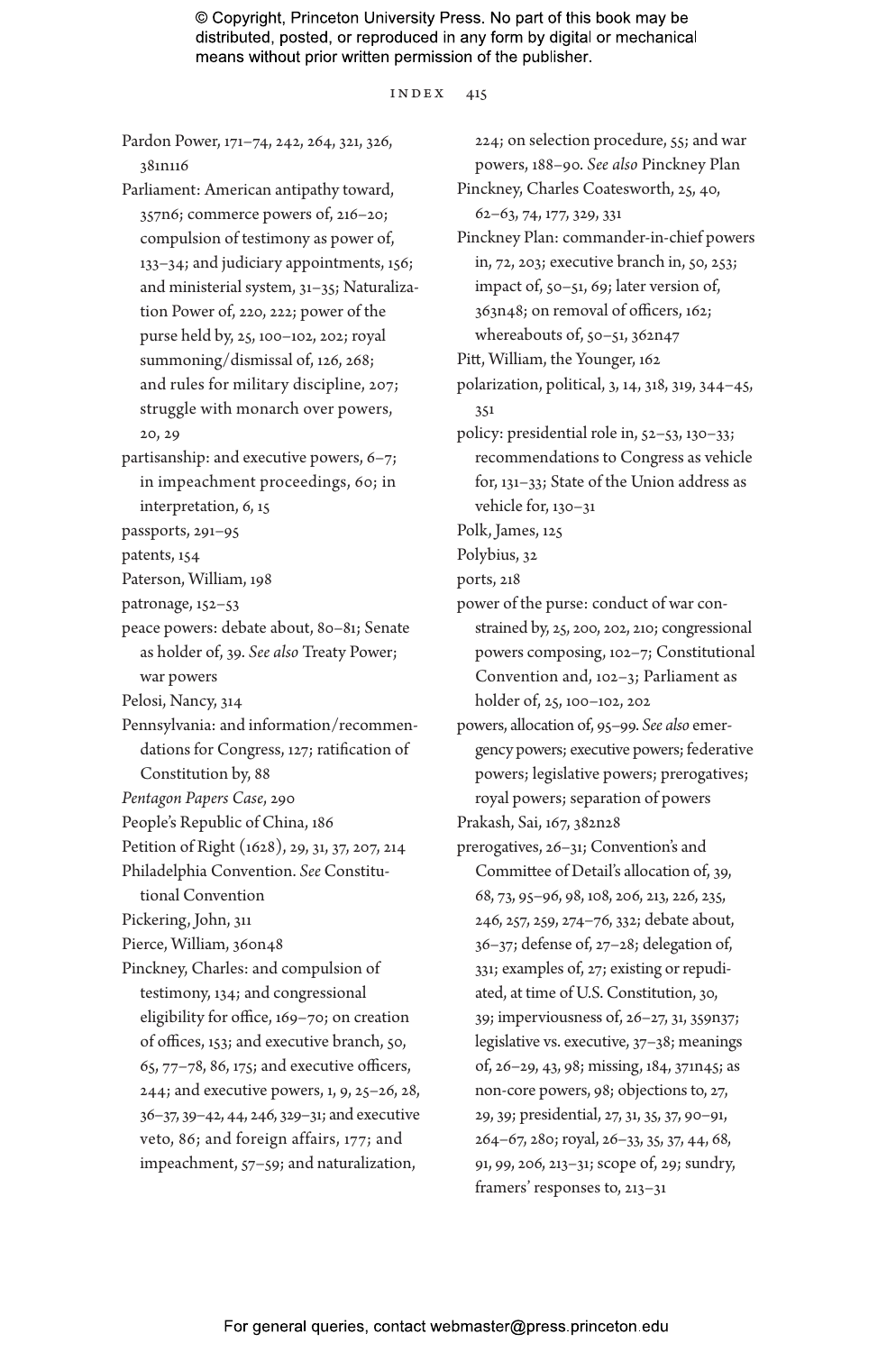416 index

presidency: administrative functions overseen by, 52, 266; administrative organization of, 77–79, 244–45, 265; advising of, 35, 77–78, 81–82; and ambassadors, 9, 24, 50, 69, 72, 176–88, 243–44; characteristics of, 2, 143; Committee of Detail's work on, 62, 66–74; Committee on Postponed Matters and, 79–83; competing conceptions of, in drafting of Constitution, 22–23; debate about, 36–42; independence of, 23–24, 35, 39, 44, 54–55, 79; interpretation of the law by, 148–49, 320–26; intervention in law enforcement by, 146–47, 313–14; judiciary in relation to, 151–52, 156; length of term, 58; as locus of congressional requests for testimony, 138–40; ministerial government compared to, 31–35; models for, 19–23, 26, 37; monarchy compared to, v, 25–26, 36, 57, 89–92, 130, 276; New Jersey Plan on, 49; policy role of, 52–53; Resolution 7's conception of, 23–26; selection procedure for, 9, 36, 52, 54–56, 63, 75, 79, 363n2; Senate compared to, 87; as single person, 1, 33, 47–48, 65, 67, 70, 85, 96, 235, 246–47, 343; size of country as consideration in planning, 19; understanding framers' conception of, 10. *See also* executive powers; unitary executive presidential powers. *See* executive powers primary system, for selecting presidential

candidates, 363n2

private bills, 220, 222, 389n31

- privy councils: advise-and-consent role of, 158; for appointments, 157; in Britain, 33, 112, 116, 217, 221; Council of Revision likened to, 34, 45–47; Council of State likened to, 35; Opinions in Writing Clause as substitute for, 81–82; rejection of, 35, 46–47, 244, 265, 343; Senate likened to, 76; support for, 33, 35, 45–47, 78–79
- Proclamation Power, 37, 112, 114–15, 117, 290, 329, 371n45

proclamations, 41, 109–14, 227–28, 236, 241, 331, 371n48. *See also* executive orders

Proposed Constitution for Virginia (1783), 329–30, 332

public lands, 230–31, 333. *See also* national monuments

Quasi-War, against France, 190, 192, 194–98, 200

Randolph, Edmund: and Appointment Powers, 69–70, 155, 157–58; as Committee of Detail member, 64–66; and compulsion of testimony, 134, 140; draft of Constitution in handwriting of, 64, 70, 72, 118, 127, 246, 386n96; and executive branch, 34, 40, 65–66, 209, 343; as governor of Virginia, 1, 34, 65; and impeachment, 59; and Pardon Power, 171–72; and Treaty Power, 77; Virginia Plan introduced by, 1, 50 ratification debates, 82, 87–92 Read, George, 155 Reagan, Ronald, and administration, 114, 323, 324, 341 reasonable doubt standard, 317 Receive Ambassadors Clause, 182, 185–88, 243–44, 272–73, 292–94 Recess Appointment Power, 266, 267 Recognition Power, 180–82, 185–88, 272–73, 291–95 Recommendation Clause, 128, 131, 263, 267–68, 273, 374n32 recommendations, of president to Congress, 131–33. *See also* State of the Union Clause regulatory agencies, 168–69, 245, 337, 341. *See also* administrative agencies; independent agencies Reinstein, Robert J., 371n45 Removal Power, 161–69, 184, 245, 261–62, 335–41 "repel sudden attacks/invasions," 72, 75, 191–95, 197, 203–4, 210, 299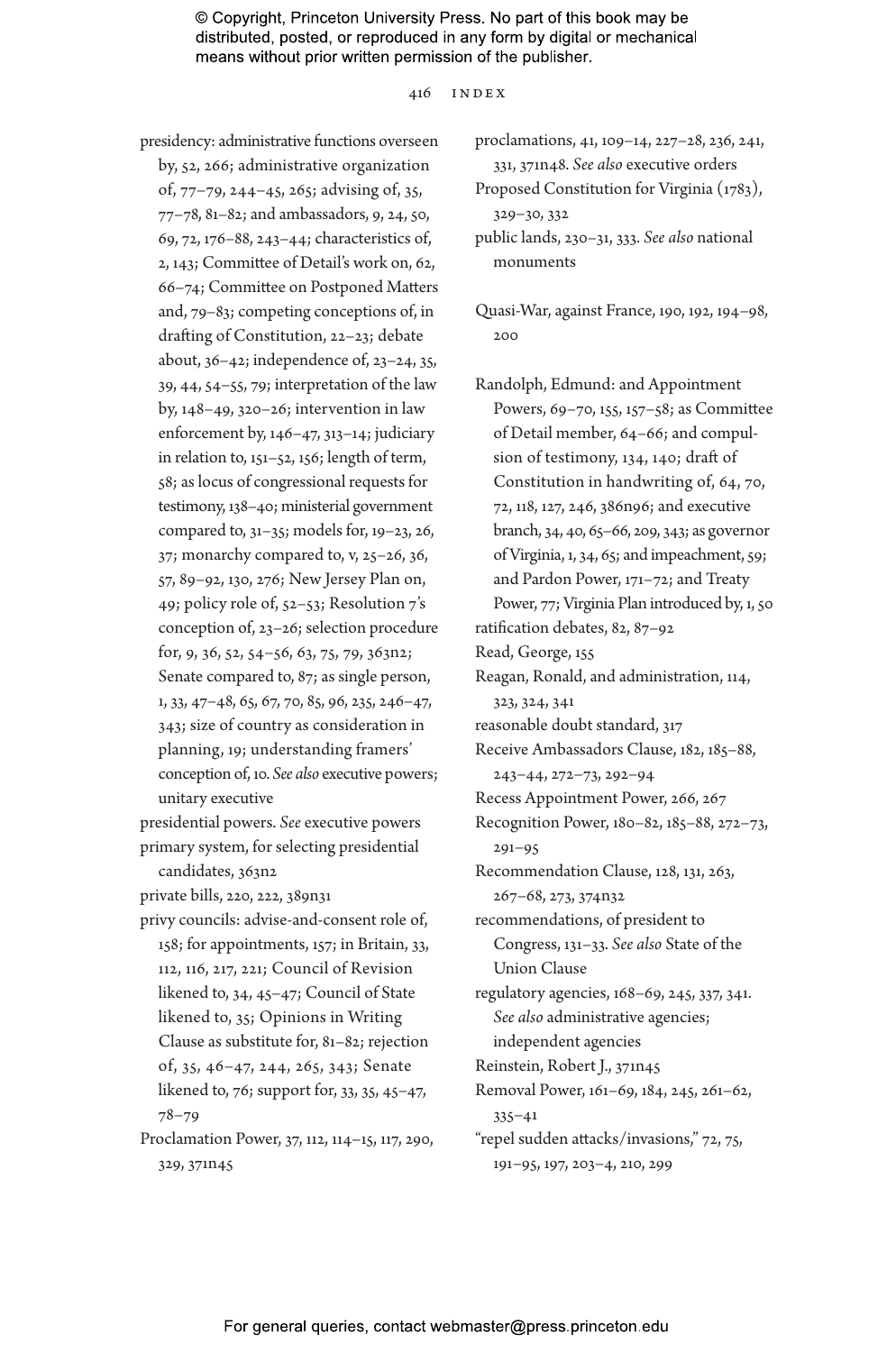#### index 417

republican government: Morris on, 19, 51; Wilson on, 37 Republican Party, 3 Republic of China (Taiwan), 282 Resolution 7, Virginia Plan: amendments to, 39–42; debate about, 1, 25–26, 33–34, 36; executive power as conceived by, 23–26, 33, 39–40, 43–44, 253; and law execution, 117–18; scope of powers implied by, 26; text of, 23; and war powers, 190 Resolution 8, Virginia Plan, 45 Resolution 9, Virginia Plan, 47 Resolution 10, Virginia Plan, 47 revenue: sources of government, 101 revisionary power. *See* executive veto Richardson, Elliot, 349 Roberts, John, 292, 324 Rodino, Peter, 315 Roman consulate, 34, 343 Roman Republic, 177 Roosevelt, Franklin Delano, 186, 287, 323, 325 Royal Africa Company, 216 royal powers: and commerce, 214–20; to create offices, 152–53; and law execution, 142–45; and lawmaking, 108–12, 327; legislative, 120–21; limitations on, 33, 256–57; Pardon Power, 171; prerogatives, 26–33, 35, 37, 44, 68, 91, 99, 206, 213–31; presidential powers compared to, 1, 11; Recognition Power, 185; to summon/ dismiss Parliament, 126, 268; over war and peace, 25–26, 175, 201–2. *See also* monarchy royal veto, 45, 57 Ruckelshaus, William, 349 Rutherford, Samuel, 38 Rutledge, John: and Appointment Powers, 69–70, 160; character of, 365n18; as Committee of Detail member, 64–66; on creation of offices, 153; drafts of Constitution annotated by, 64, 72, 127, 222; and executive branch, 36, 38–39, 40, 44, 65–66, 71, 96, 246; and foreign

commerce, 218–19; as governor of South Carolina, 36, 38, 65, 72, 124; and immigration, 226; and impeachment, 59; and law execution, 71; and legislative powers, 67, 247; and State of the Union Clause, 127; and war powers, 188–89, 339

Scalia, Antonin, 8, 292, 324, 328 Schmitt, Carl, 28 Second Amendment, 205 Second Bank of the United States, 220, 323 Second Congress, 333 secretaries: in executive branch,  $77-78$ Secretary of Defense, 342 Secretary of the Treasury, 151. *See also* U.S. Department of the Treasury Securities and Exchange Commission, 336 Sedition Act, 321, 323, 325, 326, 333 separation of powers: application of text-and-structure criteria to questions of, 13; balance of powers and, 22, 124–25; Bush administration interrogation policy and, 296–300; categories of presidential power and, 278–84; and checks and balances, 51, 306; Committee of Detail and, 74, 275–76; contemporary context of events as factor in deciding, 282–83; delegation of powers and, 327; effectiveness of, 6; enumeration of powers and, 276; framers' conception of, 99–100; Justice Jackson's approach to, 13, 278–84; legislative foundations of, 100; mixed regime/balanced constitution as precursor to, 31–32; powers situated between legislative and executive as crucial in, 40; recognition of foreign governments and, 273; Sections 2 and 3 of Article II on, 10, 13; Trump impeachment and, 304–6; Vice President as Senate president as violation of, 83 Septennial Act, 120 Seven Bishops, 116 Seven Years' War, 189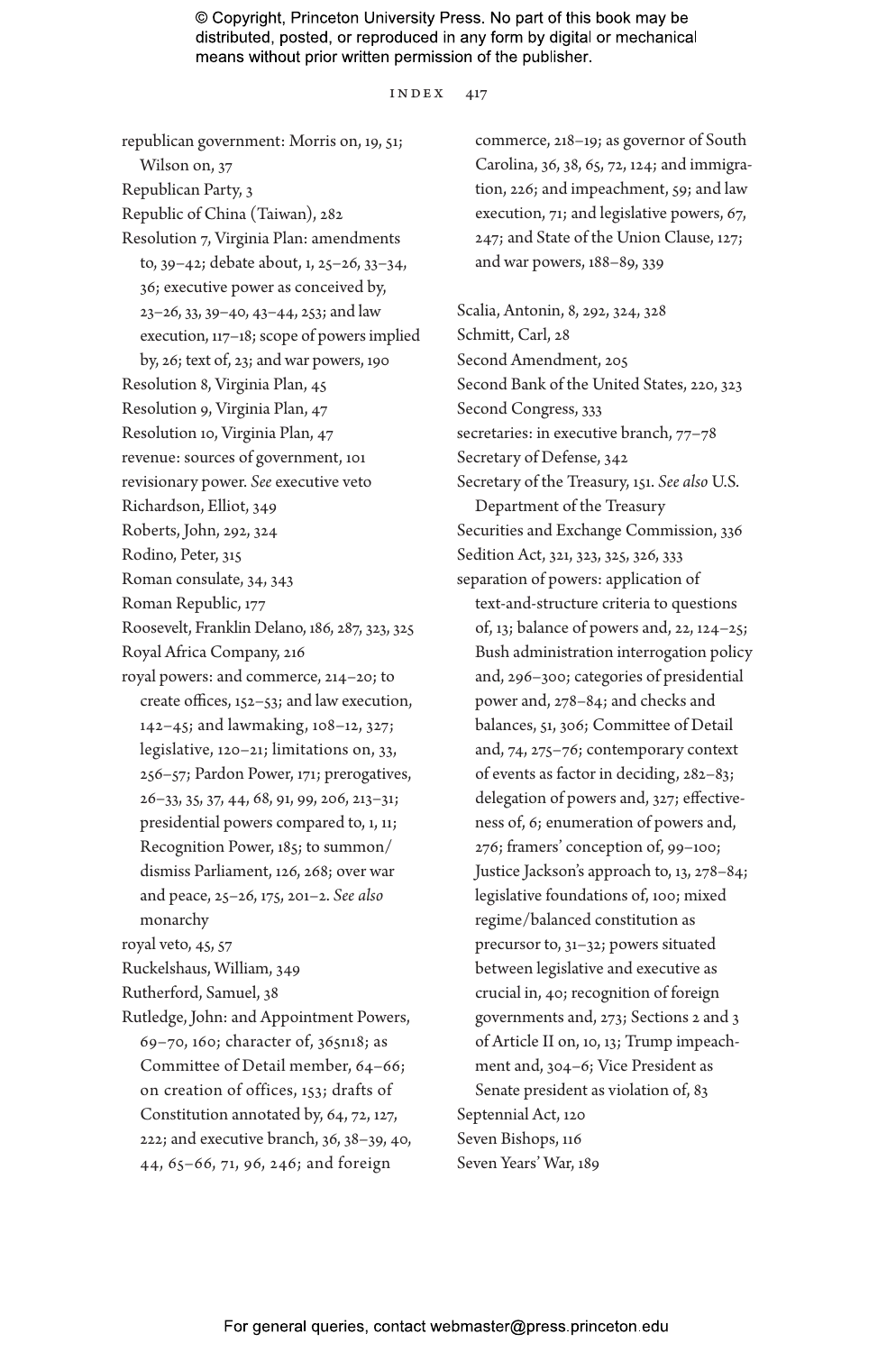418 index

Sewall, Samuel, 196

- Sherman, Roger: and Appointment Powers, 155, 157–58; on commander-in-chief powers, 204; and commander-in-chief powers, 210; and executive branch, 22, 39, 40, 42, 48, 65, 66, 68, 77, 254, 337, 360n48; and executive officers, 244; and executive veto, 86; and impeachment, 56, 59; and treaties, 81; on Vice President, 83; and war powers, 299
- Short Parliament, 120

Sidak, J. Gregory, 374n32

slavery, 62, 218

Slave Trade Clause, 226

Solicitor General, 237, 255, 257, 288–90, 324

Somalia, 199

South, concerns of, 62, 72, 81, 218

- South Carolina: commander-in-chief powers in, 203; executive veto in, 124; ratification of Constitution by, 88
- Soviet Union, 186
- Spaight, Richard Dobbs, 82, 88, 210
- special prosecutors, 161
- standing armies, 102–3, 116, 200–202, 204, 207, 264, 299
- state constitutions: commander-in-chief provisions in, 202; compulsion of testimony as power in, 134; impeachment in, 307–8, 316–17; and information/ recommendations for Congress, 127, 374n24; and law execution, 117–18; and ministerial government, 33

State of the Union Clause (Information Clause), 21, 126–33, 138, 242–43, 263, 267–68, 273, 374n32

states: Appointment Powers proposed for, 157; and immigration, 226, 227; large vs. small, 9, 55, 62, 80, 155, 158, 161, 379n64; law execution powers of, 24, 143; legislation largely left to, 74; militias of, 204–5; and naturalization, 223; Pardon Power not applicable to, 172–73; role for, in removal of president, 56; senators' relationship to, 76. *See also* state constitutions

Statute of Proclamations, 109, 327, 370n32 St. Clair, Arthur, 138–39 *Steel Seizure Case*, 13, 278, 282, 283–84, 287–91, 292, 304, 325, 326–27 Steilen, Matthew, 359n37 Storing, Herbert, 87 Story, Joseph, 135 Sunstein, Cass, 328, 336–40 Suspending Power, 37, 115–18, 171, 302, 324 Symmes, William, 150

Take Care Clause: Appointments Clause in relation to, 11; Commander-in-Chief Clause in relation to, 146; as duty, 10, 269–70, 302, 343; and executive administration, 78; and executive orders, 114; executive powers and, 289–90, 345–46; Executive Vesting Clause in relation to, 144; Iranian nuclear deal and, 302–3; and law execution, 10, 71, 118–19, 144–48, 269–70, 324; New York governorship as model for, 21; Pardon Power in relation to, 171; passive voice construction of, 71, 145, 345–46; Pinckney's plan as source of, 69, 71; prerogative elements of, 270; Removal Power linked to, 164–67, 336

Taney, Roger, 347–49

taxation: in Britain, 100–102; of exports, 62; federal vs. state control of, 101; of

imports, 101; powers of, 100–107

Tenure in Office Act, 319

territories, 230–31

Test Act (Britain), 115–16

testimony, compulsion of, 133–41, 314

Thomas, Clarence, 292, 294–95

torture. *See* enhanced interrogation

Torture Statute, 299

Tracy, Uriah, 137

trade embargoes, 217–18

"Travel Ban," 228

treason: as grounds for impeachment, 56–61, 73, 79, 308–9; pardons in cases of, 87, 171–72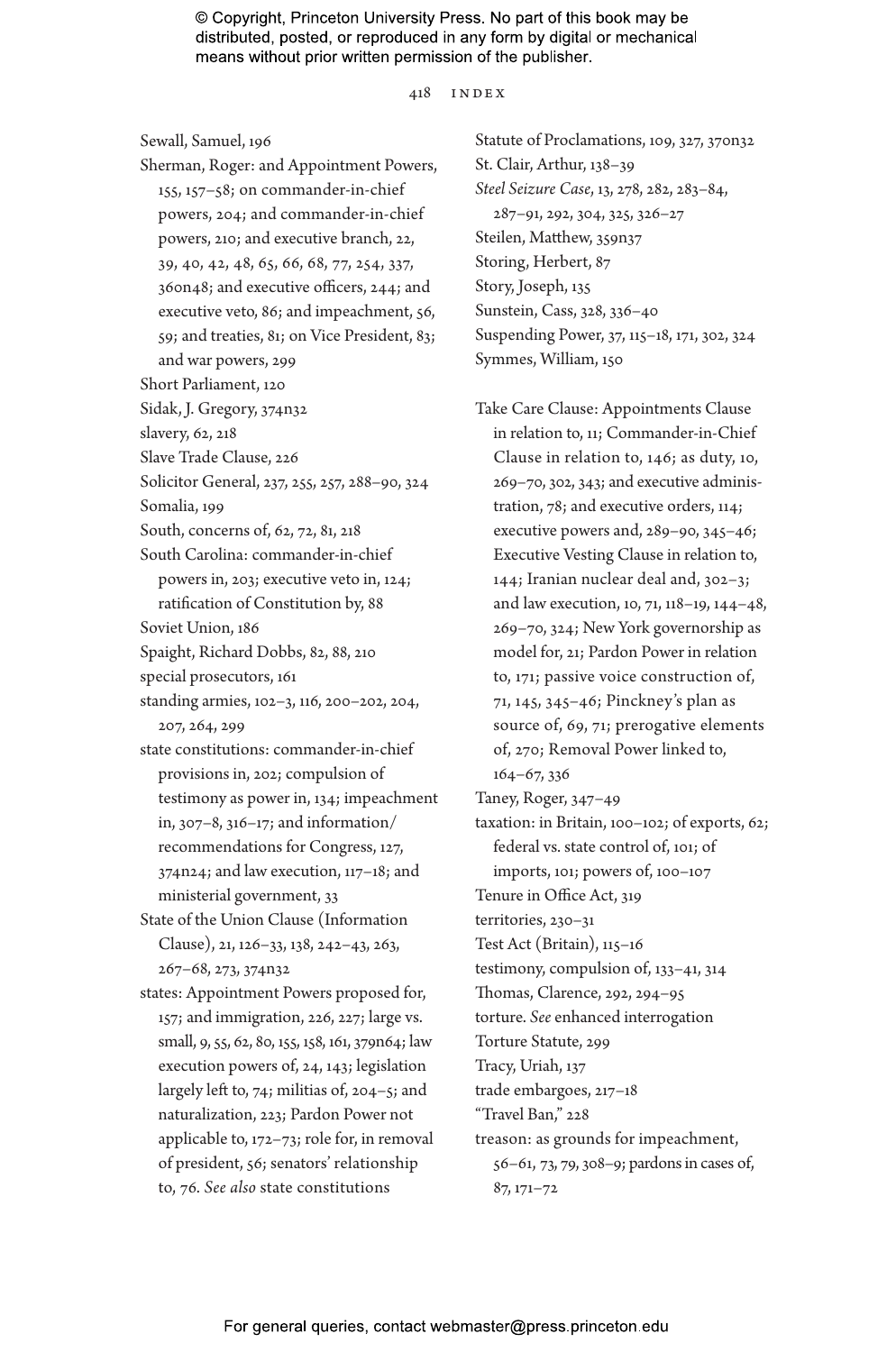index 419

- Treasurer: appointment of, 42, 69, 85, 155, 160; duties of, 104 treaties: advice and consent linked to, 159; in
- British practice, 176; Iranian nuclear deal and, 300–302; negotiations of, 159–60, 177
- Treaty Clause, 159, 242, 292, 301
- Treaty of Paris, 230
- Treaty of Utrecht (1714), 176
- Treaty Power: Committee of Detail and, 176, 177, 179; debate about, 76–77; executive, 80–81, 178–79; proposals concerning, 72; Senate and, 39, 50, 72, 76, 80–81, 177–79, 265–66
- Tribe, Lawrence, 278
- Triennial Acts, 120, 268
- Truman, Harry, 237, 287–91, 325
- Trump, Donald, and administration: border wall desired by, 105, 107; congressional distrust of, 244; and constitutional review, 326; contesting of appointments of, 344; and control of expenditures, 105; and executive orders, 114, 145; House investigations of, 4; and immigration, 228; impeachment of, 5, 15, 137, 304–6, 309, 312–16, 318–19; legal challenges to policies of, 5; polarizing effect of, 6–7; presidential power under, 3–4, 282, 304, 341, 351; resistance to authority of, 4–5, 342, 350, 351; and self-pardoning, 174; threat to adjourn Congress, 122; and unitary executive, 342, 350; vetoes exercised by, 126; and war powers, 201, 212 *Trump v. Hawaii*, 145

Tucker, St. George, 135 Tucker, Thomas Tudor, 132 Twenty-fifth Amendment, 310

Ukraine, 305, 313 Uniform Code of Military Justice, 296 uniformity, federal, 222, 223 unitary executive: accountability as feature of, 33–34, 157, 160, 343, 349; balance of executive and legislative power in, 342; benefits of, 33; Committee on Postponed

Matters and, 82; constraints on appointments as weakening of, 157–58, 344; Convention's adoption of, 34–35, 65; dangers of, 34; defined, 341; extent (unitariness) and effectiveness of, 5, 157–58, 336, 341–50; opposition to, 360n48; policy recommendations as feature of, 53; stipulated in Executive Vesting Clause, 247; Virginia Plan and, 25, 48 United Nations, 200

United Nations Treaty, 289

U.S. Bill of Rights, 21

- U.S. Congress/legislature, 105–7; Appointment Powers of, 69; under Articles of Confederation, 19; bicameral division of, 45; contempt of, 133–41; defeasibility of presidential prerogatives by, 258–62, 359n37; eligibility for office of members of, 169–71; impeachment role of, 56–61, 314; intentions/will of, 283–84; Iran sanctions imposed by, 300–304; leveling spirit embodied by, 51; override of executive veto by, 46–47, 79, 85–86, 123, 266; oversight power of, 138; president's power to convene/adjourn, 268; responses to State of Union address drafted by, 130; silence/inaction of, not an enablement of executive powers, 282–84, 291, 304; tyranny of, 22, 33, 35, 52; vesting of powers in the presidency by, 145–46; war powers of, 10–11, 39, 49, 72. *See also* First Congress; legislative powers; U.S. House of Representatives; U.S. Senate
- U.S. Constitution. *See entries for Articles I–IV*
- U.S. Department of Defense, 201
- U.S. Department of Foreign Affairs, 250, 338–39
- U.S. Department of Justice, 136, 147, 174; Office of Legal Counsel (OLC), 199–201, 297–98
- U.S. Department of State, 295, 338
- U.S. Department of the Treasury, 128, 132–33, 338, 347, 376n64. *See also* Secretary of the Treasury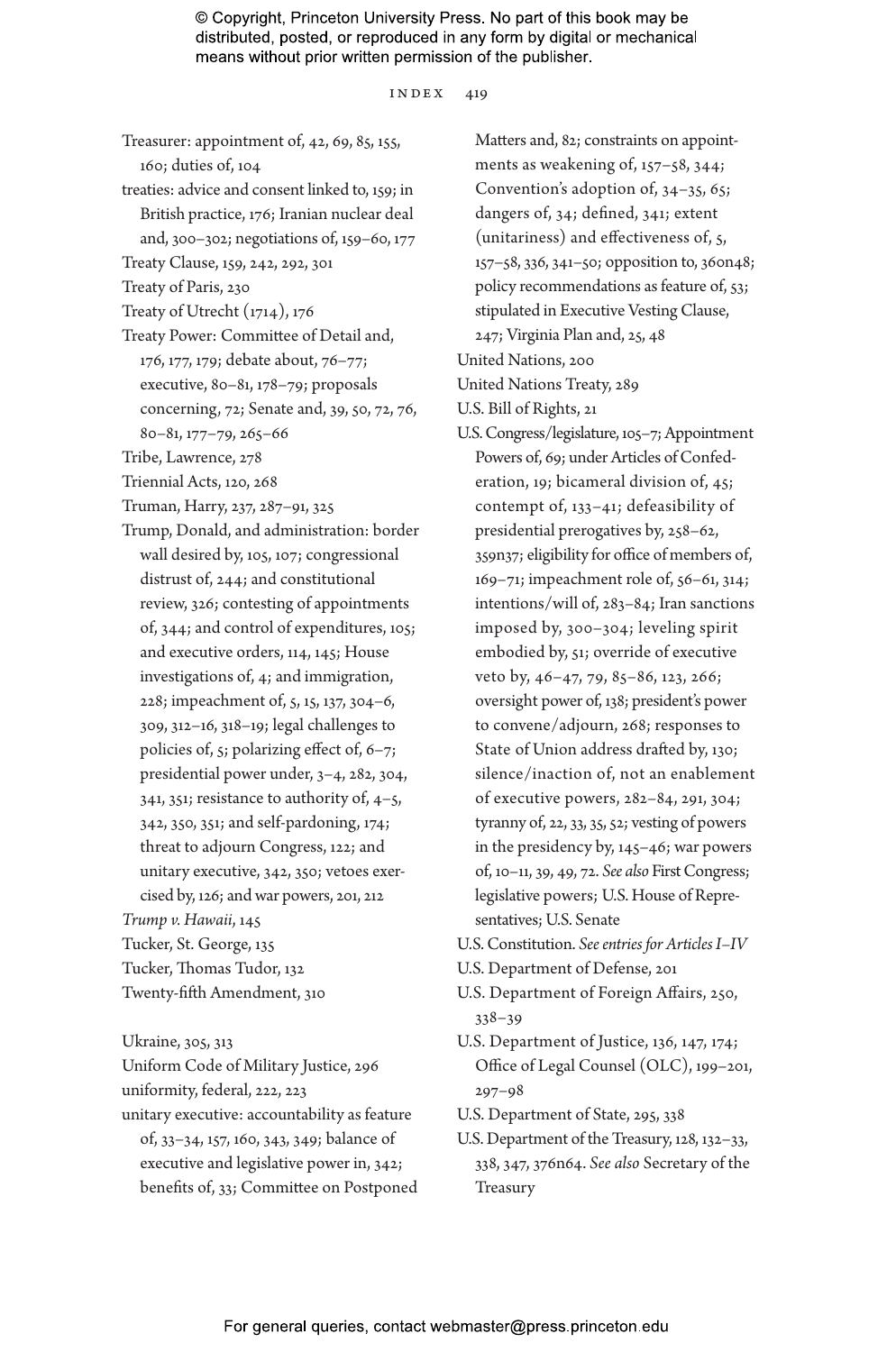420 index

U.S. Department of War, 338–39

- U.S. House of Representatives: impeachment powers of, 59, 314–15; investigation of executive branch by, 4; and Treaty Power, 76. *See also* legislative powers; U.S. Congress/legislature
- U.S. Senate: advise-and-consent role of, 66, 80, 82, 87, 156–60, 178–79, 182–83, 265–66, 344, 346; and ambassadors, 42, 69, 72, 176–84; Appointment Powers of, 69–70, 345–46; Constitutional Convention's conceptions of, 76, 80; and foreign affairs, 187–88; impeachment trial delegated to, 59–60; objections to, 265; presidency compared to, 87; president of, 78, 83; states' relationship to, 76; and Treaty Power, 39, 50, 72, 76, 80–81, 177–79, 265–66. *See also* legislative powers; U.S. Congress/legislature
- U.S. Supreme Court: and Appointment Powers, 161; appointments to, 69-70; on citizenship, 223; and compulsion of testimony, 135; decisions on Trump administration policy, 5; on delegation, 328; on executive privilege, 315–16; and Executive Vesting Clause, 235; and immigration, 226, 227; impeachment trial originally proposed for, 59; on regulatory agencies, 245; and Removal Power, 168, 336–37, 341; on Take Care Clause, 118–19; and war powers, 197–99

Vattel, Emer de, 38, 186 Vesting Clause. *See* Executive Vesting Clause veto. *See* executive veto Vice President, as Senate president, 83 Vietnam War, 81, 171, 201, 210 Vining, John, 249 Vinson, Fred, 289 Virginia Constitution, 27, 59, 158, 257. *See also* Proposed Constitution for Virginia  $(1783)$ 

Virginia Declaration of Rights, 21

Virginia Plan: approval of, after revisions, 47–48; debate about, 1–2, 23, 36, 50; executive powers as conceived by, 43–44, 48, 245–46, 274, 329; and foreign affairs, 177; and law execution, 71; and naturalization, 221; presidency as conceived by, 21, 47–48; ratification of Constitution by, 88; veto nonexistent in, 45. *See also various* Resolutions *to Virginia Plan* Virginia Resolution, 322 Vlanhoplus, John, 389n29

Walpole, Robert, 32, 189 War of the Spanish Succession, 185, 305 war powers: British, 25–26, 37, 188–89; Committee of Detail and, 189, 191, 210, 288; debate about, 1, 25–26, 191–99; "declaration" vs. "making" of war, 10–11, 75, 189–94, 210, 211, 299; executive, 11, 49, 75, 189–211, 288–89, 298; executive vs. legislative powers concerning, 191–201, 205, 209–12, 384n63; expansion of presidential, 199–201; federative, 37–38; forbidding of leading troops in battle, 87; legal implications of war, 192; legislative, 10–11, 39, 49, 72, 75–77, 189–201, 206–9, 288–89, 298–99; presidency vs. monarchy regarding, 89–90; *Steel Seizure Case* and, 288. *See also* commander-in-chief; foreign affairs; peace powers

Washington, Bushrod, 192, 198 Washington, George: and ambassadors, 182–83, 248, 382n28, 383n30; and Appointment Powers, 160; as commander of colonial troops, 11, 45, 189; on Committee of Detail's mission, 63; constitutional interpretation undertaken by, 12; and drafting of Constitution, 21; and executive powers, 113, 248, 255, 276, 333, 338; executive veto used by, 125; and foreign affairs, 184; and law execution, 146; Neutrality Proclamation of, 113, 236, 260; and Opinions in Writing Clause, 83;